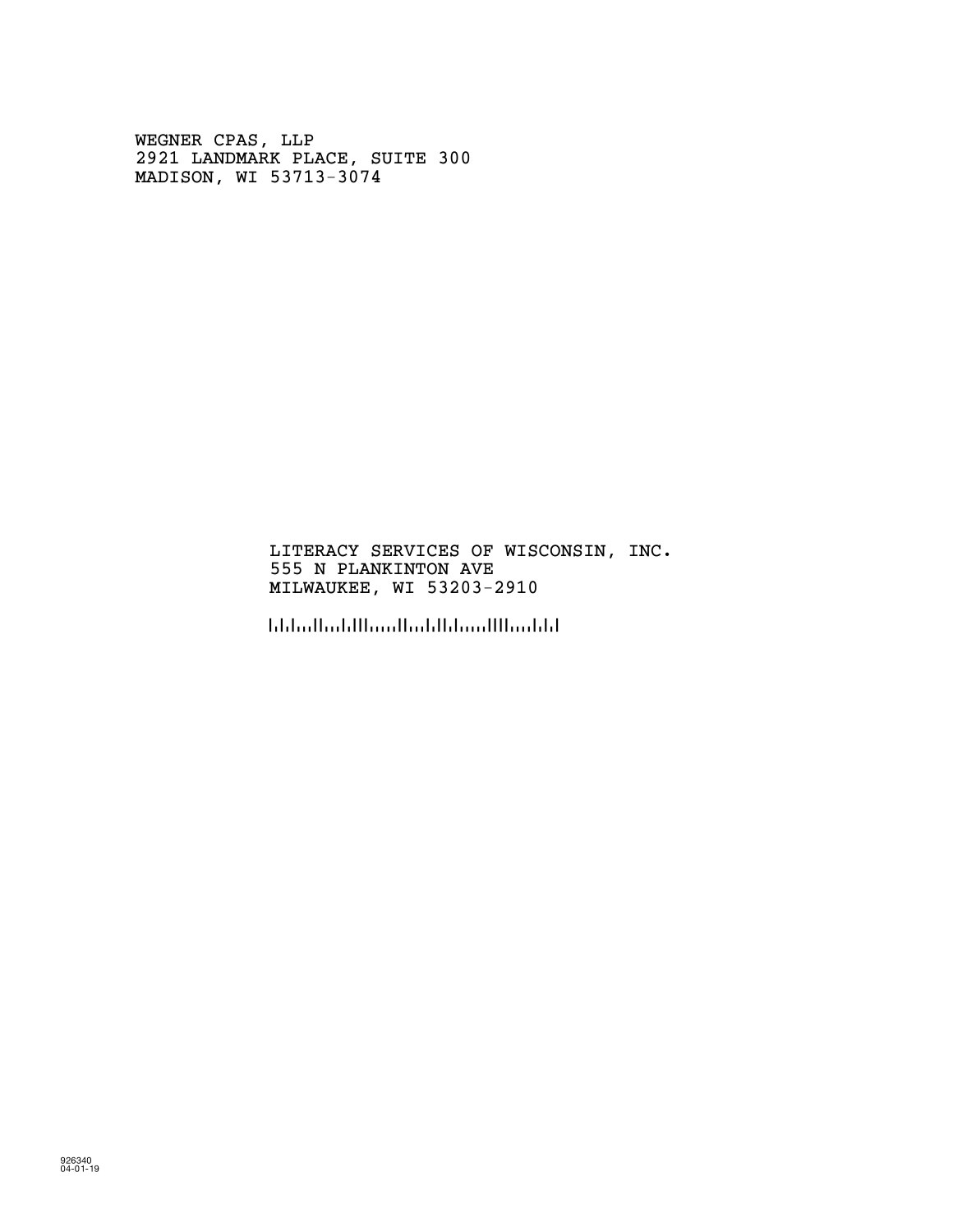|                         |                              |                                                        | ** PUBLIC DISCLOSURE COPY **                                                                                                                                               |                                                                                                                    |                                                             |
|-------------------------|------------------------------|--------------------------------------------------------|----------------------------------------------------------------------------------------------------------------------------------------------------------------------------|--------------------------------------------------------------------------------------------------------------------|-------------------------------------------------------------|
|                         |                              |                                                        | <b>Return of Organization Exempt From Income Tax</b>                                                                                                                       |                                                                                                                    | OMB No. 1545-0047                                           |
| Form                    |                              |                                                        | Under section 501(c), 527, or 4947(a)(1) of the Internal Revenue Code (except private foundations)                                                                         |                                                                                                                    |                                                             |
|                         |                              | (Rev. January 2020)                                    | Do not enter social security numbers on this form as it may be made public.                                                                                                |                                                                                                                    | <b>Open to Public</b>                                       |
|                         |                              | Department of the Treasury<br>Internal Revenue Service | Go to www.irs.gov/Form990 for instructions and the latest information.                                                                                                     |                                                                                                                    | Inspection                                                  |
|                         |                              |                                                        | A For the 2019 calendar year, or tax year beginning $JUL$ $1, 2019$                                                                                                        | and ending JUN 30, 2020                                                                                            |                                                             |
| в                       | Check if                     |                                                        | <b>C</b> Name of organization                                                                                                                                              | D Employer identification number                                                                                   |                                                             |
|                         | applicable:                  |                                                        |                                                                                                                                                                            |                                                                                                                    |                                                             |
|                         | Address<br>change            |                                                        | LITERACY SERVICES OF WISCONSIN, INC.                                                                                                                                       |                                                                                                                    |                                                             |
|                         | Name<br>change<br>Initial    |                                                        | Doing business as                                                                                                                                                          | 39-1091203                                                                                                         |                                                             |
|                         | ∣return                      |                                                        | Number and street (or P.O. box if mail is not delivered to street address)<br>Room/suite                                                                                   | E Telephone number                                                                                                 |                                                             |
|                         | Final<br>return/<br>termin-  |                                                        | 555 N PLANKINTON AVE                                                                                                                                                       | $414 - 344 - 5878$                                                                                                 |                                                             |
|                         | ated<br>Amended              |                                                        | City or town, state or province, country, and ZIP or foreign postal code                                                                                                   | G Gross receipts \$                                                                                                | $1,253,064$ .                                               |
|                         | Ireturn<br>Applica-<br>Ition |                                                        | MILWAUKEE, WI 53203-2910                                                                                                                                                   | H(a) Is this a group return                                                                                        |                                                             |
|                         | pending                      |                                                        | F Name and address of principal officer: HOLLY MCCOY<br>SAME AS C ABOVE                                                                                                    | for subordinates?                                                                                                  | $ {\mathsf Y}\mathsf{es} \mathrel{\mathop:} \mathbb{X} $ No |
|                         |                              |                                                        | <b>T</b> Tax-exempt status: $\boxed{\mathbf{X}}$ 501(c)(3) 501(c)(<br>$\sqrt{\frac{1}{1}}$ (insert no.)                                                                    | $H(b)$ Are all subordinates included? $\Box$ Yes<br>527                                                            | l No                                                        |
|                         |                              |                                                        | 4947(a)(1) or<br>J Website: WWW.LITERACYSERVICES.ORG                                                                                                                       | If "No," attach a list. (see instructions)                                                                         |                                                             |
|                         |                              |                                                        | K Form of organization: $X$ Corporation<br>Trust<br>Other $\blacktriangleright$<br>Association                                                                             | $H(c)$ Group exemption number $\blacktriangleright$<br>L Year of formation: $1965$ M State of legal domicile: $WI$ |                                                             |
|                         |                              | Part I Summary                                         |                                                                                                                                                                            |                                                                                                                    |                                                             |
|                         | 1.                           |                                                        | Briefly describe the organization's mission or most significant activities: LITERACY SERVICES OF WISCONSIN                                                                 |                                                                                                                    |                                                             |
| Governance              |                              |                                                        | EDUCATES, MOTIVATES, AND INSPIRES ENGAGED ADULTS TO ACHIEVE GREATER                                                                                                        |                                                                                                                    |                                                             |
|                         | 2                            |                                                        | Check this box $\blacktriangleright$ $\Box$ if the organization discontinued its operations or disposed of more than 25% of its net assets.                                |                                                                                                                    |                                                             |
|                         | З                            |                                                        | Number of voting members of the governing body (Part VI, line 1a)                                                                                                          | 3                                                                                                                  | 13                                                          |
|                         | 4                            |                                                        |                                                                                                                                                                            | $\overline{\mathbf{4}}$                                                                                            | $\overline{13}$                                             |
|                         | 5                            |                                                        |                                                                                                                                                                            | 5                                                                                                                  | $\overline{30}$                                             |
| <b>Activities &amp;</b> |                              |                                                        |                                                                                                                                                                            | 6                                                                                                                  | 498                                                         |
|                         |                              |                                                        |                                                                                                                                                                            | <b>7a</b>                                                                                                          | σ.                                                          |
|                         |                              |                                                        |                                                                                                                                                                            | 7b                                                                                                                 | σ.                                                          |
|                         |                              |                                                        |                                                                                                                                                                            | <b>Prior Year</b>                                                                                                  | <b>Current Year</b>                                         |
|                         | 8                            |                                                        |                                                                                                                                                                            | 1,363,000.                                                                                                         | 1, 245, 766.                                                |
| Revenue                 | 9                            |                                                        | Program service revenue (Part VIII, line 2g)                                                                                                                               | 10,322.                                                                                                            | 7,242.                                                      |
|                         | 10                           |                                                        |                                                                                                                                                                            | 20, 208.                                                                                                           | 56.                                                         |
|                         | 11                           |                                                        | Other revenue (Part VIII, column (A), lines 5, 6d, 8c, 9c, 10c, and 11e)                                                                                                   | $-11,519.$                                                                                                         | $\overline{0}$ .                                            |
|                         | 12                           |                                                        | Total revenue - add lines 8 through 11 (must equal Part VIII, column (A), line 12)                                                                                         | 1,382,011.<br>107.                                                                                                 | 1, 253, 064.<br>59.                                         |
|                         | 13                           |                                                        | Grants and similar amounts paid (Part IX, column (A), lines 1-3)                                                                                                           | $\overline{0}$ .                                                                                                   | $\overline{0}$ .                                            |
|                         | 14                           |                                                        |                                                                                                                                                                            | 1,004,505.                                                                                                         | 1,069,688.                                                  |
| Expenses                |                              |                                                        | 15 Salaries, other compensation, employee benefits (Part IX, column (A), lines 5-10)                                                                                       | $\overline{0}$ .                                                                                                   | $\overline{0}$ .                                            |
|                         |                              |                                                        |                                                                                                                                                                            |                                                                                                                    |                                                             |
|                         |                              |                                                        |                                                                                                                                                                            | 315,223.                                                                                                           | 390, 325.                                                   |
|                         | 18                           |                                                        | Total expenses. Add lines 13-17 (must equal Part IX, column (A), line 25) [                                                                                                | 1,319,835.                                                                                                         | 1,460,072.                                                  |
|                         | 19                           |                                                        |                                                                                                                                                                            | 62, 176.                                                                                                           | $-207,008$ .                                                |
|                         |                              |                                                        |                                                                                                                                                                            | <b>Beginning of Current Year</b>                                                                                   | <b>End of Year</b>                                          |
| Net Assets or           | 20                           | Total assets (Part X, line 16)                         |                                                                                                                                                                            | 1,245,114.                                                                                                         | 1,264,029.                                                  |
|                         | 21                           |                                                        | Total liabilities (Part X, line 26)                                                                                                                                        | 24,953.                                                                                                            | 243, 253.                                                   |
|                         | 22                           |                                                        |                                                                                                                                                                            | 1,220,161.                                                                                                         | 1,020,776.                                                  |
|                         | Part II                      | <b>Signature Block</b>                                 |                                                                                                                                                                            |                                                                                                                    |                                                             |
|                         |                              |                                                        | Under penalties of perjury, I declare that I have examined this return, including accompanying schedules and statements, and to the best of my knowledge and belief, it is |                                                                                                                    |                                                             |
|                         |                              |                                                        | true, correct, and complete. Declaration of preparer (other than officer) is based on all information of which preparer has any knowledge.                                 |                                                                                                                    |                                                             |
|                         |                              |                                                        |                                                                                                                                                                            |                                                                                                                    |                                                             |
| Sign                    |                              |                                                        | Signature of officer                                                                                                                                                       | Date                                                                                                               |                                                             |

| əıyn            |                                                                                                                   |             |                              |                                                                        |  |                      |  |           |               |                              |  |
|-----------------|-------------------------------------------------------------------------------------------------------------------|-------------|------------------------------|------------------------------------------------------------------------|--|----------------------|--|-----------|---------------|------------------------------|--|
| Here            |                                                                                                                   |             |                              | HOLLY MCCOY, EXECUTIVE DIRECTOR                                        |  |                      |  |           |               |                              |  |
|                 |                                                                                                                   |             | Type or print name and title |                                                                        |  |                      |  |           |               |                              |  |
|                 |                                                                                                                   |             | Print/Type preparer's name   |                                                                        |  | Preparex's signature |  | Date      | Check         | PTIN                         |  |
| Paid            |                                                                                                                   |             | UENNY TARKOWSKI, CPA         |                                                                        |  | Jeunel Parlaneti     |  | 2/19/2021 | self-employed | P00634290                    |  |
| Preparer        |                                                                                                                   | Firm's name |                              | WEGNER CPAS, LLP                                                       |  |                      |  |           |               | Firm's EIN 39-0974031        |  |
| Use Only        |                                                                                                                   |             |                              | Firm's address 2921 LANDMARK PLACE, USUITE 300                         |  |                      |  |           |               |                              |  |
|                 |                                                                                                                   |             |                              | MADISON, WI 53713-3074                                                 |  |                      |  |           |               | Phone no. $608 - 274 - 4020$ |  |
|                 | $X \mid$<br><b>No</b><br>Yes<br>May the IRS discuss this return with the preparer shown above? (see instructions) |             |                              |                                                                        |  |                      |  |           |               |                              |  |
| 932001 01-20-20 |                                                                                                                   |             |                              | LHA For Paperwork Reduction Act Notice, see the separate instructions. |  |                      |  |           |               | Form 990 (2019)              |  |

SEE SCHEDULE O FOR ORGANIZATION MISSION STATEMENT CONTINUATION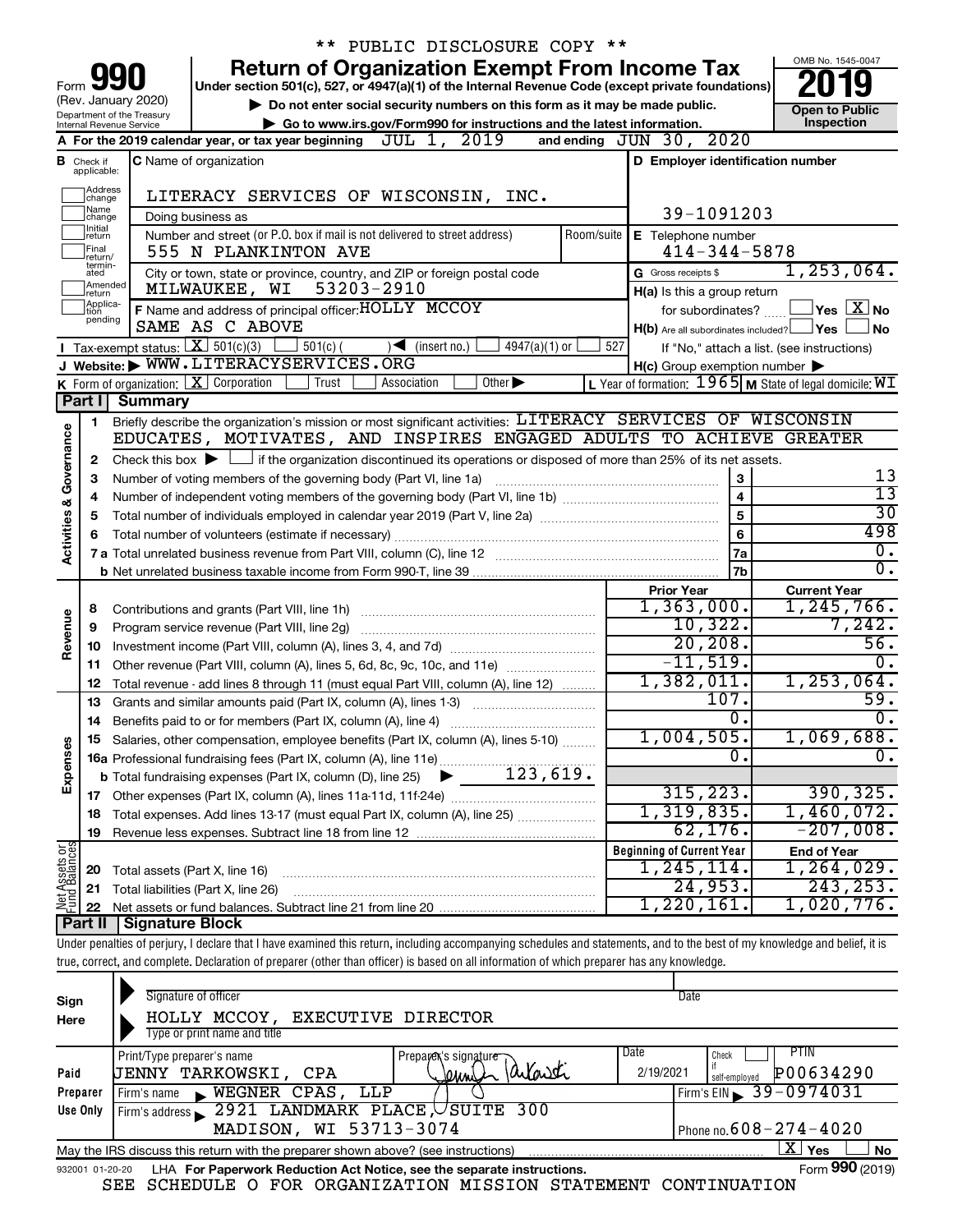|              | 39-1091203<br>LITERACY SERVICES OF WISCONSIN, INC.<br>Form 990 (2019)<br>Page 2<br>Part III   Statement of Program Service Accomplishments                                |
|--------------|---------------------------------------------------------------------------------------------------------------------------------------------------------------------------|
|              |                                                                                                                                                                           |
| 1            | Briefly describe the organization's mission:                                                                                                                              |
|              | LITERACY SERVICES OF WISCONSIN EDUCATES, MOTIVATES, AND INSPIRES                                                                                                          |
|              | ENGAGED ADULTS TO ACHIEVE GREATER INDEPENDENCE AND TRANSFORM THEIR                                                                                                        |
|              | LIVES.                                                                                                                                                                    |
|              |                                                                                                                                                                           |
| $\mathbf{2}$ | Did the organization undertake any significant program services during the year which were not listed on the                                                              |
|              | $\overline{\ }$ Yes $\overline{\rm{X}}$ No<br>prior Form 990 or 990-EZ?                                                                                                   |
|              | If "Yes," describe these new services on Schedule O.                                                                                                                      |
| 3            | $\exists$ Yes $\boxed{\text{X}}$ No<br>Did the organization cease conducting, or make significant changes in how it conducts, any program services?                       |
|              | If "Yes," describe these changes on Schedule O.                                                                                                                           |
| 4            | Describe the organization's program service accomplishments for each of its three largest program services, as measured by expenses.                                      |
|              | Section 501(c)(3) and 501(c)(4) organizations are required to report the amount of grants and allocations to others, the total expenses, and                              |
|              | revenue, if any, for each program service reported.                                                                                                                       |
| 4a           | 464,429.<br>including grants of \$<br>) (Expenses \$<br>(Code:<br>) (Revenue \$                                                                                           |
|              | ENGLISH LANGUAGE LEARNING (ELL)<br>- ONE-ON-ONE TUTORTING OR SMALL GROUP                                                                                                  |
|              | INSTRUCTION BY TRAINED VOLUNTEER TUTORS & INSTRUCTORS FOR PERSONS WHOSE                                                                                                   |
|              | FIRST LANGUAGE IS NOT ENGLISH. INDIVIDUALIZED LEARNING PLANS AND                                                                                                          |
|              | EMPLOYMENT PLANS GUIDE INSTRUCTION WHICH INCLUDES, SPEAKING, WRITING                                                                                                      |
|              | AND LISTENING AS WELL AS US CIVICS, CITIZENSHIP AND TOEFL EXAM PREP.                                                                                                      |
|              |                                                                                                                                                                           |
|              |                                                                                                                                                                           |
|              |                                                                                                                                                                           |
|              |                                                                                                                                                                           |
|              |                                                                                                                                                                           |
|              |                                                                                                                                                                           |
|              |                                                                                                                                                                           |
| 4b           | 389, 561. including grants of \$<br>$\overline{59.})$ (Revenue \$<br>(Code:<br>(Expenses \$<br>ADULT SECONDARY EDUCATION - WE PROVIDE INSTRUCTION TO PREPARE ADULTS<br>ТO |
|              | EARN THEIR HIGH SCHOOL EQUIVALENCY DIPOLMA (HSED) OR GED.<br><b>USING THE</b>                                                                                             |
|              | HIGHLY PERSONALIZED ONE-ON-ONE VOLUNTEER TUTORING MODEL, ADULTS                                                                                                           |
|              | ASSSESSD AT OR ABOVE A 7TH GRADE LEVEL WORK TOWARDS THEIR LEARNING AND                                                                                                    |
|              | EMPLOYMENT GOALS. ADULT LEARNERS STUDY SUBJECTS TO PREPARE FOR THE FOUR                                                                                                   |
|              | STATE-CERTIFIED GED EXAMS; LANGUAGE ARTS, MATH, SCIENCE AND SOCIAL                                                                                                        |
|              | STUDIES. STUDENTS ALSO PREPARE FOR ENTRY IN ALTERNATIVE HIGH SCHOOL                                                                                                       |
|              | EQUIVALENCY DIPLOMA (HSED) PROGRAMS OR MANUFACTURING TRAINING PROGRAMS                                                                                                    |
|              | AND SKILLED TRADES PRE-APPRENTICESHIP PROGRAMS. LEARNING IS CUSTOMIZED                                                                                                    |
|              | AND RELEVANT TO EACH LEARNERS SKILLS, GOALS AND SCHEDULE. HSED IS                                                                                                         |
|              | OFFERED AS A COHORT MODEL AND COMPETENCY-BASED.                                                                                                                           |
|              |                                                                                                                                                                           |
|              | 344, 418. including grants of \$<br>7,242.<br>) (Revenue \$<br>) (Expenses \$<br>4c (Code:                                                                                |
|              | ADULT BASIC EDUCATION FOR LEARNERS AT THE LOWEST LEVELS OF LITERACY -                                                                                                     |
|              | WE ARE THE ONLY ORGANIZATION IN OUR COMMUNITY, UNDER A CERTIFIED STAFF                                                                                                    |
|              | LEADER, IMPLEMENTING THE EVIDENCE-BASED WILSON READING SYSTEM.<br><b>THROUGH</b>                                                                                          |
|              | THIS RIGOROUS PROGRAM, IMPLEMENTED IN A ONE-ON-ONE VOLUNTEER TUTOR                                                                                                        |
|              | MODEL, WE PROVIDE HIGHLY EFFECTIVE INSTRUCTION IN READING FOR ADULTS.                                                                                                     |
|              | MID-LEVEL LEARNERS ARE ENROLLED IN PRE-GED STUDIES INCLUDING LANGUAGE                                                                                                     |
|              | MECHANICS, COMPREHENSION AND VOCABULARY BUILDING. ALL STUDENTS IDENTIFY                                                                                                   |
|              | GOALS, BUILD SOFT SKILLS FOR EMPLOYMENT WHILE ENGAGED IN ACADEMIC                                                                                                         |
|              | STUDIES.                                                                                                                                                                  |
|              |                                                                                                                                                                           |
|              |                                                                                                                                                                           |
|              |                                                                                                                                                                           |
|              | 4d Other program services (Describe on Schedule O.)                                                                                                                       |
|              | (Expenses \$<br>(Revenue \$<br>including grants of \$                                                                                                                     |
|              | 1,198,408.<br>4e Total program service expenses >                                                                                                                         |
|              | Form 990 (2019)                                                                                                                                                           |
|              | 932002 01-20-20                                                                                                                                                           |
|              | 2                                                                                                                                                                         |
|              | 15080219 788028 11900.5AU01  2019.05050 LITERACY SERVICES OF WISCON 11900_51                                                                                              |
|              |                                                                                                                                                                           |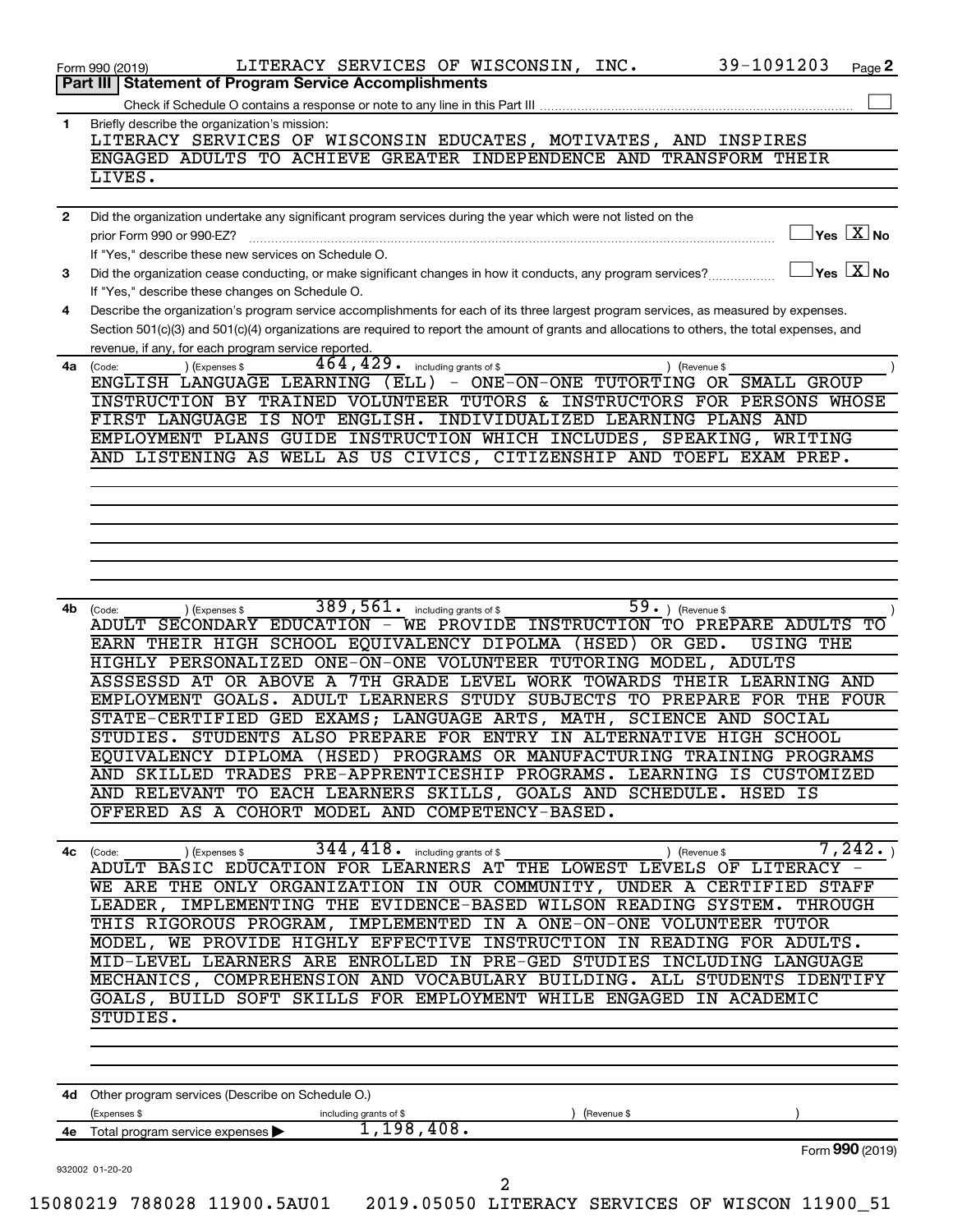|  | Form 990 (2019) |  |
|--|-----------------|--|
|  |                 |  |

**Part IV Checklist of Required Schedules**

|    |                                                                                                                                             |                 | Yes                     | No                         |
|----|---------------------------------------------------------------------------------------------------------------------------------------------|-----------------|-------------------------|----------------------------|
| 1  | Is the organization described in section $501(c)(3)$ or $4947(a)(1)$ (other than a private foundation)?<br>If "Yes," complete Schedule A    | 1               | x.                      |                            |
| 2  |                                                                                                                                             | $\mathbf{2}$    | $\overline{\textbf{x}}$ |                            |
| 3  | Did the organization engage in direct or indirect political campaign activities on behalf of or in opposition to candidates for             |                 |                         |                            |
|    | public office? If "Yes," complete Schedule C, Part I                                                                                        | З               |                         | x.                         |
| 4  | Section 501(c)(3) organizations. Did the organization engage in lobbying activities, or have a section 501(h) election in effect            |                 |                         |                            |
|    |                                                                                                                                             | 4               |                         | x                          |
| 5  | Is the organization a section 501(c)(4), 501(c)(5), or 501(c)(6) organization that receives membership dues, assessments, or                |                 |                         |                            |
|    |                                                                                                                                             | 5               |                         | x                          |
| 6  | Did the organization maintain any donor advised funds or any similar funds or accounts for which donors have the right to                   |                 |                         |                            |
|    | provide advice on the distribution or investment of amounts in such funds or accounts? If "Yes," complete Schedule D, Part I                | 6               |                         | x                          |
| 7  | Did the organization receive or hold a conservation easement, including easements to preserve open space,                                   |                 |                         |                            |
|    | the environment, historic land areas, or historic structures? If "Yes," complete Schedule D, Part II                                        | 7               |                         | x                          |
| 8  | Did the organization maintain collections of works of art, historical treasures, or other similar assets? If "Yes," complete                |                 |                         |                            |
|    | Schedule D, Part III                                                                                                                        | 8               |                         | x.                         |
| 9  | Did the organization report an amount in Part X, line 21, for escrow or custodial account liability, serve as a custodian for               |                 |                         |                            |
|    | amounts not listed in Part X; or provide credit counseling, debt management, credit repair, or debt negotiation services?                   |                 |                         |                            |
|    | If "Yes," complete Schedule D, Part IV                                                                                                      | 9               |                         | x.                         |
| 10 | Did the organization, directly or through a related organization, hold assets in donor-restricted endowments                                |                 |                         |                            |
|    |                                                                                                                                             | 10              | x.                      |                            |
| 11 | If the organization's answer to any of the following questions is "Yes," then complete Schedule D, Parts VI, VII, VIII, IX, or X            |                 |                         |                            |
|    | as applicable.                                                                                                                              |                 |                         |                            |
|    | a Did the organization report an amount for land, buildings, and equipment in Part X, line 10? If "Yes," complete Schedule D,               |                 |                         |                            |
|    | Part VI                                                                                                                                     | 11a             | x                       |                            |
|    | <b>b</b> Did the organization report an amount for investments - other securities in Part X, line 12, that is 5% or more of its total       |                 |                         |                            |
|    |                                                                                                                                             | 11b             |                         | x                          |
|    | c Did the organization report an amount for investments - program related in Part X, line 13, that is 5% or more of its total               |                 |                         |                            |
|    |                                                                                                                                             | 11c             |                         | x                          |
|    | d Did the organization report an amount for other assets in Part X, line 15, that is 5% or more of its total assets reported in             |                 |                         |                            |
|    |                                                                                                                                             | 11d             |                         | x<br>$\overline{\text{X}}$ |
|    | e Did the organization report an amount for other liabilities in Part X, line 25? If "Yes," complete Schedule D, Part X                     | 11e             |                         |                            |
| f. | Did the organization's separate or consolidated financial statements for the tax year include a footnote that addresses                     |                 |                         | x.                         |
|    | the organization's liability for uncertain tax positions under FIN 48 (ASC 740)? If "Yes," complete Schedule D, Part X                      | 11f             |                         |                            |
|    | 12a Did the organization obtain separate, independent audited financial statements for the tax year? If "Yes," complete                     |                 | х                       |                            |
|    | Schedule D, Parts XI and XII<br>b Was the organization included in consolidated, independent audited financial statements for the tax year? | 12a             |                         |                            |
|    | If "Yes," and if the organization answered "No" to line 12a, then completing Schedule D, Parts XI and XII is optional www.                  | 12 <sub>b</sub> |                         | Χ                          |
| 13 | Is the organization a school described in section $170(b)(1)(A)(ii)$ ? If "Yes," complete Schedule E                                        | 13              |                         | $\overline{\text{x}}$      |
|    | 14a Did the organization maintain an office, employees, or agents outside of the United States?                                             | 14a             |                         | x                          |
|    | <b>b</b> Did the organization have aggregate revenues or expenses of more than \$10,000 from grantmaking, fundraising, business,            |                 |                         |                            |
|    | investment, and program service activities outside the United States, or aggregate foreign investments valued at \$100,000                  |                 |                         |                            |
|    |                                                                                                                                             | 14b             |                         | x                          |
| 15 | Did the organization report on Part IX, column (A), line 3, more than \$5,000 of grants or other assistance to or for any                   |                 |                         |                            |
|    |                                                                                                                                             | 15              |                         | x                          |
| 16 | Did the organization report on Part IX, column (A), line 3, more than \$5,000 of aggregate grants or other assistance to                    |                 |                         |                            |
|    |                                                                                                                                             | 16              |                         | x                          |
| 17 | Did the organization report a total of more than \$15,000 of expenses for professional fundraising services on Part IX,                     |                 |                         |                            |
|    |                                                                                                                                             | 17              |                         | x                          |
| 18 | Did the organization report more than \$15,000 total of fundraising event gross income and contributions on Part VIII, lines                |                 |                         |                            |
|    |                                                                                                                                             | 18              |                         | x                          |
| 19 | Did the organization report more than \$15,000 of gross income from gaming activities on Part VIII, line 9a? If "Yes,"                      |                 |                         |                            |
|    |                                                                                                                                             | 19              |                         | x                          |
|    |                                                                                                                                             | <b>20a</b>      |                         | X                          |
|    |                                                                                                                                             | 20 <sub>b</sub> |                         |                            |
| 21 | Did the organization report more than \$5,000 of grants or other assistance to any domestic organization or                                 |                 |                         |                            |
|    |                                                                                                                                             | 21              |                         | x                          |

15080219 788028 11900.5AU01 2019.05050 LITERACY SERVICES OF WISCON 11900\_51

3

932003 01-20-20

Form (2019) **990**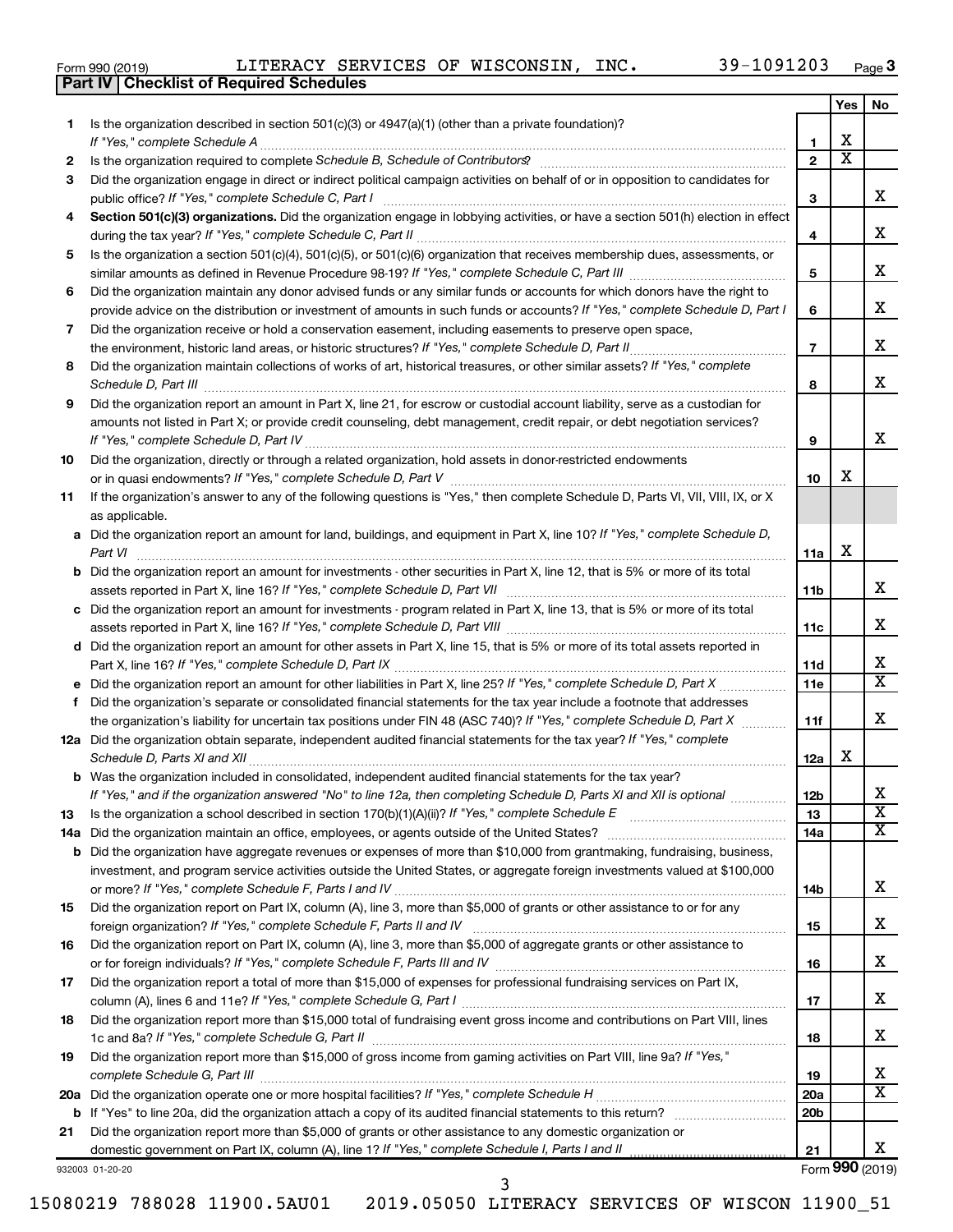| Form 990 (2019) |  |  |  |
|-----------------|--|--|--|
|-----------------|--|--|--|

**Part IV Checklist of Required Schedules**

*(continued)*

|        |                                                                                                                                                                                                                                              |                 | Yes             | No                      |
|--------|----------------------------------------------------------------------------------------------------------------------------------------------------------------------------------------------------------------------------------------------|-----------------|-----------------|-------------------------|
| 22     | Did the organization report more than \$5,000 of grants or other assistance to or for domestic individuals on                                                                                                                                |                 |                 | x                       |
| 23     | Part IX, column (A), line 2? If "Yes," complete Schedule I, Parts I and III [11]] [11]] [11] [11] [11] [11] [1<br>Did the organization answer "Yes" to Part VII, Section A, line 3, 4, or 5 about compensation of the organization's current | 22              |                 |                         |
|        | and former officers, directors, trustees, key employees, and highest compensated employees? If "Yes," complete<br>Schedule J                                                                                                                 | 23              |                 | x                       |
|        | 24a Did the organization have a tax-exempt bond issue with an outstanding principal amount of more than \$100,000 as of the                                                                                                                  |                 |                 |                         |
|        | last day of the year, that was issued after December 31, 2002? If "Yes," answer lines 24b through 24d and complete                                                                                                                           | 24a             |                 | x                       |
|        |                                                                                                                                                                                                                                              | 24b             |                 |                         |
|        | c Did the organization maintain an escrow account other than a refunding escrow at any time during the year to defease                                                                                                                       | 24c             |                 |                         |
|        |                                                                                                                                                                                                                                              | 24d             |                 |                         |
|        | 25a Section 501(c)(3), 501(c)(4), and 501(c)(29) organizations. Did the organization engage in an excess benefit                                                                                                                             | 25a             |                 | x                       |
|        | <b>b</b> Is the organization aware that it engaged in an excess benefit transaction with a disqualified person in a prior year, and                                                                                                          |                 |                 |                         |
|        | that the transaction has not been reported on any of the organization's prior Forms 990 or 990-EZ? If "Yes," complete<br>Schedule L, Part I                                                                                                  | 25b             |                 | x                       |
| 26     | Did the organization report any amount on Part X, line 5 or 22, for receivables from or payables to any current<br>or former officer, director, trustee, key employee, creator or founder, substantial contributor, or 35%                   |                 |                 |                         |
|        |                                                                                                                                                                                                                                              | 26              |                 | X                       |
| 27     | Did the organization provide a grant or other assistance to any current or former officer, director, trustee, key employee,                                                                                                                  |                 |                 |                         |
|        | creator or founder, substantial contributor or employee thereof, a grant selection committee member, or to a 35% controlled                                                                                                                  |                 |                 |                         |
|        | entity (including an employee thereof) or family member of any of these persons? If "Yes," complete Schedule L, Part III                                                                                                                     | 27              |                 | x                       |
| 28     | Was the organization a party to a business transaction with one of the following parties (see Schedule L, Part IV<br>instructions, for applicable filing thresholds, conditions, and exceptions):                                            |                 |                 |                         |
|        | a A current or former officer, director, trustee, key employee, creator or founder, or substantial contributor? If                                                                                                                           | 28a             |                 | Х                       |
|        |                                                                                                                                                                                                                                              | 28b             |                 | $\overline{\text{x}}$   |
|        | c A 35% controlled entity of one or more individuals and/or organizations described in lines 28a or 28b?/f                                                                                                                                   | 28c             |                 | x                       |
| 29     |                                                                                                                                                                                                                                              | 29              |                 | $\overline{\texttt{x}}$ |
| 30     | Did the organization receive contributions of art, historical treasures, or other similar assets, or qualified conservation                                                                                                                  | 30              |                 | х                       |
| 31     | Did the organization liquidate, terminate, or dissolve and cease operations? If "Yes," complete Schedule N, Part I                                                                                                                           | 31              |                 | $\overline{\text{x}}$   |
| 32     | Did the organization sell, exchange, dispose of, or transfer more than 25% of its net assets? If "Yes," complete                                                                                                                             | 32              |                 | Х                       |
| 33     | Did the organization own 100% of an entity disregarded as separate from the organization under Regulations                                                                                                                                   | 33              |                 | х                       |
| 34     | Was the organization related to any tax-exempt or taxable entity? If "Yes," complete Schedule R, Part II, III, or IV, and<br>Part V, line 1                                                                                                  | 34              |                 | х                       |
|        |                                                                                                                                                                                                                                              | 35a             |                 | $\overline{\texttt{x}}$ |
|        | <b>b</b> If "Yes" to line 35a, did the organization receive any payment from or engage in any transaction with a controlled entity                                                                                                           | 35 <sub>b</sub> |                 |                         |
| 36     | Section 501(c)(3) organizations. Did the organization make any transfers to an exempt non-charitable related organization?                                                                                                                   | 36              |                 | x                       |
| 37     | Did the organization conduct more than 5% of its activities through an entity that is not a related organization                                                                                                                             | 37              |                 | x                       |
| 38     | Did the organization complete Schedule O and provide explanations in Schedule O for Part VI, lines 11b and 19?                                                                                                                               | 38              | Х               |                         |
| Part V | <b>Statements Regarding Other IRS Filings and Tax Compliance</b><br>Check if Schedule O contains a response or note to any line in this Part V [11] [12] Check if Schedule O contains a response or note to any line in this Part V          |                 |                 |                         |
|        |                                                                                                                                                                                                                                              |                 | Yes $ $         | No                      |
|        | 12<br>1 <sub>b</sub>                                                                                                                                                                                                                         |                 |                 |                         |
|        | c Did the organization comply with backup withholding rules for reportable payments to vendors and reportable gaming                                                                                                                         |                 |                 |                         |
|        |                                                                                                                                                                                                                                              | 1c              |                 |                         |
|        | 932004 01-20-20                                                                                                                                                                                                                              |                 | Form 990 (2019) |                         |
|        | 15080219 788028 11900.5AU01  2019.05050 LITERACY SERVICES OF WISCON 11900_51                                                                                                                                                                 |                 |                 |                         |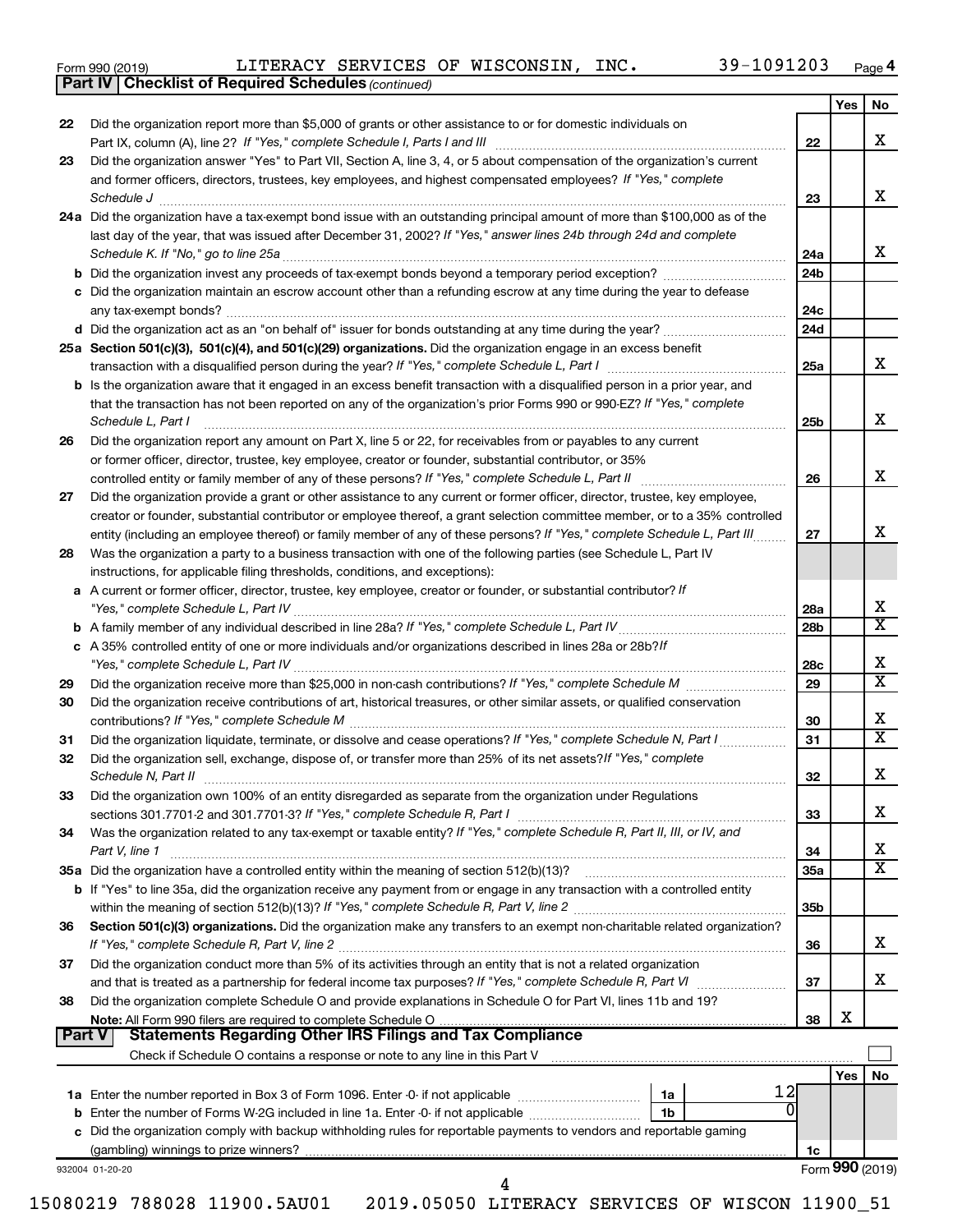| Form 990 (2019) |  |  |  |  | LITERACY SERVICES OF WISCONSIN, INC. |  | 39-1091203 | Page |  |
|-----------------|--|--|--|--|--------------------------------------|--|------------|------|--|
|-----------------|--|--|--|--|--------------------------------------|--|------------|------|--|

| Part V | Statements Regarding Other IRS Filings and Tax Compliance (continued)                                                                                                         |                |     |                         |
|--------|-------------------------------------------------------------------------------------------------------------------------------------------------------------------------------|----------------|-----|-------------------------|
|        |                                                                                                                                                                               |                | Yes | No                      |
|        | 2a Enter the number of employees reported on Form W-3, Transmittal of Wage and Tax Statements,                                                                                |                |     |                         |
|        | 30<br>filed for the calendar year ending with or within the year covered by this return<br>2a                                                                                 |                |     |                         |
|        | b If at least one is reported on line 2a, did the organization file all required federal employment tax returns?                                                              | 2 <sub>b</sub> | X   |                         |
|        |                                                                                                                                                                               |                |     |                         |
|        | 3a Did the organization have unrelated business gross income of \$1,000 or more during the year?                                                                              | За             |     | х                       |
|        |                                                                                                                                                                               | 3b             |     |                         |
|        | 4a At any time during the calendar year, did the organization have an interest in, or a signature or other authority over, a                                                  |                |     |                         |
|        | financial account in a foreign country (such as a bank account, securities account, or other financial account)?                                                              | 4a             |     | х                       |
|        | <b>b</b> If "Yes," enter the name of the foreign country $\blacktriangleright$                                                                                                |                |     |                         |
|        | See instructions for filing requirements for FinCEN Form 114, Report of Foreign Bank and Financial Accounts (FBAR).                                                           |                |     |                         |
| 5а     |                                                                                                                                                                               | 5a             |     | x                       |
| b      |                                                                                                                                                                               | 5b             |     | $\overline{\textbf{x}}$ |
|        |                                                                                                                                                                               | 5с             |     |                         |
|        | 6a Does the organization have annual gross receipts that are normally greater than \$100,000, and did the organization solicit                                                |                |     |                         |
|        |                                                                                                                                                                               | 6a             |     | х                       |
|        | b If "Yes," did the organization include with every solicitation an express statement that such contributions or gifts                                                        |                |     |                         |
|        | were not tax deductible?                                                                                                                                                      | 6b             |     |                         |
| 7      | Organizations that may receive deductible contributions under section 170(c).                                                                                                 |                |     |                         |
| a      | Did the organization receive a payment in excess of \$75 made partly as a contribution and partly for goods and services provided to the payor?                               | 7a             |     | х                       |
| b      |                                                                                                                                                                               | 7b             |     |                         |
|        | Did the organization sell, exchange, or otherwise dispose of tangible personal property for which it was required                                                             |                |     |                         |
|        | to file Form 8282?                                                                                                                                                            | 7c             |     | х                       |
|        | 7d                                                                                                                                                                            |                |     |                         |
|        | Did the organization receive any funds, directly or indirectly, to pay premiums on a personal benefit contract?                                                               | 7e             |     | х                       |
| f      |                                                                                                                                                                               | 7f             |     | $\overline{\mathbf{X}}$ |
| g      | If the organization received a contribution of qualified intellectual property, did the organization file Form 8899 as required?                                              | 7g             |     |                         |
| h      | If the organization received a contribution of cars, boats, airplanes, or other vehicles, did the organization file a Form 1098-C?                                            | 7h             |     |                         |
| 8      | Sponsoring organizations maintaining donor advised funds. Did a donor advised fund maintained by the                                                                          |                |     |                         |
|        |                                                                                                                                                                               | 8              |     |                         |
| 9      | Sponsoring organizations maintaining donor advised funds.                                                                                                                     |                |     |                         |
| а      | Did the sponsoring organization make any taxable distributions under section 4966?                                                                                            | 9а             |     |                         |
| b      |                                                                                                                                                                               | 9b             |     |                         |
| 10     | Section 501(c)(7) organizations. Enter:                                                                                                                                       |                |     |                         |
|        | 10a                                                                                                                                                                           |                |     |                         |
|        | 10 <sub>b</sub><br>b Gross receipts, included on Form 990, Part VIII, line 12, for public use of club facilities                                                              |                |     |                         |
| 11     | Section 501(c)(12) organizations. Enter:                                                                                                                                      |                |     |                         |
|        | 11a                                                                                                                                                                           |                |     |                         |
|        | b Gross income from other sources (Do not net amounts due or paid to other sources against                                                                                    |                |     |                         |
|        | amounts due or received from them.)<br>11b                                                                                                                                    |                |     |                         |
|        | 12a Section 4947(a)(1) non-exempt charitable trusts. Is the organization filing Form 990 in lieu of Form 1041?                                                                | 12a            |     |                         |
|        | b If "Yes," enter the amount of tax-exempt interest received or accrued during the year<br>12b                                                                                |                |     |                         |
| 13     | Section 501(c)(29) qualified nonprofit health insurance issuers.                                                                                                              |                |     |                         |
|        | a Is the organization licensed to issue qualified health plans in more than one state?                                                                                        | 1За            |     |                         |
|        | Note: See the instructions for additional information the organization must report on Schedule O.                                                                             |                |     |                         |
|        | <b>b</b> Enter the amount of reserves the organization is required to maintain by the states in which the                                                                     |                |     |                         |
|        | 13b                                                                                                                                                                           |                |     |                         |
|        | 13c<br>14a Did the organization receive any payments for indoor tanning services during the tax year?                                                                         |                |     | x                       |
|        |                                                                                                                                                                               | 14a<br>14b     |     |                         |
|        | <b>b</b> If "Yes," has it filed a Form 720 to report these payments? If "No," provide an explanation on Schedule O                                                            |                |     |                         |
| 15     | Is the organization subject to the section 4960 tax on payment(s) of more than \$1,000,000 in remuneration or                                                                 |                |     | х                       |
|        |                                                                                                                                                                               | 15             |     |                         |
| 16     | If "Yes," see instructions and file Form 4720, Schedule N.<br>Is the organization an educational institution subject to the section 4968 excise tax on net investment income? | 16             |     | x                       |
|        | If "Yes," complete Form 4720, Schedule O.                                                                                                                                     |                |     |                         |
|        |                                                                                                                                                                               |                |     |                         |

Form (2019) **990**

932005 01-20-20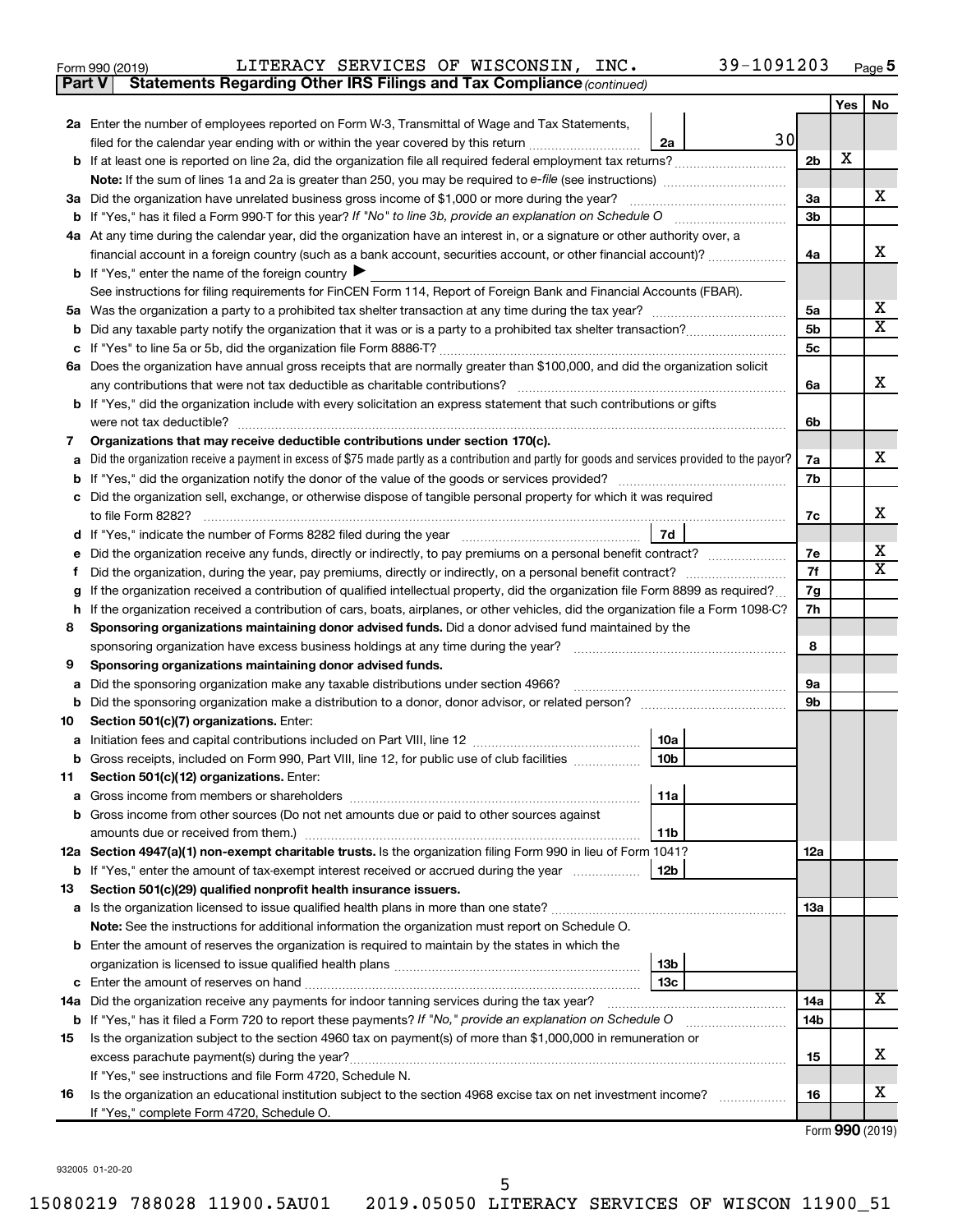|  |  | Form 990 (2019) |  |
|--|--|-----------------|--|
|--|--|-----------------|--|

Form 990 (2019)  ${\tt LITERACY}$  SERVICES OF WISCONSIN, INC.  $39-1091203$  Page

Check if Schedule O contains a response or note to any line in this Part VI

**6**

 $\boxed{\text{X}}$ 

**Part VI** Governance, Management, and Disclosure For each "Yes" response to lines 2 through 7b below, and for a "No" response *to line 8a, 8b, or 10b below, describe the circumstances, processes, or changes on Schedule O. See instructions.*

|     |                                                                                                                                                                                                                                |    |    |                 | <b>Yes</b>      | No                      |
|-----|--------------------------------------------------------------------------------------------------------------------------------------------------------------------------------------------------------------------------------|----|----|-----------------|-----------------|-------------------------|
|     | 1a Enter the number of voting members of the governing body at the end of the tax year                                                                                                                                         | 1a | 13 |                 |                 |                         |
|     | If there are material differences in voting rights among members of the governing body, or if the governing                                                                                                                    |    |    |                 |                 |                         |
|     | body delegated broad authority to an executive committee or similar committee, explain on Schedule O.                                                                                                                          |    |    |                 |                 |                         |
| b   | Enter the number of voting members included on line 1a, above, who are independent                                                                                                                                             | 1b | 13 |                 |                 |                         |
| 2   | Did any officer, director, trustee, or key employee have a family relationship or a business relationship with any other                                                                                                       |    |    |                 |                 |                         |
|     | officer, director, trustee, or key employee?                                                                                                                                                                                   |    |    | 2               |                 | х                       |
| 3   | Did the organization delegate control over management duties customarily performed by or under the direct supervision                                                                                                          |    |    |                 |                 |                         |
|     |                                                                                                                                                                                                                                |    |    | 3               |                 | х                       |
| 4   | Did the organization make any significant changes to its governing documents since the prior Form 990 was filed?                                                                                                               |    |    | 4               |                 | $\overline{\textbf{x}}$ |
| 5   |                                                                                                                                                                                                                                |    |    | 5               |                 | $\overline{\mathbf{X}}$ |
| 6   |                                                                                                                                                                                                                                |    |    | 6               |                 | $\overline{\textbf{x}}$ |
| 7a  | Did the organization have members, stockholders, or other persons who had the power to elect or appoint one or                                                                                                                 |    |    |                 |                 |                         |
|     |                                                                                                                                                                                                                                |    |    | 7a              |                 | х                       |
| b   | Are any governance decisions of the organization reserved to (or subject to approval by) members, stockholders, or                                                                                                             |    |    |                 |                 |                         |
|     |                                                                                                                                                                                                                                |    |    | 7b              |                 | х                       |
| 8   | Did the organization contemporaneously document the meetings held or written actions undertaken during the vear by the following:                                                                                              |    |    |                 |                 |                         |
| а   |                                                                                                                                                                                                                                |    |    | 8a              | х               |                         |
| b   |                                                                                                                                                                                                                                |    |    | 8b              | X               |                         |
| 9   | Is there any officer, director, trustee, or key employee listed in Part VII, Section A, who cannot be reached at the                                                                                                           |    |    |                 |                 |                         |
|     |                                                                                                                                                                                                                                |    |    | 9               |                 | x                       |
|     | <b>Section B. Policies</b> (This Section B requests information about policies not required by the Internal Revenue Code.)                                                                                                     |    |    |                 |                 |                         |
|     |                                                                                                                                                                                                                                |    |    |                 | Yes             | No                      |
|     |                                                                                                                                                                                                                                |    |    | 10a             |                 | X                       |
|     | b If "Yes," did the organization have written policies and procedures governing the activities of such chapters, affiliates,                                                                                                   |    |    |                 |                 |                         |
|     |                                                                                                                                                                                                                                |    |    | 10 <sub>b</sub> |                 |                         |
|     | 11a Has the organization provided a complete copy of this Form 990 to all members of its governing body before filing the form?                                                                                                |    |    | 11a             | X               |                         |
|     |                                                                                                                                                                                                                                |    |    |                 |                 |                         |
| b   | Describe in Schedule O the process, if any, used by the organization to review this Form 990.                                                                                                                                  |    |    | 12a             | х               |                         |
| 12a |                                                                                                                                                                                                                                |    |    | 12 <sub>b</sub> | х               |                         |
| b   | Did the organization regularly and consistently monitor and enforce compliance with the policy? If "Yes," describe                                                                                                             |    |    |                 |                 |                         |
| с   |                                                                                                                                                                                                                                |    |    |                 | х               |                         |
|     | in Schedule O how this was done [11, 2010] with the set of the state of the state of the state of the state of the state of the state of the state of the state of the state of the state of the state of the state of the sta |    |    | 12c             | X               |                         |
| 13  |                                                                                                                                                                                                                                |    |    | 13              | X               |                         |
| 14  | Did the organization have a written document retention and destruction policy? [11] manufaction manufaction in                                                                                                                 |    |    | 14              |                 |                         |
| 15  | Did the process for determining compensation of the following persons include a review and approval by independent                                                                                                             |    |    |                 |                 |                         |
|     | persons, comparability data, and contemporaneous substantiation of the deliberation and decision?                                                                                                                              |    |    |                 | X               |                         |
|     | The organization's CEO, Executive Director, or top management official [111] [11] manuscription or continuum manuscription of the organization's CEO, Executive Director, or top management official [11] manuscription or con |    |    | 15a             |                 | $\overline{\textbf{X}}$ |
|     |                                                                                                                                                                                                                                |    |    | 15b             |                 |                         |
|     | If "Yes" to line 15a or 15b, describe the process in Schedule O (see instructions).                                                                                                                                            |    |    |                 |                 |                         |
|     | 16a Did the organization invest in, contribute assets to, or participate in a joint venture or similar arrangement with a                                                                                                      |    |    |                 |                 |                         |
|     | taxable entity during the year?                                                                                                                                                                                                |    |    | 16a             |                 | x                       |
|     | b If "Yes," did the organization follow a written policy or procedure requiring the organization to evaluate its participation                                                                                                 |    |    |                 |                 |                         |
|     | in joint venture arrangements under applicable federal tax law, and take steps to safeguard the organization's                                                                                                                 |    |    |                 |                 |                         |
|     | exempt status with respect to such arrangements?                                                                                                                                                                               |    |    | 16b             |                 |                         |
|     | <b>Section C. Disclosure</b>                                                                                                                                                                                                   |    |    |                 |                 |                         |
| 17  | List the states with which a copy of this Form 990 is required to be filed $\blacktriangleright\!\!\mathsf{W}\mathbf{I}$                                                                                                       |    |    |                 |                 |                         |
| 18  | Section 6104 requires an organization to make its Forms 1023 (1024 or 1024-A, if applicable), 990, and 990-T (Section 501(c)(3)s only) available                                                                               |    |    |                 |                 |                         |
|     | for public inspection. Indicate how you made these available. Check all that apply.                                                                                                                                            |    |    |                 |                 |                         |
|     | $\lfloor X \rfloor$ Upon request<br>Another's website<br>Own website<br>Other (explain on Schedule O)                                                                                                                          |    |    |                 |                 |                         |
| 19  | Describe on Schedule O whether (and if so, how) the organization made its governing documents, conflict of interest policy, and financial                                                                                      |    |    |                 |                 |                         |
|     | statements available to the public during the tax year.                                                                                                                                                                        |    |    |                 |                 |                         |
| 20  | State the name, address, and telephone number of the person who possesses the organization's books and records                                                                                                                 |    |    |                 |                 |                         |
|     | TAMMY KNUTSON - 414-344-5878                                                                                                                                                                                                   |    |    |                 |                 |                         |
|     | 53203-2910<br>555 N PLANKINTON AVE, MILWAUKEE, WI                                                                                                                                                                              |    |    |                 |                 |                         |
|     |                                                                                                                                                                                                                                |    |    |                 | Form 990 (2019) |                         |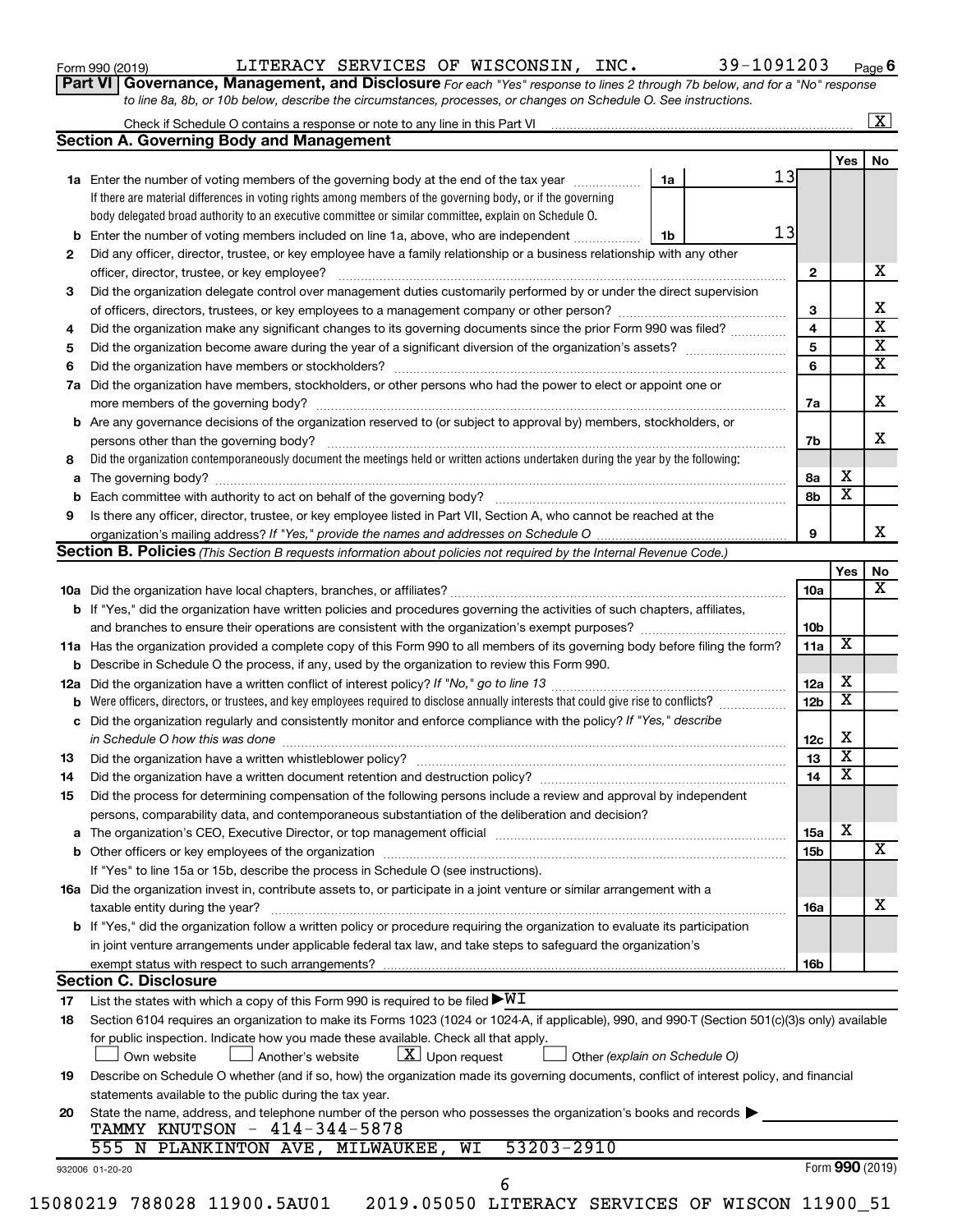Form 990 (2019)  ${\tt LITERACY}$  SERVICES OF WISCONSIN, INC.  $39-1091203$  Page

 $\Box$ 

| Part VII Compensation of Officers, Directors, Trustees, Key Employees, Highest Compensated |
|--------------------------------------------------------------------------------------------|
| <b>Employees, and Independent Contractors</b>                                              |

Check if Schedule O contains a response or note to any line in this Part VII

**Section A. Officers, Directors, Trustees, Key Employees, and Highest Compensated Employees**

**1a**  Complete this table for all persons required to be listed. Report compensation for the calendar year ending with or within the organization's tax year.  $\bullet$  List all of the organization's current officers, directors, trustees (whether individuals or organizations), regardless of amount of compensation.

Enter -0- in columns (D), (E), and (F) if no compensation was paid.

**•** List all of the organization's current key employees, if any. See instructions for definition of "key employee."

**•** List the organization's five *current* highest compensated employees (other than an officer, director, trustee, or key employee) who received reportable compensation (Box 5 of Form W-2 and/or Box 7 of Form 1099-MISC) of more than \$100,000 from the organization and any related organizations.

 $\bullet$  List all of the organization's former officers, key employees, and highest compensated employees who received more than \$100,000 of reportable compensation from the organization and any related organizations.

**•** List all of the organization's former directors or trustees that received, in the capacity as a former director or trustee of the organization, more than \$10,000 of reportable compensation from the organization and any related organizations.

See instructions for the order in which to list the persons above.

Check this box if neither the organization nor any related organization compensated any current officer, director, or trustee.  $\Box$ 

| (A)                          | (B)               | (C)                            |                                                                  |             |              |                                 |        | (D)                  | (E)                          | (F)                |  |
|------------------------------|-------------------|--------------------------------|------------------------------------------------------------------|-------------|--------------|---------------------------------|--------|----------------------|------------------------------|--------------------|--|
| Name and title               | Average           |                                | (do not check more than one                                      | Position    |              |                                 |        | Reportable           | Reportable                   | Estimated          |  |
|                              | hours per<br>week |                                | box, unless person is both an<br>officer and a director/trustee) |             |              |                                 |        | compensation<br>from | compensation<br>from related | amount of<br>other |  |
|                              | (list any         |                                |                                                                  |             |              |                                 |        | the                  | organizations                | compensation       |  |
|                              | hours for         |                                |                                                                  |             |              |                                 |        | organization         | (W-2/1099-MISC)              | from the           |  |
|                              | related           |                                |                                                                  |             |              |                                 |        | (W-2/1099-MISC)      |                              | organization       |  |
|                              | organizations     |                                |                                                                  |             |              |                                 |        |                      |                              | and related        |  |
|                              | below<br>line)    | Individual trustee or director | Institutional trustee                                            | Officer     | Key employee | Highest compensated<br>employee | Former |                      |                              | organizations      |  |
| (1)<br>JIM PAETSCH           | 2.00              |                                |                                                                  |             |              |                                 |        |                      |                              |                    |  |
| PRESIDENT                    |                   | X                              |                                                                  | $\mathbf X$ |              |                                 |        | $\mathbf 0$ .        | 0.                           | $\mathbf 0$ .      |  |
| (2)<br>DAVID HANSON          | 2.00              |                                |                                                                  |             |              |                                 |        |                      |                              |                    |  |
| PAST PRESIDENT               |                   | X                              |                                                                  | $\mathbf X$ |              |                                 |        | 0                    | $\mathbf 0$ .                | $\mathbf 0$ .      |  |
| DANIEL LAFRENZ<br>(3)        | 2.00              |                                |                                                                  |             |              |                                 |        |                      |                              |                    |  |
| <b>TREASURER</b>             |                   | $\mathbf X$                    |                                                                  | $\mathbf X$ |              |                                 |        | 0                    | 0.                           | $\mathbf 0$ .      |  |
| <b>JENNY LITTMANN</b><br>(4) | 2.00              |                                |                                                                  |             |              |                                 |        |                      |                              |                    |  |
| SECRETARY                    |                   | $\mathbf X$                    |                                                                  | $\mathbf X$ |              |                                 |        | 0.                   | $\mathbf 0$ .                | $\mathbf 0$ .      |  |
| <b>GIL CUBIA</b><br>(5)      | 1.00              |                                |                                                                  |             |              |                                 |        |                      |                              |                    |  |
| <b>DIRECTOR</b>              |                   | $\mathbf X$                    |                                                                  |             |              |                                 |        | $\mathbf 0$          | $\mathbf 0$ .                | $\mathbf 0$ .      |  |
| <b>LORI HANES</b><br>(6)     | 1.00              |                                |                                                                  |             |              |                                 |        |                      |                              |                    |  |
| <b>DIRECTOR</b>              |                   | $\mathbf X$                    |                                                                  |             |              |                                 |        | 0                    | $\mathbf 0$ .                | $\mathbf 0$ .      |  |
| <b>COLIN HUTT</b><br>(7)     | 1.00              |                                |                                                                  |             |              |                                 |        |                      |                              |                    |  |
| <b>DIRECTOR</b>              |                   | $\mathbf X$                    |                                                                  |             |              |                                 |        | $\mathbf 0$          | $\mathbf 0$ .                | $\mathbf 0$ .      |  |
| KATIE MERTZ<br>(8)           | 1.00              |                                |                                                                  |             |              |                                 |        |                      |                              |                    |  |
| <b>DIRECTOR</b>              |                   | $\mathbf X$                    |                                                                  |             |              |                                 |        | 0.                   | $\mathbf 0$ .                | $\mathbf 0$ .      |  |
| <b>JOSHUA PALLEON</b><br>(9) | 1.00              |                                |                                                                  |             |              |                                 |        |                      |                              |                    |  |
| <b>DIRECTOR</b>              |                   | $\mathbf X$                    |                                                                  |             |              |                                 |        | 0.                   | $\mathbf 0$ .                | $\mathbf 0$ .      |  |
| (10) FLAVIO PIWOWARCZYK      | 1.00              |                                |                                                                  |             |              |                                 |        |                      |                              |                    |  |
| <b>DIRECTOR</b>              |                   | $\mathbf X$                    |                                                                  |             |              |                                 |        | $\mathbf 0$          | $\mathbf 0$ .                | $\mathbf 0$ .      |  |
| (11) DAVID PRITCHARD         | 1.00              |                                |                                                                  |             |              |                                 |        |                      |                              |                    |  |
| <b>DIRECTOR</b>              |                   | $\mathbf X$                    |                                                                  |             |              |                                 |        | 0.                   | $\mathbf 0$ .                | $\mathbf 0$ .      |  |
| (12) GABRIELLA SAENZ         | 1.00              |                                |                                                                  |             |              |                                 |        |                      |                              |                    |  |
| <b>DIRECTOR</b>              |                   | $\rm X$                        |                                                                  |             |              |                                 |        | 0.                   | $\mathbf 0$ .                | $\mathbf 0$ .      |  |
| (13) MARY WEISS              | 1.00              |                                |                                                                  |             |              |                                 |        |                      |                              |                    |  |
| <b>DIRECTOR</b>              |                   | $\mathbf X$                    |                                                                  |             |              |                                 |        | $\mathbf 0$          | 0.                           | $\mathbf 0$ .      |  |
| (14) HOLLY MCCOY             | 40.00             |                                |                                                                  |             |              |                                 |        |                      |                              |                    |  |
| EXECUTIVE DIRECTOR           |                   |                                |                                                                  | $\mathbf X$ |              |                                 |        | 69,926.              | 0.                           | 5,999.             |  |
|                              |                   |                                |                                                                  |             |              |                                 |        |                      |                              |                    |  |
|                              |                   |                                |                                                                  |             |              |                                 |        |                      |                              |                    |  |
|                              |                   |                                |                                                                  |             |              |                                 |        |                      |                              |                    |  |
|                              |                   |                                |                                                                  |             |              |                                 |        |                      |                              |                    |  |
|                              |                   |                                |                                                                  |             |              |                                 |        |                      |                              |                    |  |
|                              |                   |                                |                                                                  |             |              |                                 |        |                      |                              |                    |  |

932007 01-20-20

7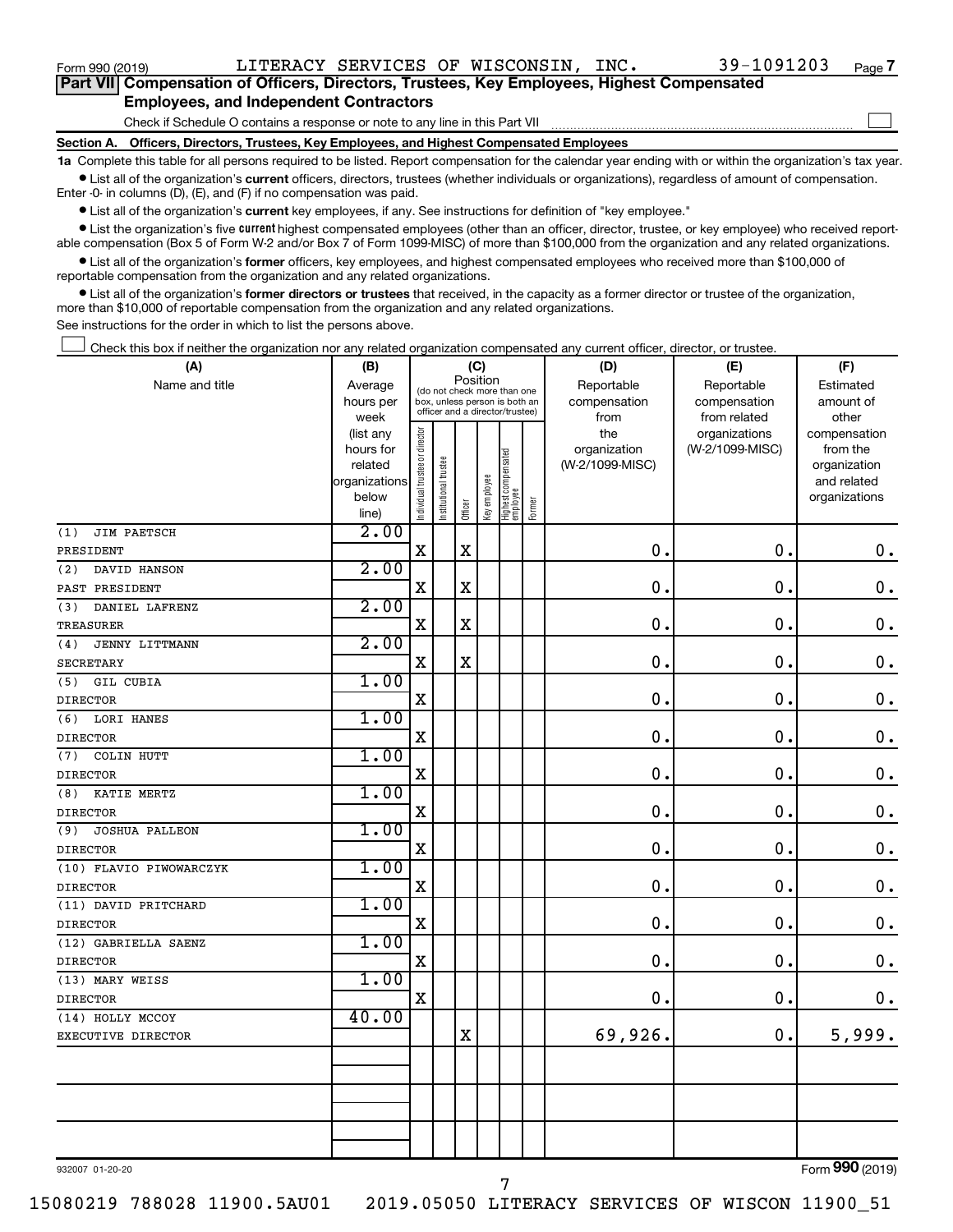|                 | Form 990 (2019)                                                                                                                      |                   |                                |                                                                  |         |              |                                   |        | LITERACY SERVICES OF WISCONSIN, INC. | 39-1091203                       |   |                          | Page 8          |
|-----------------|--------------------------------------------------------------------------------------------------------------------------------------|-------------------|--------------------------------|------------------------------------------------------------------|---------|--------------|-----------------------------------|--------|--------------------------------------|----------------------------------|---|--------------------------|-----------------|
| <b>Part VII</b> | Section A. Officers, Directors, Trustees, Key Employees, and Highest Compensated Employees (continued)                               |                   |                                |                                                                  |         |              |                                   |        |                                      |                                  |   |                          |                 |
|                 | (A)                                                                                                                                  | (B)               |                                |                                                                  |         | (C)          |                                   |        | (D)                                  | (E)                              |   | (F)                      |                 |
|                 | Name and title                                                                                                                       | Average           |                                | (do not check more than one                                      |         | Position     |                                   |        | Reportable                           | Reportable                       |   | Estimated                |                 |
|                 |                                                                                                                                      | hours per         |                                | box, unless person is both an<br>officer and a director/trustee) |         |              |                                   |        | compensation                         | compensation                     |   | amount of                |                 |
|                 |                                                                                                                                      | week<br>(list any |                                |                                                                  |         |              |                                   |        | from                                 | from related                     |   | other                    |                 |
|                 |                                                                                                                                      | hours for         | Individual trustee or director |                                                                  |         |              |                                   |        | the<br>organization                  | organizations<br>(W-2/1099-MISC) |   | compensation<br>from the |                 |
|                 |                                                                                                                                      | related           |                                |                                                                  |         |              |                                   |        | (W-2/1099-MISC)                      |                                  |   | organization             |                 |
|                 |                                                                                                                                      | organizations     |                                | Institutional trustee                                            |         |              |                                   |        |                                      |                                  |   | and related              |                 |
|                 |                                                                                                                                      | below             |                                |                                                                  |         | Key employee |                                   |        |                                      |                                  |   | organizations            |                 |
|                 |                                                                                                                                      | line)             |                                |                                                                  | Officer |              | Highest compensated<br>  employee | Former |                                      |                                  |   |                          |                 |
|                 |                                                                                                                                      |                   |                                |                                                                  |         |              |                                   |        |                                      |                                  |   |                          |                 |
|                 |                                                                                                                                      |                   |                                |                                                                  |         |              |                                   |        |                                      |                                  |   |                          |                 |
|                 |                                                                                                                                      |                   |                                |                                                                  |         |              |                                   |        |                                      |                                  |   |                          |                 |
|                 |                                                                                                                                      |                   |                                |                                                                  |         |              |                                   |        |                                      |                                  |   |                          |                 |
|                 |                                                                                                                                      |                   |                                |                                                                  |         |              |                                   |        |                                      |                                  |   |                          |                 |
|                 |                                                                                                                                      |                   |                                |                                                                  |         |              |                                   |        |                                      |                                  |   |                          |                 |
|                 |                                                                                                                                      |                   |                                |                                                                  |         |              |                                   |        |                                      |                                  |   |                          |                 |
|                 |                                                                                                                                      |                   |                                |                                                                  |         |              |                                   |        |                                      |                                  |   |                          |                 |
|                 |                                                                                                                                      |                   |                                |                                                                  |         |              |                                   |        |                                      |                                  |   |                          |                 |
|                 |                                                                                                                                      |                   |                                |                                                                  |         |              |                                   |        |                                      |                                  |   |                          |                 |
|                 |                                                                                                                                      |                   |                                |                                                                  |         |              |                                   |        |                                      |                                  |   |                          |                 |
|                 |                                                                                                                                      |                   |                                |                                                                  |         |              |                                   |        |                                      |                                  |   |                          |                 |
|                 |                                                                                                                                      |                   |                                |                                                                  |         |              |                                   |        |                                      |                                  |   |                          |                 |
|                 |                                                                                                                                      |                   |                                |                                                                  |         |              |                                   |        |                                      |                                  |   |                          |                 |
|                 |                                                                                                                                      |                   |                                |                                                                  |         |              |                                   |        |                                      |                                  |   |                          |                 |
|                 |                                                                                                                                      |                   |                                |                                                                  |         |              |                                   |        |                                      |                                  |   |                          |                 |
|                 |                                                                                                                                      |                   |                                |                                                                  |         |              |                                   |        |                                      |                                  |   |                          |                 |
|                 |                                                                                                                                      |                   |                                |                                                                  |         |              |                                   |        | 69,926.                              | Ο.                               |   |                          | 5,999.          |
|                 |                                                                                                                                      |                   |                                |                                                                  |         |              |                                   |        | σ.                                   | σ.                               |   |                          |                 |
|                 |                                                                                                                                      |                   |                                |                                                                  |         |              |                                   |        | 69,926.                              | О.                               |   |                          | 5,999.          |
| 2               | Total number of individuals (including but not limited to those listed above) who received more than \$100,000 of reportable         |                   |                                |                                                                  |         |              |                                   |        |                                      |                                  |   |                          |                 |
|                 | compensation from the organization $\blacktriangleright$                                                                             |                   |                                |                                                                  |         |              |                                   |        |                                      |                                  |   |                          | 0               |
|                 |                                                                                                                                      |                   |                                |                                                                  |         |              |                                   |        |                                      |                                  |   | Yes                      | No              |
| 3               | Did the organization list any former officer, director, trustee, key employee, or highest compensated employee on                    |                   |                                |                                                                  |         |              |                                   |        |                                      |                                  |   |                          |                 |
|                 |                                                                                                                                      |                   |                                |                                                                  |         |              |                                   |        |                                      |                                  | 3 |                          | х               |
|                 | For any individual listed on line 1a, is the sum of reportable compensation and other compensation from the organization             |                   |                                |                                                                  |         |              |                                   |        |                                      |                                  |   |                          |                 |
|                 | and related organizations greater than \$150,000? If "Yes," complete Schedule J for such individual                                  |                   |                                |                                                                  |         |              |                                   |        |                                      |                                  | 4 |                          | х               |
| 5               | Did any person listed on line 1a receive or accrue compensation from any unrelated organization or individual for services           |                   |                                |                                                                  |         |              |                                   |        |                                      |                                  |   |                          |                 |
|                 | rendered to the organization? If "Yes," complete Schedule J for such person                                                          |                   |                                |                                                                  |         |              |                                   |        |                                      |                                  | 5 |                          | х               |
|                 | <b>Section B. Independent Contractors</b>                                                                                            |                   |                                |                                                                  |         |              |                                   |        |                                      |                                  |   |                          |                 |
| 1.              | Complete this table for your five highest compensated independent contractors that received more than \$100,000 of compensation from |                   |                                |                                                                  |         |              |                                   |        |                                      |                                  |   |                          |                 |
|                 | the organization. Report compensation for the calendar year ending with or within the organization's tax year.                       |                   |                                |                                                                  |         |              |                                   |        |                                      |                                  |   |                          |                 |
|                 | (A)<br>Name and business address                                                                                                     |                   |                                | <b>NONE</b>                                                      |         |              |                                   |        | (B)<br>Description of services       |                                  |   | (C)<br>Compensation      |                 |
|                 |                                                                                                                                      |                   |                                |                                                                  |         |              |                                   |        |                                      |                                  |   |                          |                 |
|                 |                                                                                                                                      |                   |                                |                                                                  |         |              |                                   |        |                                      |                                  |   |                          |                 |
|                 |                                                                                                                                      |                   |                                |                                                                  |         |              |                                   |        |                                      |                                  |   |                          |                 |
|                 |                                                                                                                                      |                   |                                |                                                                  |         |              |                                   |        |                                      |                                  |   |                          |                 |
|                 |                                                                                                                                      |                   |                                |                                                                  |         |              |                                   |        |                                      |                                  |   |                          |                 |
|                 |                                                                                                                                      |                   |                                |                                                                  |         |              |                                   |        |                                      |                                  |   |                          |                 |
|                 |                                                                                                                                      |                   |                                |                                                                  |         |              |                                   |        |                                      |                                  |   |                          |                 |
|                 |                                                                                                                                      |                   |                                |                                                                  |         |              |                                   |        |                                      |                                  |   |                          |                 |
|                 |                                                                                                                                      |                   |                                |                                                                  |         |              |                                   |        |                                      |                                  |   |                          |                 |
|                 |                                                                                                                                      |                   |                                |                                                                  |         |              |                                   |        |                                      |                                  |   |                          |                 |
| 2               | Total number of independent contractors (including but not limited to those listed above) who received more than                     |                   |                                |                                                                  |         |              |                                   |        |                                      |                                  |   |                          |                 |
|                 | \$100,000 of compensation from the organization                                                                                      |                   |                                |                                                                  |         |              | 0                                 |        |                                      |                                  |   |                          |                 |
|                 |                                                                                                                                      |                   |                                |                                                                  |         |              |                                   |        |                                      |                                  |   |                          | Form 990 (2019) |

932008 01-20-20

Form 990 (2019)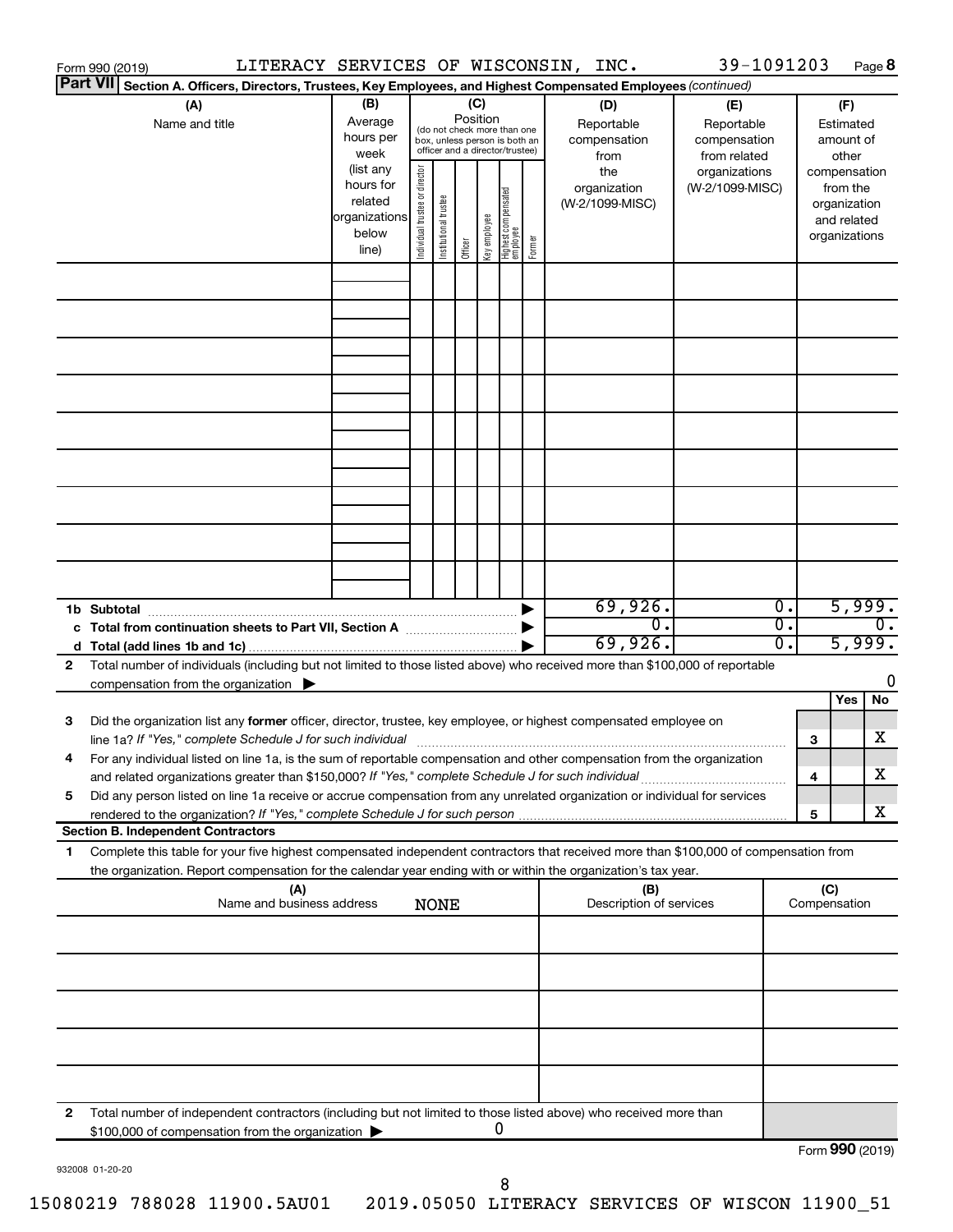|                                                           |      |        | LITERACY SERVICES OF WISCONSIN, INC.<br>Form 990 (2019)                                                              |                 |                                |   |               |                                       | 39-1091203                    | Page 9                                                          |
|-----------------------------------------------------------|------|--------|----------------------------------------------------------------------------------------------------------------------|-----------------|--------------------------------|---|---------------|---------------------------------------|-------------------------------|-----------------------------------------------------------------|
| <b>Part VIII</b>                                          |      |        | <b>Statement of Revenue</b>                                                                                          |                 |                                |   |               |                                       |                               |                                                                 |
|                                                           |      |        |                                                                                                                      |                 |                                |   |               |                                       |                               |                                                                 |
|                                                           |      |        |                                                                                                                      |                 |                                |   | Total revenue | Related or exempt<br>function revenue | Unrelated<br>business revenue | (D)<br>Revenue excluded<br>from tax under<br>sections 512 - 514 |
|                                                           |      |        | l 1a<br>1 a Federated campaigns                                                                                      |                 |                                |   |               |                                       |                               |                                                                 |
|                                                           |      | b      | 1 <sub>b</sub><br>Membership dues<br>$\ldots \ldots \ldots \ldots \ldots$                                            |                 |                                |   |               |                                       |                               |                                                                 |
|                                                           |      |        | 1 <sub>c</sub><br>c Fundraising events                                                                               |                 |                                |   |               |                                       |                               |                                                                 |
|                                                           |      | d      | 1 <sub>d</sub><br>Related organizations                                                                              |                 |                                |   |               |                                       |                               |                                                                 |
|                                                           |      | е      | Government grants (contributions)<br>1e                                                                              |                 | 659,586.                       |   |               |                                       |                               |                                                                 |
| Contributions, Gifts, Grants<br>and Other Similar Amounts |      |        | f All other contributions, gifts, grants, and<br>similar amounts not included above<br>1f                            |                 | 586,180.                       |   |               |                                       |                               |                                                                 |
|                                                           |      |        | 1g <br>Noncash contributions included in lines 1a-1f                                                                 |                 |                                |   |               |                                       |                               |                                                                 |
|                                                           |      |        |                                                                                                                      |                 |                                |   |               |                                       |                               |                                                                 |
|                                                           |      |        | REGISTRATION AND MATER                                                                                               |                 | <b>Business Code</b><br>611699 |   | 7,242.        | 7,242.                                |                               |                                                                 |
|                                                           | 2a   |        |                                                                                                                      |                 |                                |   |               |                                       |                               |                                                                 |
|                                                           |      | b      |                                                                                                                      |                 |                                |   |               |                                       |                               |                                                                 |
|                                                           |      | с<br>d | the control of the control of the control of the control of the                                                      |                 |                                |   |               |                                       |                               |                                                                 |
| Program Service<br>Revenue                                |      | е      | the contract of the contract of the contract of                                                                      |                 |                                |   |               |                                       |                               |                                                                 |
|                                                           |      | f      |                                                                                                                      |                 |                                |   |               |                                       |                               |                                                                 |
|                                                           |      | a      |                                                                                                                      |                 |                                | ▶ | 7,242.        |                                       |                               |                                                                 |
|                                                           | 3    |        | Investment income (including dividends, interest, and                                                                |                 |                                |   |               |                                       |                               |                                                                 |
|                                                           |      |        |                                                                                                                      |                 |                                | ▶ | 56.           |                                       |                               | 56.                                                             |
|                                                           | 4    |        | Income from investment of tax-exempt bond proceeds                                                                   |                 |                                |   |               |                                       |                               |                                                                 |
|                                                           | 5    |        |                                                                                                                      |                 |                                |   |               |                                       |                               |                                                                 |
|                                                           |      |        | (i) Real                                                                                                             |                 | (ii) Personal                  |   |               |                                       |                               |                                                                 |
|                                                           |      |        | 6a<br>6 a Gross rents                                                                                                |                 |                                |   |               |                                       |                               |                                                                 |
|                                                           |      | b      | 6b<br>Less: rental expenses                                                                                          |                 |                                |   |               |                                       |                               |                                                                 |
|                                                           |      | с      | 6с<br>Rental income or (loss)                                                                                        |                 |                                |   |               |                                       |                               |                                                                 |
|                                                           |      | d      | Net rental income or (loss)                                                                                          |                 |                                | ▶ |               |                                       |                               |                                                                 |
|                                                           |      |        | (i) Securities<br>7 a Gross amount from sales of                                                                     |                 | (ii) Other                     |   |               |                                       |                               |                                                                 |
|                                                           |      |        | assets other than inventory<br>7a                                                                                    |                 |                                |   |               |                                       |                               |                                                                 |
|                                                           |      |        | <b>b</b> Less: cost or other basis                                                                                   |                 |                                |   |               |                                       |                               |                                                                 |
| evenue                                                    |      |        | and sales expenses<br>7b                                                                                             |                 |                                |   |               |                                       |                               |                                                                 |
|                                                           |      |        | 7c<br>c Gain or (loss)                                                                                               |                 |                                |   |               |                                       |                               |                                                                 |
|                                                           |      |        |                                                                                                                      |                 |                                |   |               |                                       |                               |                                                                 |
| Other <sub>R</sub>                                        |      |        | 8 a Gross income from fundraising events (not<br>including $$$                                                       |                 |                                |   |               |                                       |                               |                                                                 |
|                                                           |      |        | <u>of</u> of<br>contributions reported on line 1c). See                                                              |                 |                                |   |               |                                       |                               |                                                                 |
|                                                           |      |        |                                                                                                                      |                 |                                |   |               |                                       |                               |                                                                 |
|                                                           |      | b      | Less: direct expenses                                                                                                | l 8b            |                                |   |               |                                       |                               |                                                                 |
|                                                           |      | с      | Net income or (loss) from fundraising events                                                                         |                 |                                | ▶ |               |                                       |                               |                                                                 |
|                                                           |      |        | 9 a Gross income from gaming activities. See                                                                         |                 |                                |   |               |                                       |                               |                                                                 |
|                                                           |      |        |                                                                                                                      |                 |                                |   |               |                                       |                               |                                                                 |
|                                                           |      |        |                                                                                                                      | 9b              |                                |   |               |                                       |                               |                                                                 |
|                                                           |      |        | c Net income or (loss) from gaming activities                                                                        |                 |                                | ▶ |               |                                       |                               |                                                                 |
|                                                           |      |        | 10 a Gross sales of inventory, less returns                                                                          |                 |                                |   |               |                                       |                               |                                                                 |
|                                                           |      |        |                                                                                                                      |                 |                                |   |               |                                       |                               |                                                                 |
|                                                           |      |        | <b>b</b> Less: cost of goods sold                                                                                    | 10 <sub>b</sub> |                                |   |               |                                       |                               |                                                                 |
|                                                           |      |        | c Net income or (loss) from sales of inventory                                                                       |                 |                                | ▶ |               |                                       |                               |                                                                 |
|                                                           |      |        |                                                                                                                      |                 | <b>Business Code</b>           |   |               |                                       |                               |                                                                 |
|                                                           | 11 a |        | <u> 1989 - Johann John Stein, markin fan it ferstjer fan it ferstjer fan it ferstjer fan it ferstjer fan it fers</u> |                 |                                |   |               |                                       |                               |                                                                 |
|                                                           |      | b      | the control of the control of the control of the control of the control of                                           |                 |                                |   |               |                                       |                               |                                                                 |
| Miscellaneous<br>Revenue                                  |      | c      |                                                                                                                      |                 |                                |   |               |                                       |                               |                                                                 |
|                                                           |      |        |                                                                                                                      |                 |                                |   |               |                                       |                               |                                                                 |
|                                                           | 12   |        |                                                                                                                      |                 |                                |   |               | 7,242.                                | $\overline{0}$ .              | $\overline{56}$ .                                               |
| 932009 01-20-20                                           |      |        |                                                                                                                      |                 |                                |   |               |                                       |                               | Form 990 (2019)                                                 |
|                                                           |      |        |                                                                                                                      |                 |                                |   |               |                                       |                               |                                                                 |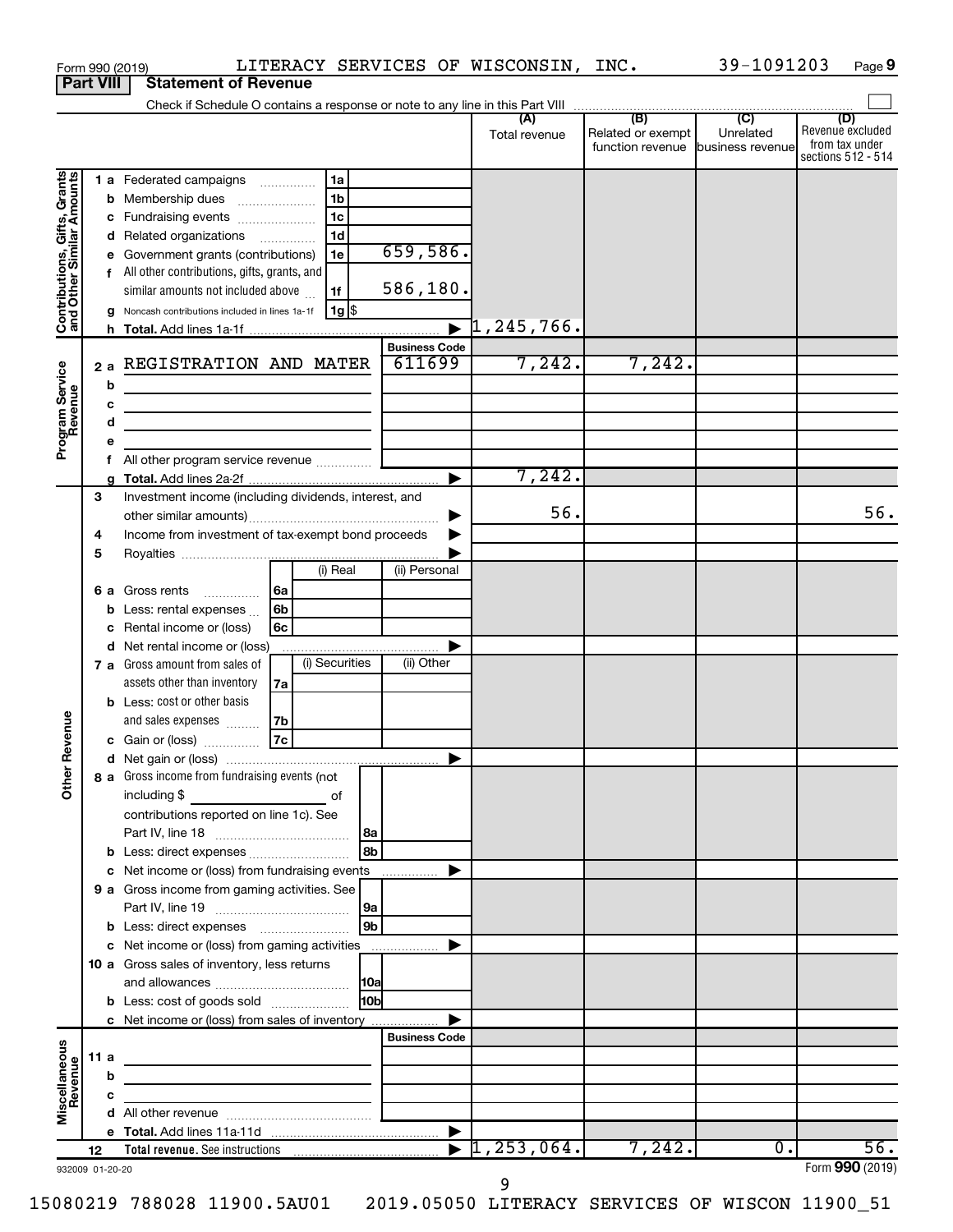Form 990 (2019)  $LITERACY$  SERVICES OF WISCONSIN, INC.  $39-1091203$  Page **Part IX Statement of Functional Expenses**

|              | Section 501(c)(3) and 501(c)(4) organizations must complete all columns. All other organizations must complete column (A).                                 |                     |                             |                                    |                         |
|--------------|------------------------------------------------------------------------------------------------------------------------------------------------------------|---------------------|-----------------------------|------------------------------------|-------------------------|
|              | Check if Schedule O contains a response or note to any line in this Part IX                                                                                | (A)                 | (B)                         | (C)                                | (D)                     |
|              | Do not include amounts reported on lines 6b,<br>7b, 8b, 9b, and 10b of Part VIII.                                                                          | Total expenses      | Program service<br>expenses | Management and<br>general expenses | Fundraising<br>expenses |
| 1.           | Grants and other assistance to domestic organizations                                                                                                      |                     |                             |                                    |                         |
|              | and domestic governments. See Part IV, line 21                                                                                                             |                     |                             |                                    |                         |
| $\mathbf{2}$ | Grants and other assistance to domestic                                                                                                                    |                     |                             |                                    |                         |
|              | individuals. See Part IV, line 22                                                                                                                          | 59.                 | 59.                         |                                    |                         |
| 3            | Grants and other assistance to foreign                                                                                                                     |                     |                             |                                    |                         |
|              | organizations, foreign governments, and foreign                                                                                                            |                     |                             |                                    |                         |
|              | individuals. See Part IV, lines 15 and 16                                                                                                                  |                     |                             |                                    |                         |
| 4            | Benefits paid to or for members                                                                                                                            |                     |                             |                                    |                         |
| 5            | Compensation of current officers, directors,                                                                                                               |                     |                             |                                    |                         |
|              | trustees, and key employees                                                                                                                                | 88,967.             | 73,510.                     | 7,242.                             | 8,215.                  |
| 6            | Compensation not included above to disqualified                                                                                                            |                     |                             |                                    |                         |
|              | persons (as defined under section 4958(f)(1)) and                                                                                                          |                     |                             |                                    |                         |
|              | persons described in section 4958(c)(3)(B)                                                                                                                 |                     |                             |                                    |                         |
| 7            |                                                                                                                                                            | 807,933.            | 668,781.                    | 64, 188.                           | 74,964.                 |
| 8            | Pension plan accruals and contributions (include                                                                                                           |                     |                             |                                    |                         |
|              | section 401(k) and 403(b) employer contributions)                                                                                                          | 13,042.             | 10,513.                     | $\frac{1,402}{9,022}$              | $\frac{1,127}{7,247}$   |
| 9            |                                                                                                                                                            | 83,922.             | 67,653.                     |                                    |                         |
| 10           |                                                                                                                                                            | 75,824.             | 65, 260.                    | 5,055.                             | 5,509.                  |
| 11           | Fees for services (nonemployees):                                                                                                                          |                     |                             |                                    |                         |
| а            |                                                                                                                                                            |                     |                             |                                    |                         |
| b            |                                                                                                                                                            |                     |                             |                                    |                         |
| с            |                                                                                                                                                            | 8,825.              |                             | 8,825.                             |                         |
| d            |                                                                                                                                                            |                     |                             |                                    |                         |
| е            | Professional fundraising services. See Part IV, line 17                                                                                                    |                     |                             |                                    |                         |
| f            | Investment management fees                                                                                                                                 | 5,391.              |                             | 5,391.                             |                         |
| g            | Other. (If line 11g amount exceeds 10% of line 25,                                                                                                         |                     |                             |                                    | 385.                    |
|              | column (A) amount, list line 11g expenses on Sch O.)                                                                                                       | 12,868.             | 7,148.<br>7,765.            | 5,335.<br>1,405.                   |                         |
| 12           |                                                                                                                                                            | 19,487.<br>62, 163. |                             |                                    | 10,317.                 |
| 13           |                                                                                                                                                            | 18, 364.            | 50, 235.                    | 6,102.<br>98.                      | 5,826.                  |
| 14           |                                                                                                                                                            |                     | 17,198.                     |                                    | 1,068.                  |
| 15           |                                                                                                                                                            | 229,988.            | 213,317.                    | 8,335.                             | 8,336.                  |
| 16           |                                                                                                                                                            | 3,100.              | 634.                        | 2,448.                             | 18.                     |
| 17           |                                                                                                                                                            |                     |                             |                                    |                         |
| 18           | Payments of travel or entertainment expenses                                                                                                               |                     |                             |                                    |                         |
|              | for any federal, state, or local public officials                                                                                                          |                     |                             |                                    |                         |
| 19           | Conferences, conventions, and meetings                                                                                                                     |                     |                             |                                    |                         |
| 20           | Interest                                                                                                                                                   |                     |                             |                                    |                         |
| 21           | Depreciation, depletion, and amortization                                                                                                                  | 7,599.              | 7,129.                      | 235.                               | 235.                    |
| 22           |                                                                                                                                                            | 11,491.             | 9,193.                      | 1,952.                             | 346.                    |
| 23           | Insurance<br>Other expenses. Itemize expenses not covered                                                                                                  |                     |                             |                                    |                         |
| 24           | above (List miscellaneous expenses on line 24e. If<br>line 24e amount exceeds 10% of line 25, column (A)<br>amount, list line 24e expenses on Schedule O.) |                     |                             |                                    |                         |
| a            | <b>BAD DEBT EXPENSE</b>                                                                                                                                    | 8,600.              |                             | 8,600.                             |                         |
| b            |                                                                                                                                                            |                     |                             |                                    |                         |
| c            | the control of the control of the control of the control of the control of                                                                                 |                     |                             |                                    |                         |
| d            |                                                                                                                                                            |                     |                             |                                    |                         |
| е            | All other expenses                                                                                                                                         | 2,449.              | 13.                         | 2,410.                             | 26.                     |
| 25           | Total functional expenses. Add lines 1 through 24e                                                                                                         | 1,460,072.          | 1,198,408.                  | 138,045.                           | 123,619.                |
| 26           | <b>Joint costs.</b> Complete this line only if the organization                                                                                            |                     |                             |                                    |                         |
|              | reported in column (B) joint costs from a combined                                                                                                         |                     |                             |                                    |                         |
|              | educational campaign and fundraising solicitation.                                                                                                         |                     |                             |                                    |                         |
|              | Check here       if following SOP 98-2 (ASC 958-720)                                                                                                       |                     |                             |                                    |                         |

932010 01-20-20

Form (2019) **990**

10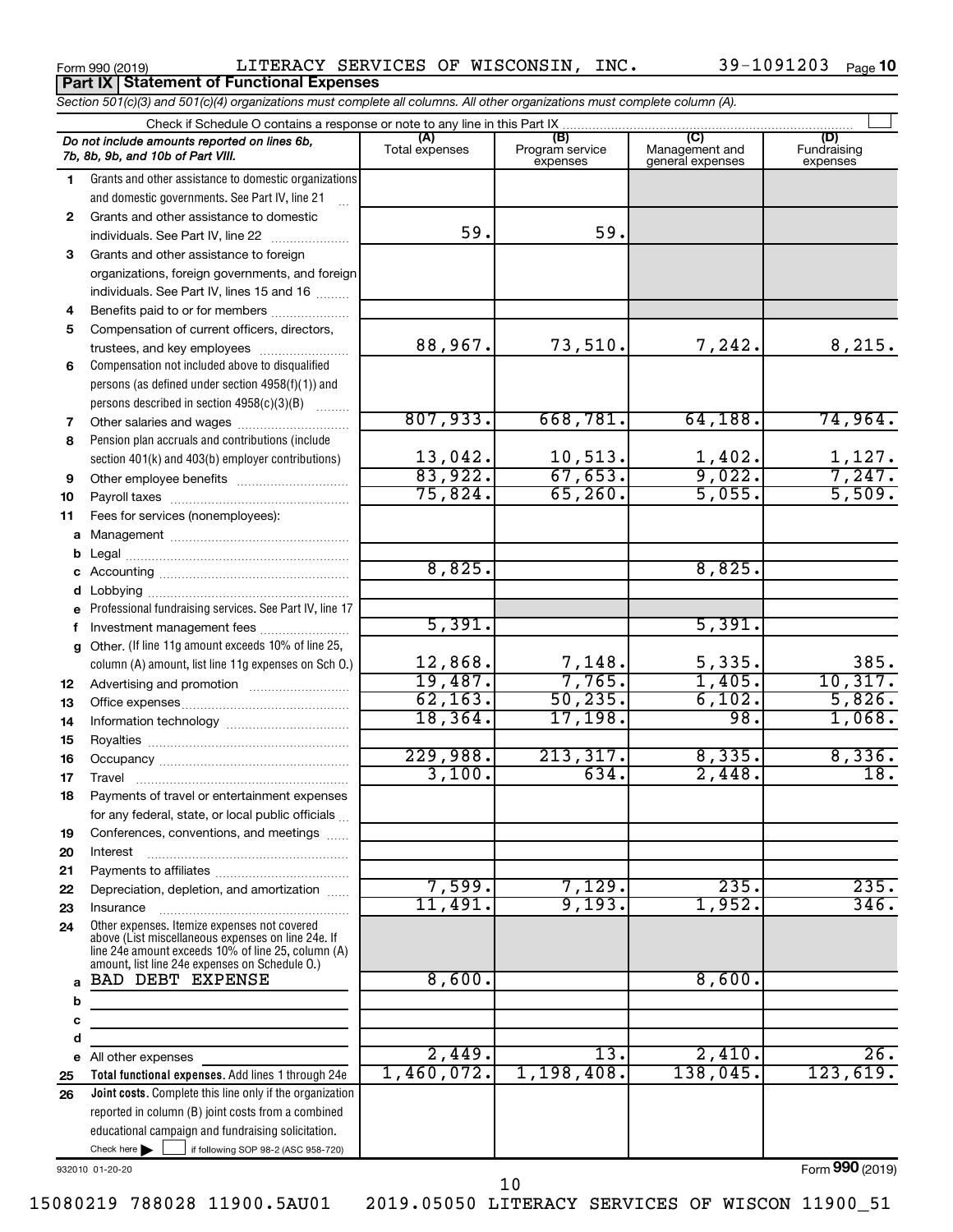15080219 788028 11900.5AU01 2019.05050 LITERACY SERVICES OF WISCON 11900\_51

### Form 990 (2019)  $LITERACY$  SERVICES OF WISCONSIN, INC.  $39-1091203$  Page

39-1091203 Page 11

|                             | Part X   | <b>Balance Sheet</b>                                                                                                                                                                                                           |                                                                           |          |                          |                 |                          |  |  |  |  |  |
|-----------------------------|----------|--------------------------------------------------------------------------------------------------------------------------------------------------------------------------------------------------------------------------------|---------------------------------------------------------------------------|----------|--------------------------|-----------------|--------------------------|--|--|--|--|--|
|                             |          |                                                                                                                                                                                                                                |                                                                           |          |                          |                 |                          |  |  |  |  |  |
|                             |          |                                                                                                                                                                                                                                |                                                                           |          | (A)<br>Beginning of year |                 | (B)<br>End of year       |  |  |  |  |  |
|                             | 1        |                                                                                                                                                                                                                                |                                                                           |          | 86, 244.                 | $\mathbf{1}$    | 73,220.                  |  |  |  |  |  |
|                             | 2        |                                                                                                                                                                                                                                |                                                                           |          | 142,342.                 | $\mathbf{2}$    | 192, 732.                |  |  |  |  |  |
|                             | з        |                                                                                                                                                                                                                                |                                                                           |          | 91, 235.                 | $\mathbf{3}$    | $\frac{30,659}{73,916}$  |  |  |  |  |  |
|                             | 4        |                                                                                                                                                                                                                                |                                                                           |          | 36,955.                  | $\overline{4}$  |                          |  |  |  |  |  |
|                             | 5        | Loans and other receivables from any current or former officer, director,                                                                                                                                                      |                                                                           |          |                          |                 |                          |  |  |  |  |  |
|                             |          | trustee, key employee, creator or founder, substantial contributor, or 35%                                                                                                                                                     |                                                                           |          |                          |                 |                          |  |  |  |  |  |
|                             |          | controlled entity or family member of any of these persons                                                                                                                                                                     |                                                                           |          |                          | 5               |                          |  |  |  |  |  |
| Assets                      | 6        | Loans and other receivables from other disqualified persons (as defined                                                                                                                                                        |                                                                           |          |                          |                 |                          |  |  |  |  |  |
|                             |          |                                                                                                                                                                                                                                | under section 4958(f)(1)), and persons described in section 4958(c)(3)(B) |          |                          |                 |                          |  |  |  |  |  |
|                             | 7        |                                                                                                                                                                                                                                |                                                                           |          |                          | $\overline{7}$  |                          |  |  |  |  |  |
|                             | 8        |                                                                                                                                                                                                                                |                                                                           |          |                          | 8               |                          |  |  |  |  |  |
|                             | 9        | Prepaid expenses and deferred charges [11] [11] prepaid expenses and deferred charges [11] [11] presummation and the Prepaid expension and the Prepaid expension and the Prepaid experiment of Prepaid experiment and the Prep |                                                                           |          | 867.                     | 9               | 11,398.                  |  |  |  |  |  |
|                             |          | <b>10a</b> Land, buildings, and equipment: cost or other                                                                                                                                                                       |                                                                           |          |                          |                 |                          |  |  |  |  |  |
|                             |          | basis. Complete Part VI of Schedule D  10a                                                                                                                                                                                     |                                                                           | 81,448.  |                          |                 |                          |  |  |  |  |  |
|                             |          |                                                                                                                                                                                                                                | 10 <sub>b</sub>                                                           | 64, 253. | 24,794.                  | 10 <sub>c</sub> | $\frac{17,195}{842,924}$ |  |  |  |  |  |
|                             | 11       |                                                                                                                                                                                                                                |                                                                           | 840,893. | 11                       |                 |                          |  |  |  |  |  |
|                             | 12       |                                                                                                                                                                                                                                |                                                                           | 12       |                          |                 |                          |  |  |  |  |  |
|                             | 13       |                                                                                                                                                                                                                                |                                                                           | 13       |                          |                 |                          |  |  |  |  |  |
|                             | 14       |                                                                                                                                                                                                                                |                                                                           |          | 14                       |                 |                          |  |  |  |  |  |
|                             | 15       |                                                                                                                                                                                                                                |                                                                           |          | 21,784.                  | 15              | 21,985.                  |  |  |  |  |  |
|                             | 16       |                                                                                                                                                                                                                                |                                                                           |          | 1, 245, 114.             | 16              | 1, 264, 029.             |  |  |  |  |  |
|                             | 17       |                                                                                                                                                                                                                                |                                                                           |          | 17,863.                  | 17              | 23,425.                  |  |  |  |  |  |
|                             | 18       |                                                                                                                                                                                                                                |                                                                           |          | 18                       |                 |                          |  |  |  |  |  |
|                             | 19       |                                                                                                                                                                                                                                |                                                                           | 19       |                          |                 |                          |  |  |  |  |  |
|                             | 20       |                                                                                                                                                                                                                                |                                                                           | 20       |                          |                 |                          |  |  |  |  |  |
|                             | 21       | Escrow or custodial account liability. Complete Part IV of Schedule D                                                                                                                                                          |                                                                           |          | 21                       |                 |                          |  |  |  |  |  |
| Liabilities                 | 22       | Loans and other payables to any current or former officer, director,                                                                                                                                                           |                                                                           |          |                          |                 |                          |  |  |  |  |  |
|                             |          | trustee, key employee, creator or founder, substantial contributor, or 35%                                                                                                                                                     |                                                                           |          |                          |                 |                          |  |  |  |  |  |
|                             |          | controlled entity or family member of any of these persons                                                                                                                                                                     |                                                                           | 7,090.   | 22                       | 5,328.          |                          |  |  |  |  |  |
|                             | 23       | Secured mortgages and notes payable to unrelated third parties                                                                                                                                                                 |                                                                           |          |                          | 23<br>24        | 214,500.                 |  |  |  |  |  |
|                             | 24<br>25 | Unsecured notes and loans payable to unrelated third parties                                                                                                                                                                   |                                                                           |          |                          |                 |                          |  |  |  |  |  |
|                             |          | Other liabilities (including federal income tax, payables to related third<br>parties, and other liabilities not included on lines 17-24). Complete Part X                                                                     |                                                                           |          |                          |                 |                          |  |  |  |  |  |
|                             |          | of Schedule D                                                                                                                                                                                                                  |                                                                           |          |                          | 25              |                          |  |  |  |  |  |
|                             | 26       | <b>Total liabilities.</b> Add lines 17 through 25                                                                                                                                                                              |                                                                           |          | 24,953.                  | 26              | 243, 253.                |  |  |  |  |  |
|                             |          | Organizations that follow FASB ASC 958, check here $\blacktriangleright \lfloor \underline{X} \rfloor$                                                                                                                         |                                                                           |          |                          |                 |                          |  |  |  |  |  |
|                             |          | and complete lines 27, 28, 32, and 33.                                                                                                                                                                                         |                                                                           |          |                          |                 |                          |  |  |  |  |  |
|                             | 27       |                                                                                                                                                                                                                                |                                                                           |          | 659,322.                 | 27              | 429,416.                 |  |  |  |  |  |
|                             | 28       |                                                                                                                                                                                                                                |                                                                           |          | 560,839.                 | 28              | 591, 360.                |  |  |  |  |  |
|                             |          | Organizations that do not follow FASB ASC 958, check here $\blacktriangleright$                                                                                                                                                |                                                                           |          |                          |                 |                          |  |  |  |  |  |
|                             |          | and complete lines 29 through 33.                                                                                                                                                                                              |                                                                           |          |                          |                 |                          |  |  |  |  |  |
| Net Assets or Fund Balances | 29       |                                                                                                                                                                                                                                |                                                                           |          |                          | 29              |                          |  |  |  |  |  |
|                             | 30       | Paid-in or capital surplus, or land, building, or equipment fund                                                                                                                                                               |                                                                           |          |                          | 30              |                          |  |  |  |  |  |
|                             | 31       | Retained earnings, endowment, accumulated income, or other funds                                                                                                                                                               |                                                                           |          |                          | 31              |                          |  |  |  |  |  |
|                             | 32       |                                                                                                                                                                                                                                |                                                                           |          | 1,220,161.               | 32              | 1,020,776.               |  |  |  |  |  |
|                             | 33       |                                                                                                                                                                                                                                |                                                                           |          | 1,245,114.               | 33              | 1,264,029.               |  |  |  |  |  |
|                             |          |                                                                                                                                                                                                                                |                                                                           |          |                          |                 | $000 \times 10^{-1}$     |  |  |  |  |  |

11

Form (2019) **990**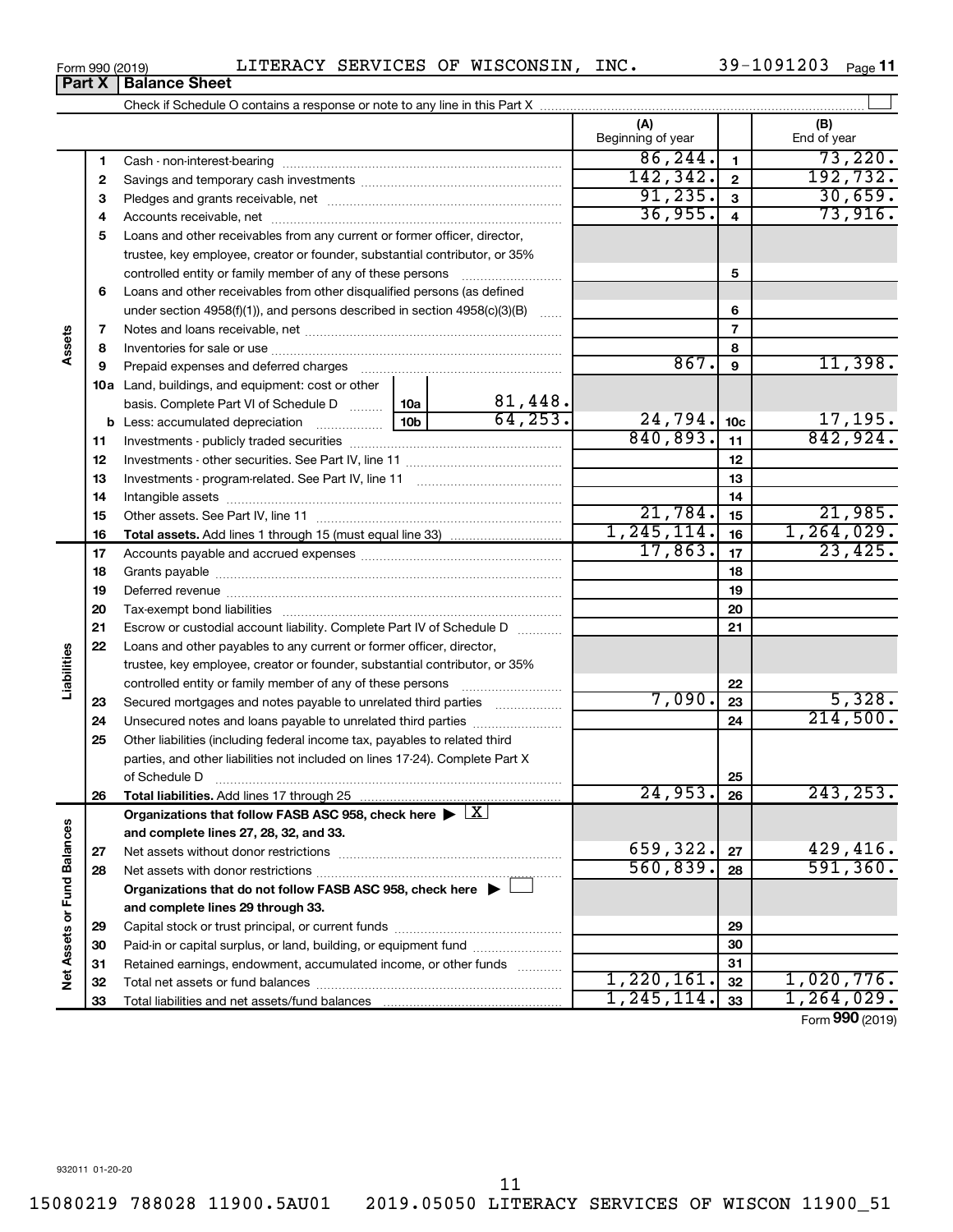|    | LITERACY SERVICES OF WISCONSIN, INC.<br>Form 990 (2019)                                                                                                               |                         | 39-1091203     |     | Page 12              |  |  |  |  |
|----|-----------------------------------------------------------------------------------------------------------------------------------------------------------------------|-------------------------|----------------|-----|----------------------|--|--|--|--|
|    | <b>Part XI   Reconciliation of Net Assets</b>                                                                                                                         |                         |                |     |                      |  |  |  |  |
|    |                                                                                                                                                                       |                         |                |     | $\boxed{\textbf{X}}$ |  |  |  |  |
|    |                                                                                                                                                                       |                         |                |     |                      |  |  |  |  |
| 1  |                                                                                                                                                                       | $\mathbf 1$             | 1, 253, 064.   |     |                      |  |  |  |  |
| 2  |                                                                                                                                                                       | $\overline{2}$          | 1,460,072.     |     |                      |  |  |  |  |
| з  |                                                                                                                                                                       | $\mathbf{3}$            | $-207,008.$    |     |                      |  |  |  |  |
| 4  |                                                                                                                                                                       | $\overline{\mathbf{4}}$ | 1,220,161.     |     | 7,422.               |  |  |  |  |
| 5  | 5<br>Net unrealized gains (losses) on investments [111] www.martime.community.community.community.community.communi                                                   |                         |                |     |                      |  |  |  |  |
| 6  |                                                                                                                                                                       | 6                       |                |     |                      |  |  |  |  |
| 7  | Investment expenses www.communication.com/www.communication.com/www.communication.com/www.com                                                                         | $\overline{7}$          |                |     |                      |  |  |  |  |
| 8  |                                                                                                                                                                       | 8                       |                |     |                      |  |  |  |  |
| 9  | Other changes in net assets or fund balances (explain on Schedule O) manual contraction control of the changes in net assets or fund balances (explain on Schedule O) | 9                       |                |     | 201.                 |  |  |  |  |
| 10 | Net assets or fund balances at end of year. Combine lines 3 through 9 (must equal Part X, line 32,                                                                    |                         |                |     |                      |  |  |  |  |
|    |                                                                                                                                                                       | 10                      | 1,020,776.     |     |                      |  |  |  |  |
|    | <b>Part XII</b> Financial Statements and Reporting                                                                                                                    |                         |                |     |                      |  |  |  |  |
|    |                                                                                                                                                                       |                         |                |     |                      |  |  |  |  |
|    |                                                                                                                                                                       |                         |                | Yes | No                   |  |  |  |  |
| 1  | $\lfloor \mathbf{X} \rfloor$ Accrual<br>Accounting method used to prepare the Form 990: [130] Cash<br>$\Box$ Other                                                    |                         |                |     |                      |  |  |  |  |
|    | If the organization changed its method of accounting from a prior year or checked "Other," explain in Schedule O.                                                     |                         |                |     | X                    |  |  |  |  |
|    |                                                                                                                                                                       |                         | 2a             |     |                      |  |  |  |  |
|    | If "Yes," check a box below to indicate whether the financial statements for the year were compiled or reviewed on a                                                  |                         |                |     |                      |  |  |  |  |
|    | separate basis, consolidated basis, or both:                                                                                                                          |                         |                |     |                      |  |  |  |  |
|    | Both consolidated and separate basis<br>Separate basis<br><b>Consolidated basis</b>                                                                                   |                         |                | x   |                      |  |  |  |  |
|    |                                                                                                                                                                       |                         | 2 <sub>b</sub> |     |                      |  |  |  |  |
|    | If "Yes," check a box below to indicate whether the financial statements for the year were audited on a separate basis,                                               |                         |                |     |                      |  |  |  |  |
|    | consolidated basis, or both:                                                                                                                                          |                         |                |     |                      |  |  |  |  |
|    | $\lfloor x \rfloor$ Separate basis<br>Consolidated basis<br>Both consolidated and separate basis                                                                      |                         |                |     |                      |  |  |  |  |
|    | c If "Yes" to line 2a or 2b, does the organization have a committee that assumes responsibility for oversight of the audit,                                           |                         |                | х   |                      |  |  |  |  |
|    |                                                                                                                                                                       |                         | 2c             |     |                      |  |  |  |  |
|    | If the organization changed either its oversight process or selection process during the tax year, explain on Schedule O.                                             |                         |                |     |                      |  |  |  |  |
|    | 3a As a result of a federal award, was the organization required to undergo an audit or audits as set forth in the Single Audit                                       |                         |                |     | x                    |  |  |  |  |
|    | Act and OMB Circular A-133?                                                                                                                                           |                         | 3a             |     |                      |  |  |  |  |
|    | <b>b</b> If "Yes," did the organization undergo the required audit or audits? If the organization did not undergo the required audit                                  |                         |                |     |                      |  |  |  |  |
|    |                                                                                                                                                                       |                         | 3b             |     | 000(0010)            |  |  |  |  |

Form (2019) **990**

932012 01-20-20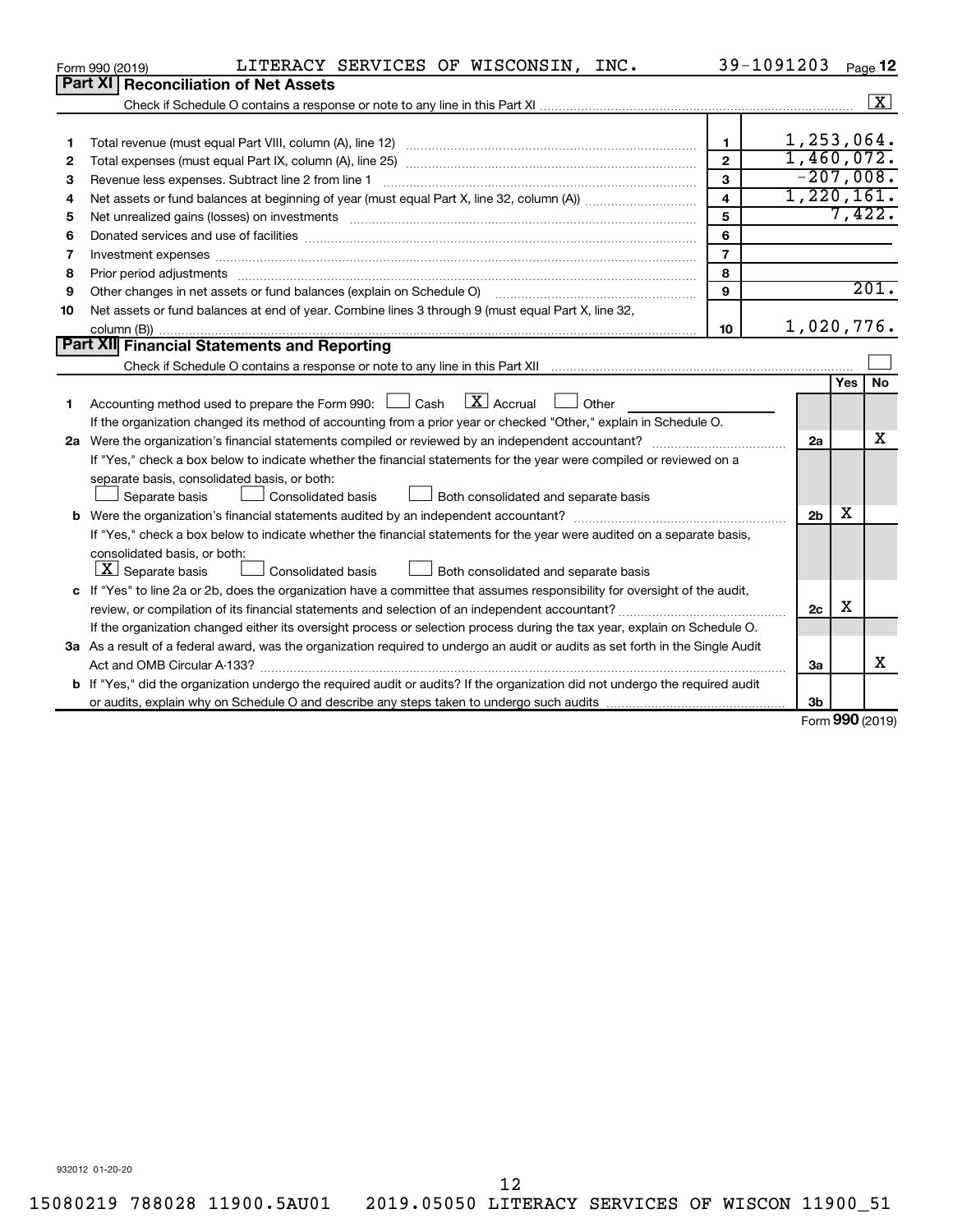| <b>SCHEDULE A</b> |  |
|-------------------|--|
|-------------------|--|

| (Form 990 or 990-EZ) |  |  |
|----------------------|--|--|
|                      |  |  |

Form 990 or 990-EZ)<br>
Complete if the organization is a section 501(c)(3) organization or a section<br> **Public Charity Status and Public Support 4947(a)(1) nonexempt charitable trust.**

| OMB No 1545-0047                    |
|-------------------------------------|
| 2019                                |
| <b>Open to Public</b><br>Inspection |

| Department of the Treasury<br>Internal Revenue Service |  |                          | Attach to Form 990 or Form 990-EZ.<br>Go to www.irs.gov/Form990 for instructions and the latest information. | <b>Open to Public</b><br>Inspection                                                                                                                                                                                                                                              |                                    |    |                            |  |                                       |
|--------------------------------------------------------|--|--------------------------|--------------------------------------------------------------------------------------------------------------|----------------------------------------------------------------------------------------------------------------------------------------------------------------------------------------------------------------------------------------------------------------------------------|------------------------------------|----|----------------------------|--|---------------------------------------|
|                                                        |  | Name of the organization |                                                                                                              |                                                                                                                                                                                                                                                                                  |                                    |    |                            |  | <b>Employer identification number</b> |
|                                                        |  |                          |                                                                                                              | LITERACY SERVICES OF WISCONSIN, INC.                                                                                                                                                                                                                                             |                                    |    |                            |  | 39-1091203                            |
| Part I                                                 |  |                          |                                                                                                              | Reason for Public Charity Status (All organizations must complete this part.) See instructions.                                                                                                                                                                                  |                                    |    |                            |  |                                       |
|                                                        |  |                          |                                                                                                              | The organization is not a private foundation because it is: (For lines 1 through 12, check only one box.)                                                                                                                                                                        |                                    |    |                            |  |                                       |
| 1.                                                     |  |                          |                                                                                                              | A church, convention of churches, or association of churches described in section 170(b)(1)(A)(i).                                                                                                                                                                               |                                    |    |                            |  |                                       |
| 2                                                      |  |                          |                                                                                                              | A school described in section 170(b)(1)(A)(ii). (Attach Schedule E (Form 990 or 990-EZ).)                                                                                                                                                                                        |                                    |    |                            |  |                                       |
| з                                                      |  |                          |                                                                                                              | A hospital or a cooperative hospital service organization described in section 170(b)(1)(A)(iii).                                                                                                                                                                                |                                    |    |                            |  |                                       |
| 4                                                      |  |                          |                                                                                                              | A medical research organization operated in conjunction with a hospital described in section 170(b)(1)(A)(iii). Enter the hospital's name,                                                                                                                                       |                                    |    |                            |  |                                       |
|                                                        |  | city, and state:         |                                                                                                              |                                                                                                                                                                                                                                                                                  |                                    |    |                            |  |                                       |
| 5                                                      |  |                          |                                                                                                              | An organization operated for the benefit of a college or university owned or operated by a governmental unit described in                                                                                                                                                        |                                    |    |                            |  |                                       |
|                                                        |  |                          | section 170(b)(1)(A)(iv). (Complete Part II.)                                                                |                                                                                                                                                                                                                                                                                  |                                    |    |                            |  |                                       |
| 6                                                      |  |                          |                                                                                                              | A federal, state, or local government or governmental unit described in section 170(b)(1)(A)(v).                                                                                                                                                                                 |                                    |    |                            |  |                                       |
| $7 \mid X \mid$                                        |  |                          |                                                                                                              | An organization that normally receives a substantial part of its support from a governmental unit or from the general public described in                                                                                                                                        |                                    |    |                            |  |                                       |
|                                                        |  |                          | section 170(b)(1)(A)(vi). (Complete Part II.)                                                                |                                                                                                                                                                                                                                                                                  |                                    |    |                            |  |                                       |
| 8                                                      |  |                          |                                                                                                              | A community trust described in section 170(b)(1)(A)(vi). (Complete Part II.)                                                                                                                                                                                                     |                                    |    |                            |  |                                       |
| 9                                                      |  |                          |                                                                                                              | An agricultural research organization described in section 170(b)(1)(A)(ix) operated in conjunction with a land-grant college                                                                                                                                                    |                                    |    |                            |  |                                       |
|                                                        |  |                          |                                                                                                              | or university or a non-land-grant college of agriculture (see instructions). Enter the name, city, and state of the college or                                                                                                                                                   |                                    |    |                            |  |                                       |
|                                                        |  | university:              |                                                                                                              |                                                                                                                                                                                                                                                                                  |                                    |    |                            |  |                                       |
| 10                                                     |  |                          |                                                                                                              | An organization that normally receives: (1) more than 33 1/3% of its support from contributions, membership fees, and gross receipts from                                                                                                                                        |                                    |    |                            |  |                                       |
|                                                        |  |                          |                                                                                                              | activities related to its exempt functions - subject to certain exceptions, and (2) no more than 33 1/3% of its support from gross investment                                                                                                                                    |                                    |    |                            |  |                                       |
|                                                        |  |                          |                                                                                                              | income and unrelated business taxable income (less section 511 tax) from businesses acquired by the organization after June 30, 1975.                                                                                                                                            |                                    |    |                            |  |                                       |
|                                                        |  |                          | See section 509(a)(2). (Complete Part III.)                                                                  |                                                                                                                                                                                                                                                                                  |                                    |    |                            |  |                                       |
| 11<br>12 <sub>2</sub>                                  |  |                          |                                                                                                              | An organization organized and operated exclusively to test for public safety. See section 509(a)(4).                                                                                                                                                                             |                                    |    |                            |  |                                       |
|                                                        |  |                          |                                                                                                              | An organization organized and operated exclusively for the benefit of, to perform the functions of, or to carry out the purposes of one or<br>more publicly supported organizations described in section 509(a)(1) or section 509(a)(2). See section 509(a)(3). Check the box in |                                    |    |                            |  |                                       |
|                                                        |  |                          |                                                                                                              | lines 12a through 12d that describes the type of supporting organization and complete lines 12e, 12f, and 12g.                                                                                                                                                                   |                                    |    |                            |  |                                       |
| а                                                      |  |                          |                                                                                                              | Type I. A supporting organization operated, supervised, or controlled by its supported organization(s), typically by giving                                                                                                                                                      |                                    |    |                            |  |                                       |
|                                                        |  |                          |                                                                                                              | the supported organization(s) the power to regularly appoint or elect a majority of the directors or trustees of the supporting                                                                                                                                                  |                                    |    |                            |  |                                       |
|                                                        |  |                          | organization. You must complete Part IV, Sections A and B.                                                   |                                                                                                                                                                                                                                                                                  |                                    |    |                            |  |                                       |
| b                                                      |  |                          |                                                                                                              | Type II. A supporting organization supervised or controlled in connection with its supported organization(s), by having                                                                                                                                                          |                                    |    |                            |  |                                       |
|                                                        |  |                          |                                                                                                              | control or management of the supporting organization vested in the same persons that control or manage the supported                                                                                                                                                             |                                    |    |                            |  |                                       |
|                                                        |  |                          | organization(s). You must complete Part IV, Sections A and C.                                                |                                                                                                                                                                                                                                                                                  |                                    |    |                            |  |                                       |
| с                                                      |  |                          |                                                                                                              | Type III functionally integrated. A supporting organization operated in connection with, and functionally integrated with,                                                                                                                                                       |                                    |    |                            |  |                                       |
|                                                        |  |                          |                                                                                                              | its supported organization(s) (see instructions). You must complete Part IV, Sections A, D, and E.                                                                                                                                                                               |                                    |    |                            |  |                                       |
| d                                                      |  |                          |                                                                                                              | Type III non-functionally integrated. A supporting organization operated in connection with its supported organization(s)                                                                                                                                                        |                                    |    |                            |  |                                       |
|                                                        |  |                          |                                                                                                              | that is not functionally integrated. The organization generally must satisfy a distribution requirement and an attentiveness                                                                                                                                                     |                                    |    |                            |  |                                       |
|                                                        |  |                          |                                                                                                              | requirement (see instructions). You must complete Part IV, Sections A and D, and Part V.                                                                                                                                                                                         |                                    |    |                            |  |                                       |
| e                                                      |  |                          |                                                                                                              | Check this box if the organization received a written determination from the IRS that it is a Type I, Type II, Type III                                                                                                                                                          |                                    |    |                            |  |                                       |
|                                                        |  |                          |                                                                                                              | functionally integrated, or Type III non-functionally integrated supporting organization.                                                                                                                                                                                        |                                    |    |                            |  |                                       |
|                                                        |  |                          |                                                                                                              |                                                                                                                                                                                                                                                                                  |                                    |    |                            |  |                                       |
|                                                        |  | (i) Name of supported    | Provide the following information about the supported organization(s).<br>(ii) EIN                           | (iii) Type of organization                                                                                                                                                                                                                                                       | (iv) Is the organization listed    |    | (v) Amount of monetary     |  | (vi) Amount of other                  |
|                                                        |  | organization             |                                                                                                              | (described on lines 1-10                                                                                                                                                                                                                                                         | in your governing document?<br>Yes | No | support (see instructions) |  | support (see instructions)            |
|                                                        |  |                          |                                                                                                              | above (see instructions))                                                                                                                                                                                                                                                        |                                    |    |                            |  |                                       |
|                                                        |  |                          |                                                                                                              |                                                                                                                                                                                                                                                                                  |                                    |    |                            |  |                                       |
|                                                        |  |                          |                                                                                                              |                                                                                                                                                                                                                                                                                  |                                    |    |                            |  |                                       |
|                                                        |  |                          |                                                                                                              |                                                                                                                                                                                                                                                                                  |                                    |    |                            |  |                                       |
|                                                        |  |                          |                                                                                                              |                                                                                                                                                                                                                                                                                  |                                    |    |                            |  |                                       |
|                                                        |  |                          |                                                                                                              |                                                                                                                                                                                                                                                                                  |                                    |    |                            |  |                                       |
|                                                        |  |                          |                                                                                                              |                                                                                                                                                                                                                                                                                  |                                    |    |                            |  |                                       |
|                                                        |  |                          |                                                                                                              |                                                                                                                                                                                                                                                                                  |                                    |    |                            |  |                                       |
|                                                        |  |                          |                                                                                                              |                                                                                                                                                                                                                                                                                  |                                    |    |                            |  |                                       |
|                                                        |  |                          |                                                                                                              |                                                                                                                                                                                                                                                                                  |                                    |    |                            |  |                                       |
| <b>Total</b>                                           |  |                          |                                                                                                              |                                                                                                                                                                                                                                                                                  |                                    |    |                            |  |                                       |

LHA For Paperwork Reduction Act Notice, see the Instructions for Form 990 or 990-EZ. 932021 09-25-19 Schedule A (Form 990 or 990-EZ) 2019 13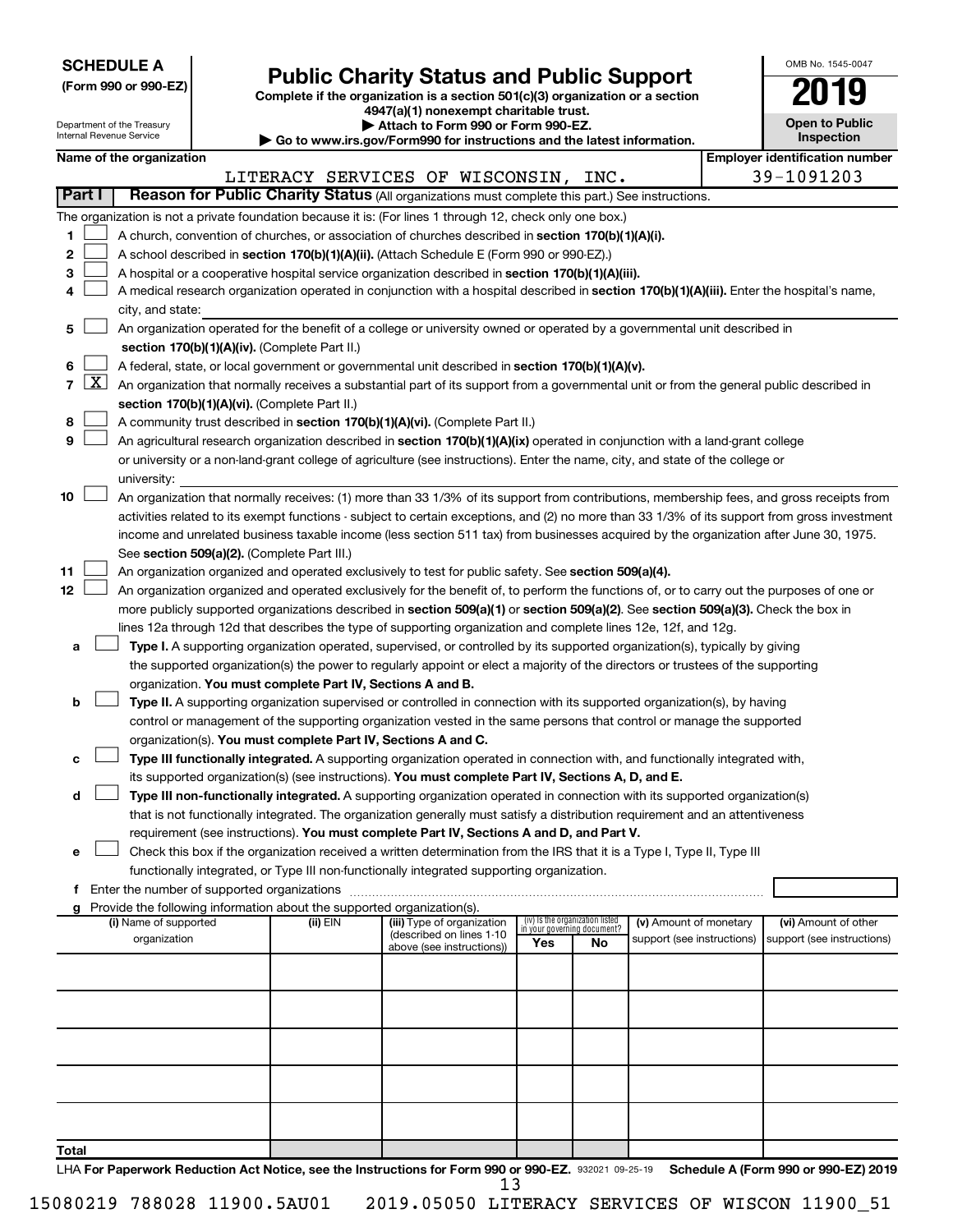#### 39-1091203 Page 2 Schedule A (Form 990 or 990-EZ) 2019 <code>LITERACY SERVICES OF WISCONSIN</code> , <code>INC. 39–1091203</code> <code>Page</code>

(Complete only if you checked the box on line 5, 7, or 8 of Part I or if the organization failed to qualify under Part III. If the organization fails to qualify under the tests listed below, please complete Part III.) **Part II** | Support Schedule for Organizations Described in Sections 170(b)(1)(A)(iv) and 170(b)(1)(A)(vi)

|    | <b>Section A. Public Support</b>                                                                                                           |                       |          |            |            |          |                                    |
|----|--------------------------------------------------------------------------------------------------------------------------------------------|-----------------------|----------|------------|------------|----------|------------------------------------|
|    | Calendar year (or fiscal year beginning in)                                                                                                | (a) 2015              | (b) 2016 | $(c)$ 2017 | $(d)$ 2018 | (e) 2019 | (f) Total                          |
|    | 1 Gifts, grants, contributions, and                                                                                                        |                       |          |            |            |          |                                    |
|    | membership fees received. (Do not                                                                                                          |                       |          |            |            |          |                                    |
|    | include any "unusual grants.")                                                                                                             | 712,393.              | 238,450. | 1470808.   | 1363000.   | 1245766. | 5030417.                           |
|    | 2 Tax revenues levied for the organ-                                                                                                       |                       |          |            |            |          |                                    |
|    | ization's benefit and either paid to                                                                                                       |                       |          |            |            |          |                                    |
|    | or expended on its behalf                                                                                                                  |                       |          |            |            |          |                                    |
|    | 3 The value of services or facilities                                                                                                      |                       |          |            |            |          |                                    |
|    | furnished by a governmental unit to                                                                                                        |                       |          |            |            |          |                                    |
|    | the organization without charge                                                                                                            |                       |          |            |            |          |                                    |
|    | 4 Total. Add lines 1 through 3                                                                                                             | 712,393.              | 238,450. | 1470808.   | 1363000.   | 1245766. | 5030417.                           |
| 5. | The portion of total contributions                                                                                                         |                       |          |            |            |          |                                    |
|    | by each person (other than a                                                                                                               |                       |          |            |            |          |                                    |
|    | governmental unit or publicly                                                                                                              |                       |          |            |            |          |                                    |
|    | supported organization) included                                                                                                           |                       |          |            |            |          |                                    |
|    | on line 1 that exceeds 2% of the                                                                                                           |                       |          |            |            |          |                                    |
|    | amount shown on line 11,                                                                                                                   |                       |          |            |            |          |                                    |
|    | column (f)                                                                                                                                 |                       |          |            |            |          | 197,991.                           |
|    | 6 Public support. Subtract line 5 from line 4.                                                                                             |                       |          |            |            |          | 4832426.                           |
|    | <b>Section B. Total Support</b>                                                                                                            |                       |          |            |            |          |                                    |
|    | Calendar year (or fiscal year beginning in)                                                                                                |                       | (b) 2016 | $(c)$ 2017 | $(d)$ 2018 | (e) 2019 | (f) Total                          |
|    | 7 Amounts from line 4                                                                                                                      | (a) 2015<br>712, 393. | 238,450. | 1470808    | 1363000    | 1245766. | 5030417.                           |
|    | Gross income from interest,                                                                                                                |                       |          |            |            |          |                                    |
| 8  |                                                                                                                                            |                       |          |            |            |          |                                    |
|    | dividends, payments received on                                                                                                            |                       |          |            |            |          |                                    |
|    | securities loans, rents, royalties,                                                                                                        | 12,718.               | 3, 269.  | 16,405.    | 20,174.    | 56.      | 52,622.                            |
|    | and income from similar sources                                                                                                            |                       |          |            |            |          |                                    |
| 9  | Net income from unrelated business                                                                                                         |                       |          |            |            |          |                                    |
|    | activities, whether or not the                                                                                                             |                       |          |            |            |          |                                    |
|    | business is regularly carried on                                                                                                           |                       |          |            |            |          |                                    |
|    | <b>10</b> Other income. Do not include gain                                                                                                |                       |          |            |            |          |                                    |
|    | or loss from the sale of capital                                                                                                           |                       |          |            |            |          |                                    |
|    | assets (Explain in Part VI.)                                                                                                               |                       |          |            |            |          | 5083039.                           |
|    | 11 Total support. Add lines 7 through 10                                                                                                   |                       |          |            |            |          | 96,182.                            |
|    | 12 Gross receipts from related activities, etc. (see instructions)                                                                         |                       |          |            |            | 12       |                                    |
|    | 13 First five years. If the Form 990 is for the organization's first, second, third, fourth, or fifth tax year as a section 501(c)(3)      |                       |          |            |            |          |                                    |
|    | organization, check this box and stop here<br><b>Section C. Computation of Public Support Percentage</b>                                   |                       |          |            |            |          |                                    |
|    |                                                                                                                                            |                       |          |            |            |          |                                    |
|    |                                                                                                                                            |                       |          |            |            | 14       | 95.07<br>%<br>91.53                |
|    |                                                                                                                                            |                       |          |            |            | 15       | %                                  |
|    | 16a 33 1/3% support test - 2019. If the organization did not check the box on line 13, and line 14 is 33 1/3% or more, check this box and  |                       |          |            |            |          |                                    |
|    | stop here. The organization qualifies as a publicly supported organization manufactured content and the organization                       |                       |          |            |            |          | $\blacktriangleright$ $\mathbf{X}$ |
|    | b 33 1/3% support test - 2018. If the organization did not check a box on line 13 or 16a, and line 15 is 33 1/3% or more, check this box   |                       |          |            |            |          |                                    |
|    |                                                                                                                                            |                       |          |            |            |          |                                    |
|    | 17a 10% -facts-and-circumstances test - 2019. If the organization did not check a box on line 13, 16a, or 16b, and line 14 is 10% or more, |                       |          |            |            |          |                                    |
|    | and if the organization meets the "facts-and-circumstances" test, check this box and stop here. Explain in Part VI how the organization    |                       |          |            |            |          |                                    |
|    | meets the "facts-and-circumstances" test. The organization qualifies as a publicly supported organization <i>manumumum</i>                 |                       |          |            |            |          |                                    |
|    | b 10% -facts-and-circumstances test - 2018. If the organization did not check a box on line 13, 16a, 16b, or 17a, and line 15 is 10% or    |                       |          |            |            |          |                                    |
|    | more, and if the organization meets the "facts-and-circumstances" test, check this box and stop here. Explain in Part VI how the           |                       |          |            |            |          |                                    |
|    | organization meets the "facts-and-circumstances" test. The organization qualifies as a publicly supported organization                     |                       |          |            |            |          |                                    |
| 18 | Private foundation. If the organization did not check a box on line 13, 16a, 16b, 17a, or 17b, check this box and see instructions         |                       |          |            |            |          |                                    |
|    |                                                                                                                                            |                       |          |            |            |          |                                    |

**Schedule A (Form 990 or 990-EZ) 2019**

932022 09-25-19

14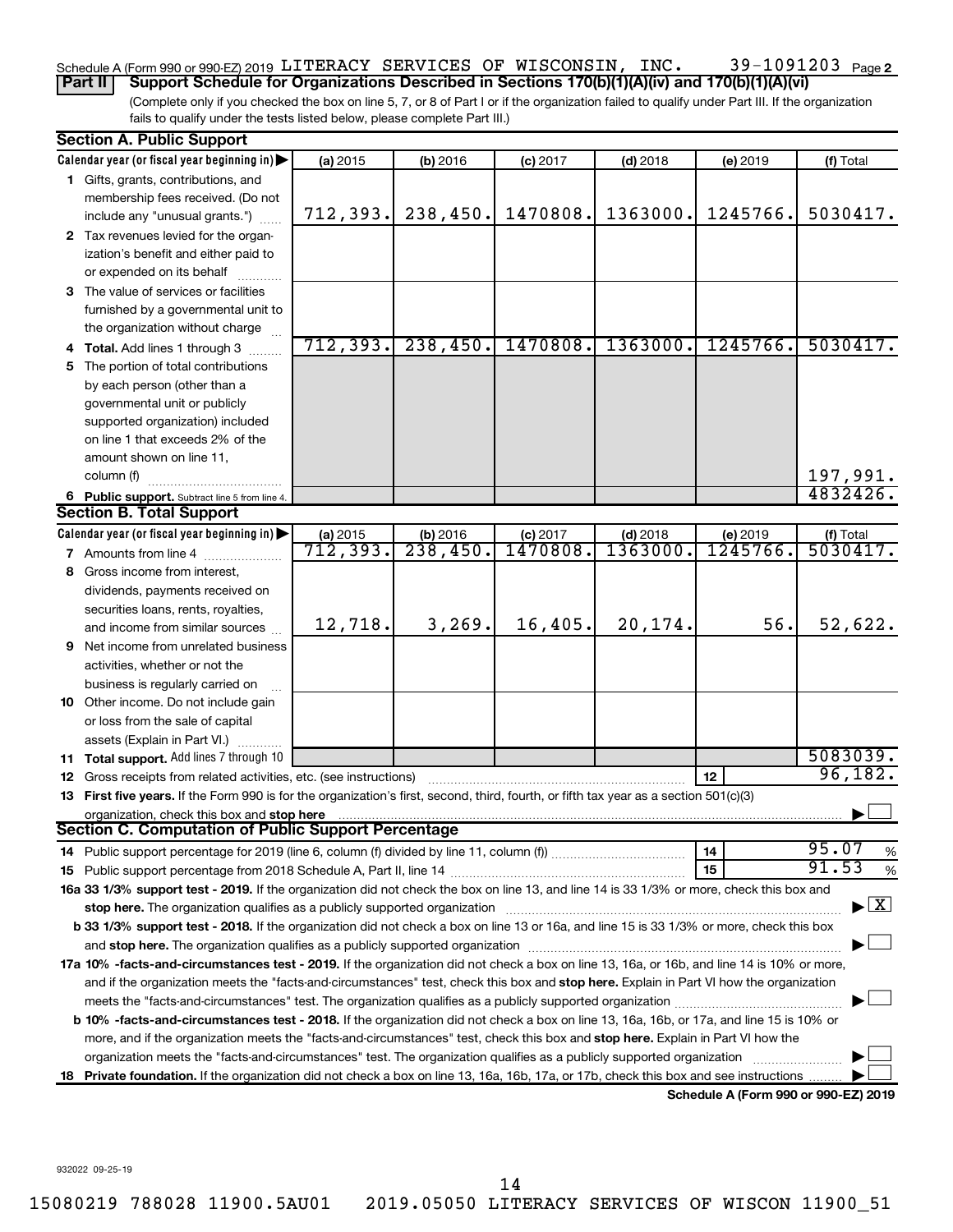#### Schedule A (Form 990 or 990-EZ) 2019 <code>LITERACY SERVICES OF WISCONSIN</code> , <code>INC. 39–1091203</code> <code>Page</code> **Part III | Support Schedule for Organizations Described in Section 509(a)(2)**

(Complete only if you checked the box on line 10 of Part I or if the organization failed to qualify under Part II. If the organization fails to qualify under the tests listed below, please complete Part II.)

| <b>Section A. Public Support</b>                                                                                                                                                                                                         |          |          |            |            |          |                                      |
|------------------------------------------------------------------------------------------------------------------------------------------------------------------------------------------------------------------------------------------|----------|----------|------------|------------|----------|--------------------------------------|
| Calendar year (or fiscal year beginning in)                                                                                                                                                                                              | (a) 2015 | (b) 2016 | $(c)$ 2017 | $(d)$ 2018 | (e) 2019 | (f) Total                            |
| 1 Gifts, grants, contributions, and                                                                                                                                                                                                      |          |          |            |            |          |                                      |
| membership fees received. (Do not                                                                                                                                                                                                        |          |          |            |            |          |                                      |
| include any "unusual grants.")                                                                                                                                                                                                           |          |          |            |            |          |                                      |
| <b>2</b> Gross receipts from admissions,<br>merchandise sold or services per-<br>formed, or facilities furnished in<br>any activity that is related to the<br>organization's tax-exempt purpose                                          |          |          |            |            |          |                                      |
| 3 Gross receipts from activities that                                                                                                                                                                                                    |          |          |            |            |          |                                      |
| are not an unrelated trade or bus-                                                                                                                                                                                                       |          |          |            |            |          |                                      |
| iness under section 513                                                                                                                                                                                                                  |          |          |            |            |          |                                      |
| 4 Tax revenues levied for the organ-                                                                                                                                                                                                     |          |          |            |            |          |                                      |
| ization's benefit and either paid to<br>or expended on its behalf                                                                                                                                                                        |          |          |            |            |          |                                      |
| 5 The value of services or facilities                                                                                                                                                                                                    |          |          |            |            |          |                                      |
| furnished by a governmental unit to                                                                                                                                                                                                      |          |          |            |            |          |                                      |
| the organization without charge                                                                                                                                                                                                          |          |          |            |            |          |                                      |
| 6 Total. Add lines 1 through 5                                                                                                                                                                                                           |          |          |            |            |          |                                      |
| 7a Amounts included on lines 1, 2, and                                                                                                                                                                                                   |          |          |            |            |          |                                      |
| 3 received from disqualified persons                                                                                                                                                                                                     |          |          |            |            |          |                                      |
| <b>b</b> Amounts included on lines 2 and 3 received<br>from other than disqualified persons that<br>exceed the greater of \$5,000 or 1% of the<br>amount on line 13 for the year                                                         |          |          |            |            |          |                                      |
| c Add lines 7a and 7b                                                                                                                                                                                                                    |          |          |            |            |          |                                      |
| 8 Public support. (Subtract line 7c from line 6.)                                                                                                                                                                                        |          |          |            |            |          |                                      |
| <b>Section B. Total Support</b>                                                                                                                                                                                                          |          |          |            |            |          |                                      |
| Calendar year (or fiscal year beginning in)                                                                                                                                                                                              | (a) 2015 | (b) 2016 | $(c)$ 2017 | $(d)$ 2018 | (e) 2019 | (f) Total                            |
| 9 Amounts from line 6                                                                                                                                                                                                                    |          |          |            |            |          |                                      |
| <b>10a</b> Gross income from interest,<br>dividends, payments received on<br>securities loans, rents, royalties,<br>and income from similar sources                                                                                      |          |          |            |            |          |                                      |
| <b>b</b> Unrelated business taxable income<br>(less section 511 taxes) from businesses                                                                                                                                                   |          |          |            |            |          |                                      |
| acquired after June 30, 1975                                                                                                                                                                                                             |          |          |            |            |          |                                      |
| c Add lines 10a and 10b                                                                                                                                                                                                                  |          |          |            |            |          |                                      |
| <b>11</b> Net income from unrelated business<br>activities not included in line 10b.<br>whether or not the business is<br>regularly carried on                                                                                           |          |          |            |            |          |                                      |
| 12 Other income. Do not include gain<br>or loss from the sale of capital<br>assets (Explain in Part VI.)                                                                                                                                 |          |          |            |            |          |                                      |
| <b>13</b> Total support. (Add lines 9, 10c, 11, and 12.)                                                                                                                                                                                 |          |          |            |            |          |                                      |
| 14 First five years. If the Form 990 is for the organization's first, second, third, fourth, or fifth tax year as a section 501(c)(3) organization,                                                                                      |          |          |            |            |          |                                      |
| check this box and stop here <b>contained and the contained and stop here</b> check this box and stop here <b>contained and stop here</b> contained and stop here contained and stop here contained and stop here contained and stop her |          |          |            |            |          |                                      |
| Section C. Computation of Public Support Percentage                                                                                                                                                                                      |          |          |            |            |          |                                      |
| 15 Public support percentage for 2019 (line 8, column (f), divided by line 13, column (f) <i></i>                                                                                                                                        |          |          |            |            | 15       | ℅                                    |
|                                                                                                                                                                                                                                          |          |          |            |            | 16       | %                                    |
| Section D. Computation of Investment Income Percentage                                                                                                                                                                                   |          |          |            |            |          |                                      |
|                                                                                                                                                                                                                                          |          |          |            |            | 17       | %                                    |
| 18 Investment income percentage from 2018 Schedule A, Part III, line 17                                                                                                                                                                  |          |          |            |            | 18       | %                                    |
| 19a 33 1/3% support tests - 2019. If the organization did not check the box on line 14, and line 15 is more than 33 1/3%, and line 17 is not                                                                                             |          |          |            |            |          |                                      |
| more than 33 1/3%, check this box and stop here. The organization qualifies as a publicly supported organization                                                                                                                         |          |          |            |            |          |                                      |
| b 33 1/3% support tests - 2018. If the organization did not check a box on line 14 or line 19a, and line 16 is more than 33 1/3%, and                                                                                                    |          |          |            |            |          |                                      |
| line 18 is not more than 33 1/3%, check this box and stop here. The organization qualifies as a publicly supported organization                                                                                                          |          |          |            |            |          |                                      |
|                                                                                                                                                                                                                                          |          |          |            |            |          |                                      |
| 932023 09-25-19                                                                                                                                                                                                                          |          |          | 15         |            |          | Schedule A (Form 990 or 990-EZ) 2019 |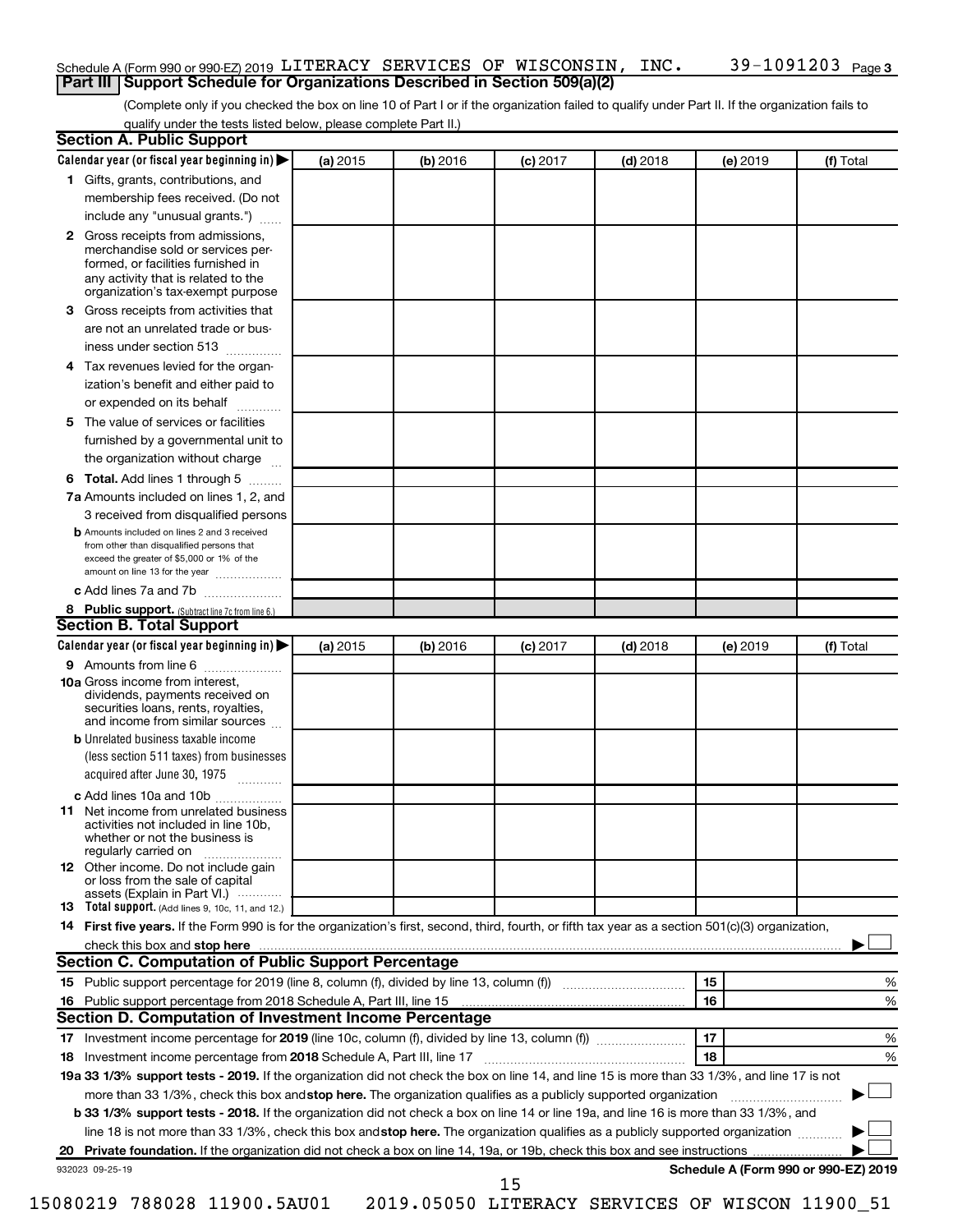**1**

**2**

**3a**

**3b**

**3c**

**4a**

**4b**

**4c**

**5a**

**5b 5c**

**6**

**7**

**8**

**9a**

**9b**

**9c**

**10a**

**10b**

**Yes No**

## **Part IV Supporting Organizations**

(Complete only if you checked a box in line 12 on Part I. If you checked 12a of Part I, complete Sections A and B. If you checked 12b of Part I, complete Sections A and C. If you checked 12c of Part I, complete Sections A, D, and E. If you checked 12d of Part I, complete Sections A and D, and complete Part V.)

#### **Section A. All Supporting Organizations**

- **1** Are all of the organization's supported organizations listed by name in the organization's governing documents? If "No," describe in Part VI how the supported organizations are designated. If designated by *class or purpose, describe the designation. If historic and continuing relationship, explain.*
- **2** Did the organization have any supported organization that does not have an IRS determination of status under section 509(a)(1) or (2)? If "Yes," explain in Part **VI** how the organization determined that the supported *organization was described in section 509(a)(1) or (2).*
- **3a** Did the organization have a supported organization described in section 501(c)(4), (5), or (6)? If "Yes," answer *(b) and (c) below.*
- **b** Did the organization confirm that each supported organization qualified under section 501(c)(4), (5), or (6) and satisfied the public support tests under section 509(a)(2)? If "Yes," describe in Part VI when and how the *organization made the determination.*
- **c** Did the organization ensure that all support to such organizations was used exclusively for section 170(c)(2)(B) purposes? If "Yes," explain in Part VI what controls the organization put in place to ensure such use.
- **4 a** *If* Was any supported organization not organized in the United States ("foreign supported organization")? *"Yes," and if you checked 12a or 12b in Part I, answer (b) and (c) below.*
- **b** Did the organization have ultimate control and discretion in deciding whether to make grants to the foreign supported organization? If "Yes," describe in Part VI how the organization had such control and discretion *despite being controlled or supervised by or in connection with its supported organizations.*
- **c** Did the organization support any foreign supported organization that does not have an IRS determination under sections 501(c)(3) and 509(a)(1) or (2)? If "Yes," explain in Part VI what controls the organization used *to ensure that all support to the foreign supported organization was used exclusively for section 170(c)(2)(B) purposes.*
- **5a** Did the organization add, substitute, or remove any supported organizations during the tax year? If "Yes," answer (b) and (c) below (if applicable). Also, provide detail in **Part VI,** including (i) the names and EIN *numbers of the supported organizations added, substituted, or removed; (ii) the reasons for each such action; (iii) the authority under the organization's organizing document authorizing such action; and (iv) how the action was accomplished (such as by amendment to the organizing document).*
- **b Type I or Type II only.** Was any added or substituted supported organization part of a class already designated in the organization's organizing document?
- **c Substitutions only.**  Was the substitution the result of an event beyond the organization's control?
- **6** Did the organization provide support (whether in the form of grants or the provision of services or facilities) to **Part VI.** support or benefit one or more of the filing organization's supported organizations? If "Yes," provide detail in anyone other than (i) its supported organizations, (ii) individuals that are part of the charitable class benefited by one or more of its supported organizations, or (iii) other supporting organizations that also
- **7** Did the organization provide a grant, loan, compensation, or other similar payment to a substantial contributor regard to a substantial contributor? If "Yes," complete Part I of Schedule L (Form 990 or 990-EZ). (as defined in section 4958(c)(3)(C)), a family member of a substantial contributor, or a 35% controlled entity with
- **8** Did the organization make a loan to a disqualified person (as defined in section 4958) not described in line 7? *If "Yes," complete Part I of Schedule L (Form 990 or 990-EZ).*
- **9 a** Was the organization controlled directly or indirectly at any time during the tax year by one or more in section 509(a)(1) or (2))? If "Yes," provide detail in **Part VI.** disqualified persons as defined in section 4946 (other than foundation managers and organizations described
- **b** Did one or more disqualified persons (as defined in line 9a) hold a controlling interest in any entity in which the supporting organization had an interest? If "Yes," provide detail in Part VI.
- **c** Did a disqualified person (as defined in line 9a) have an ownership interest in, or derive any personal benefit from, assets in which the supporting organization also had an interest? If "Yes," provide detail in Part VI.
- **10 a** Was the organization subject to the excess business holdings rules of section 4943 because of section supporting organizations)? If "Yes," answer 10b below. 4943(f) (regarding certain Type II supporting organizations, and all Type III non-functionally integrated
	- **b** Did the organization have any excess business holdings in the tax year? (Use Schedule C, Form 4720, to *determine whether the organization had excess business holdings.)*

932024 09-25-19

**Schedule A (Form 990 or 990-EZ) 2019**

16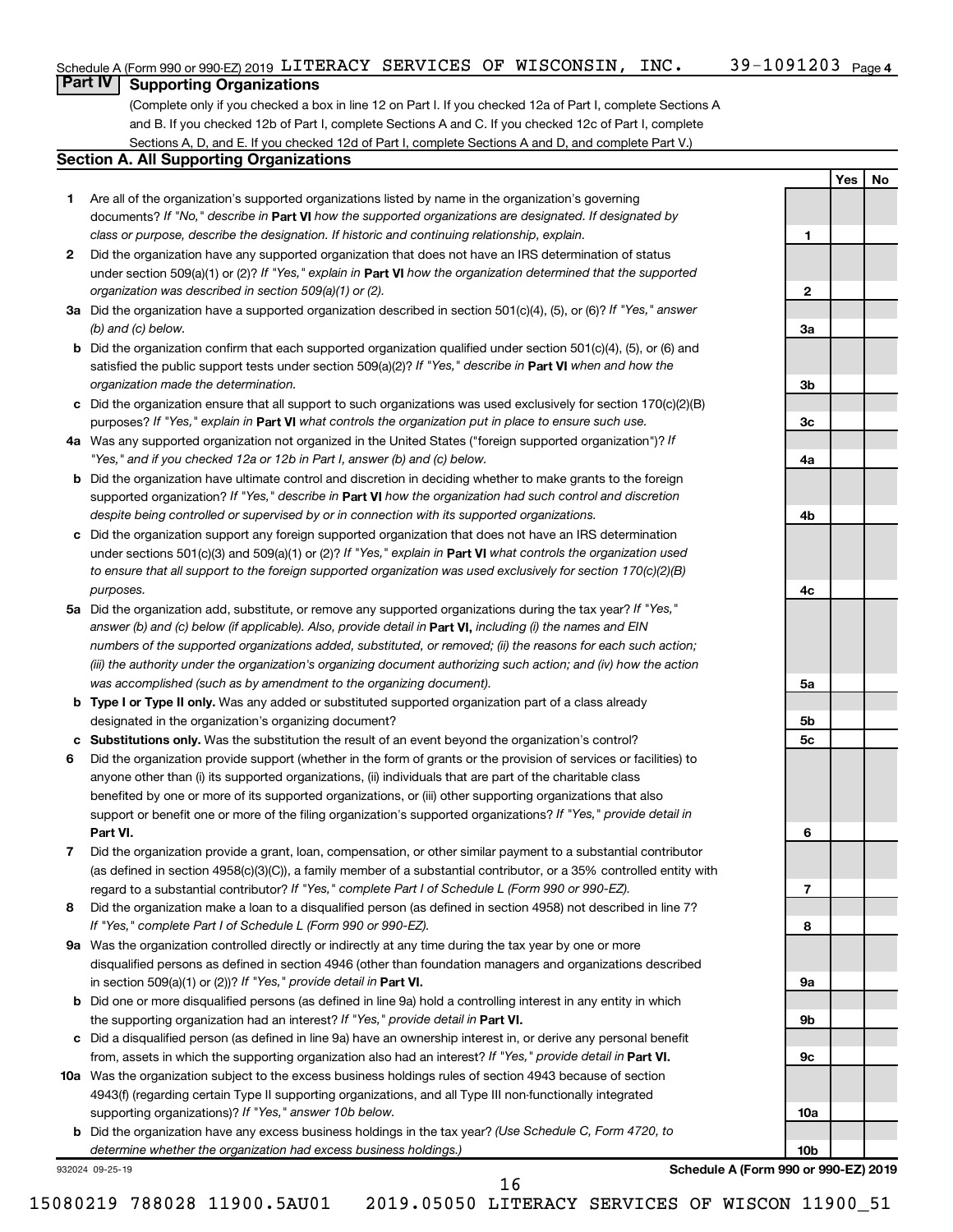#### 39-1091203 Page 5 Schedule A (Form 990 or 990-EZ) 2019 LITERACY SERVICES OF WISCONSIN, INC.  $39-1091203$  Page LITERACY SERVICES OF WISCONSIN, INC. 39-1091203

|    | <b>Part IV</b>  | <b>Supporting Organizations (continued)</b>                                                                                     |                 |            |    |
|----|-----------------|---------------------------------------------------------------------------------------------------------------------------------|-----------------|------------|----|
|    |                 |                                                                                                                                 |                 | Yes        | No |
| 11 |                 | Has the organization accepted a gift or contribution from any of the following persons?                                         |                 |            |    |
| а  |                 | A person who directly or indirectly controls, either alone or together with persons described in (b) and (c)                    |                 |            |    |
|    |                 | below, the governing body of a supported organization?                                                                          | 11a             |            |    |
|    |                 | <b>b</b> A family member of a person described in (a) above?                                                                    | 11 <sub>b</sub> |            |    |
|    |                 | c A 35% controlled entity of a person described in (a) or (b) above? If "Yes" to a, b, or c, provide detail in Part VI.         | 11c             |            |    |
|    |                 | <b>Section B. Type I Supporting Organizations</b>                                                                               |                 |            |    |
|    |                 |                                                                                                                                 |                 | <b>Yes</b> | No |
| 1. |                 | Did the directors, trustees, or membership of one or more supported organizations have the power to                             |                 |            |    |
|    |                 | regularly appoint or elect at least a majority of the organization's directors or trustees at all times during the              |                 |            |    |
|    |                 | tax year? If "No," describe in Part VI how the supported organization(s) effectively operated, supervised, or                   |                 |            |    |
|    |                 |                                                                                                                                 |                 |            |    |
|    |                 | controlled the organization's activities. If the organization had more than one supported organization,                         |                 |            |    |
|    |                 | describe how the powers to appoint and/or remove directors or trustees were allocated among the supported                       |                 |            |    |
|    |                 | organizations and what conditions or restrictions, if any, applied to such powers during the tax year.                          | 1               |            |    |
| 2  |                 | Did the organization operate for the benefit of any supported organization other than the supported                             |                 |            |    |
|    |                 | organization(s) that operated, supervised, or controlled the supporting organization? If "Yes," explain in                      |                 |            |    |
|    |                 | Part VI how providing such benefit carried out the purposes of the supported organization(s) that operated,                     |                 |            |    |
|    |                 | supervised, or controlled the supporting organization.                                                                          | $\mathbf{2}$    |            |    |
|    |                 | <b>Section C. Type II Supporting Organizations</b>                                                                              |                 |            |    |
|    |                 |                                                                                                                                 |                 | Yes        | No |
| 1. |                 | Were a majority of the organization's directors or trustees during the tax year also a majority of the directors                |                 |            |    |
|    |                 | or trustees of each of the organization's supported organization(s)? If "No," describe in Part VI how control                   |                 |            |    |
|    |                 | or management of the supporting organization was vested in the same persons that controlled or managed                          |                 |            |    |
|    |                 | the supported organization(s).                                                                                                  | 1               |            |    |
|    |                 | <b>Section D. All Type III Supporting Organizations</b>                                                                         |                 |            |    |
|    |                 |                                                                                                                                 |                 | Yes        | No |
| 1  |                 | Did the organization provide to each of its supported organizations, by the last day of the fifth month of the                  |                 |            |    |
|    |                 | organization's tax year, (i) a written notice describing the type and amount of support provided during the prior tax           |                 |            |    |
|    |                 | year, (ii) a copy of the Form 990 that was most recently filed as of the date of notification, and (iii) copies of the          |                 |            |    |
|    |                 | organization's governing documents in effect on the date of notification, to the extent not previously provided?                | 1               |            |    |
| 2  |                 | Were any of the organization's officers, directors, or trustees either (i) appointed or elected by the supported                |                 |            |    |
|    |                 | organization(s) or (ii) serving on the governing body of a supported organization? If "No," explain in Part VI how              |                 |            |    |
|    |                 | the organization maintained a close and continuous working relationship with the supported organization(s).                     | $\mathbf{2}$    |            |    |
| 3  |                 | By reason of the relationship described in (2), did the organization's supported organizations have a                           |                 |            |    |
|    |                 | significant voice in the organization's investment policies and in directing the use of the organization's                      |                 |            |    |
|    |                 | income or assets at all times during the tax year? If "Yes," describe in Part VI the role the organization's                    |                 |            |    |
|    |                 | supported organizations played in this regard.                                                                                  | З               |            |    |
|    |                 | Section E. Type III Functionally Integrated Supporting Organizations                                                            |                 |            |    |
|    |                 | Check the box next to the method that the organization used to satisfy the Integral Part Test during the yealsee instructions). |                 |            |    |
| 1  |                 | The organization satisfied the Activities Test. Complete line 2 below.                                                          |                 |            |    |
| a  |                 |                                                                                                                                 |                 |            |    |
| b  |                 | The organization is the parent of each of its supported organizations. Complete line 3 below.                                   |                 |            |    |
| c  |                 | The organization supported a governmental entity. Describe in Part VI how you supported a government entity (see instructions). |                 |            |    |
| 2  |                 | Activities Test. Answer (a) and (b) below.                                                                                      |                 | Yes        | No |
| а  |                 | Did substantially all of the organization's activities during the tax year directly further the exempt purposes of              |                 |            |    |
|    |                 | the supported organization(s) to which the organization was responsive? If "Yes," then in Part VI identify                      |                 |            |    |
|    |                 | those supported organizations and explain how these activities directly furthered their exempt purposes,                        |                 |            |    |
|    |                 | how the organization was responsive to those supported organizations, and how the organization determined                       |                 |            |    |
|    |                 | that these activities constituted substantially all of its activities.                                                          | 2a              |            |    |
| b  |                 | Did the activities described in (a) constitute activities that, but for the organization's involvement, one or more             |                 |            |    |
|    |                 | of the organization's supported organization(s) would have been engaged in? If "Yes," explain in Part VI the                    |                 |            |    |
|    |                 | reasons for the organization's position that its supported organization(s) would have engaged in these                          |                 |            |    |
|    |                 | activities but for the organization's involvement.                                                                              | 2b              |            |    |
| з  |                 | Parent of Supported Organizations. Answer (a) and (b) below.                                                                    |                 |            |    |
| а  |                 | Did the organization have the power to regularly appoint or elect a majority of the officers, directors, or                     |                 |            |    |
|    |                 | trustees of each of the supported organizations? Provide details in Part VI.                                                    | За              |            |    |
| b  |                 | Did the organization exercise a substantial degree of direction over the policies, programs, and activities of each             |                 |            |    |
|    |                 | of its supported organizations? If "Yes," describe in Part VI the role played by the organization in this regard.               | Зb              |            |    |
|    | 932025 09-25-19 | Schedule A (Form 990 or 990-EZ) 2019                                                                                            |                 |            |    |
|    |                 | 17                                                                                                                              |                 |            |    |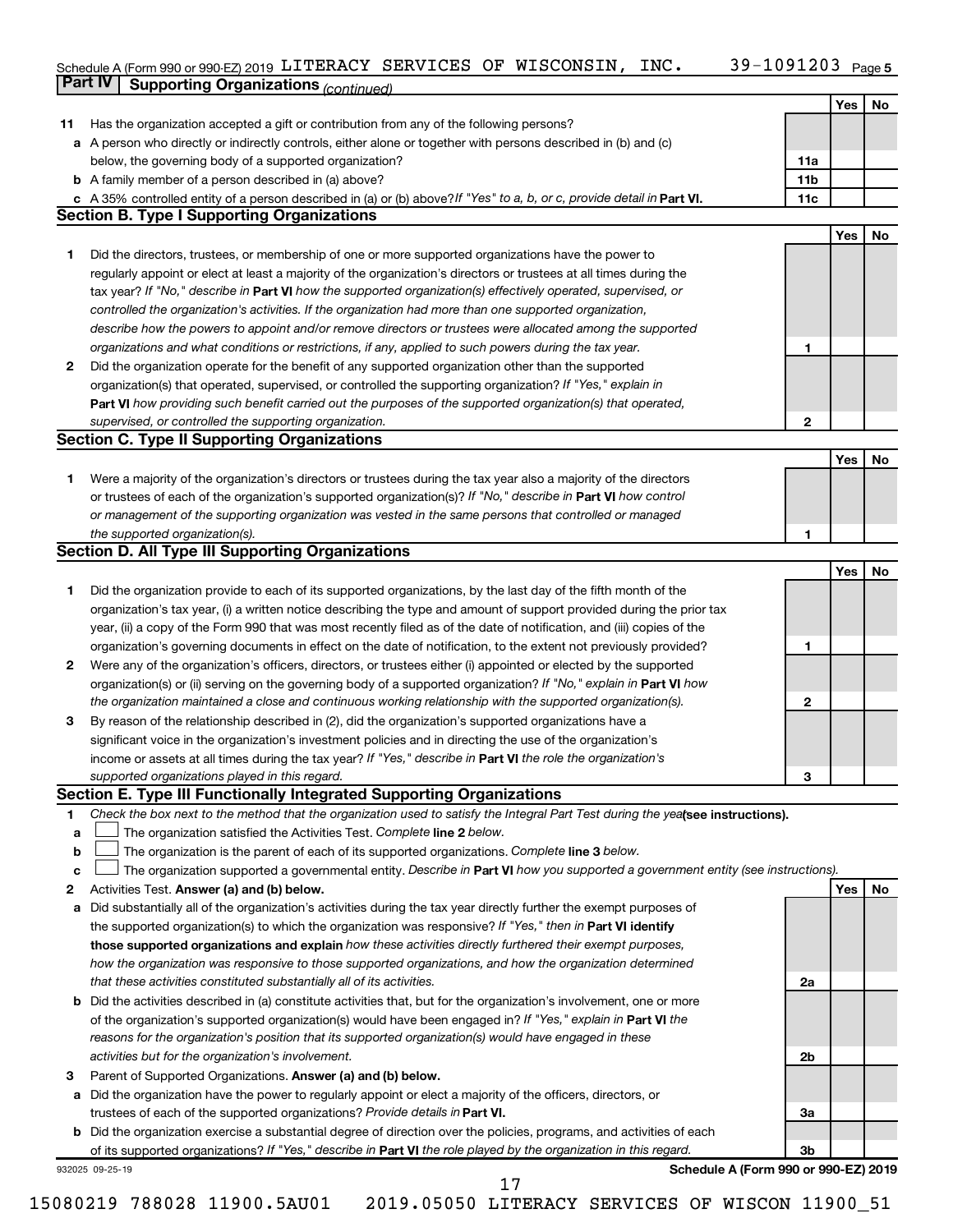| Schedule A (Form 990 or 990-EZ) 2019 LITERACY SERVICES OF WISCONSIN, |  | INC. | 39-1091203 <sub>Page 6</sub> |
|----------------------------------------------------------------------|--|------|------------------------------|
|                                                                      |  |      |                              |

1 **Letter See instructions.** All Check here if the organization satisfied the Integral Part Test as a qualifying trust on Nov. 20, 1970 (explain in Part VI). See instructions. All other Type III non-functionally integrated supporting organizations must complete Sections A through E. **Part V Type III Non-Functionally Integrated 509(a)(3) Supporting Organizations** 

|              | Section A - Adjusted Net Income                                              |                | (A) Prior Year | (B) Current Year<br>(optional) |
|--------------|------------------------------------------------------------------------------|----------------|----------------|--------------------------------|
| 1            | Net short-term capital gain                                                  | 1              |                |                                |
| 2            | Recoveries of prior-year distributions                                       | $\mathbf{2}$   |                |                                |
| 3            | Other gross income (see instructions)                                        | 3              |                |                                |
| 4            | Add lines 1 through 3.                                                       | 4              |                |                                |
| 5            | Depreciation and depletion                                                   | 5              |                |                                |
| 6            | Portion of operating expenses paid or incurred for production or             |                |                |                                |
|              | collection of gross income or for management, conservation, or               |                |                |                                |
|              | maintenance of property held for production of income (see instructions)     | 6              |                |                                |
| 7            | Other expenses (see instructions)                                            | $\overline{7}$ |                |                                |
| 8            | Adjusted Net Income (subtract lines 5, 6, and 7 from line 4)                 | 8              |                |                                |
|              | <b>Section B - Minimum Asset Amount</b>                                      |                | (A) Prior Year | (B) Current Year<br>(optional) |
| 1            | Aggregate fair market value of all non-exempt-use assets (see                |                |                |                                |
|              | instructions for short tax year or assets held for part of year):            |                |                |                                |
|              | <b>a</b> Average monthly value of securities                                 | 1a             |                |                                |
|              | <b>b</b> Average monthly cash balances                                       | 1 <sub>b</sub> |                |                                |
|              | c Fair market value of other non-exempt-use assets                           | 1c             |                |                                |
|              | d Total (add lines 1a, 1b, and 1c)                                           | 1d             |                |                                |
|              | e Discount claimed for blockage or other                                     |                |                |                                |
|              | factors (explain in detail in <b>Part VI</b> ):                              |                |                |                                |
| $\mathbf{2}$ | Acquisition indebtedness applicable to non-exempt-use assets                 | $\mathbf{2}$   |                |                                |
| 3            | Subtract line 2 from line 1d.                                                | 3              |                |                                |
| 4            | Cash deemed held for exempt use. Enter 1-1/2% of line 3 (for greater amount, |                |                |                                |
|              | see instructions).                                                           | 4              |                |                                |
| 5            | Net value of non-exempt-use assets (subtract line 4 from line 3)             | 5              |                |                                |
| 6            | Multiply line 5 by .035.                                                     | 6              |                |                                |
| 7            | Recoveries of prior-year distributions                                       | $\overline{7}$ |                |                                |
| 8            | Minimum Asset Amount (add line 7 to line 6)                                  | 8              |                |                                |
|              | <b>Section C - Distributable Amount</b>                                      |                |                | <b>Current Year</b>            |
| 1            | Adjusted net income for prior year (from Section A, line 8, Column A)        | 1              |                |                                |
| 2            | Enter 85% of line 1.                                                         | $\mathbf{2}$   |                |                                |
| З            | Minimum asset amount for prior year (from Section B, line 8, Column A)       | 3              |                |                                |
| 4            | Enter greater of line 2 or line 3.                                           | 4              |                |                                |
| 5            | Income tax imposed in prior year                                             | 5              |                |                                |
| 6            | <b>Distributable Amount.</b> Subtract line 5 from line 4, unless subject to  |                |                |                                |
|              | emergency temporary reduction (see instructions).                            | 6              |                |                                |
|              |                                                                              |                |                |                                |

**7** Check here if the current year is the organization's first as a non-functionally integrated Type III supporting organization (see † instructions).

**Schedule A (Form 990 or 990-EZ) 2019**

932026 09-25-19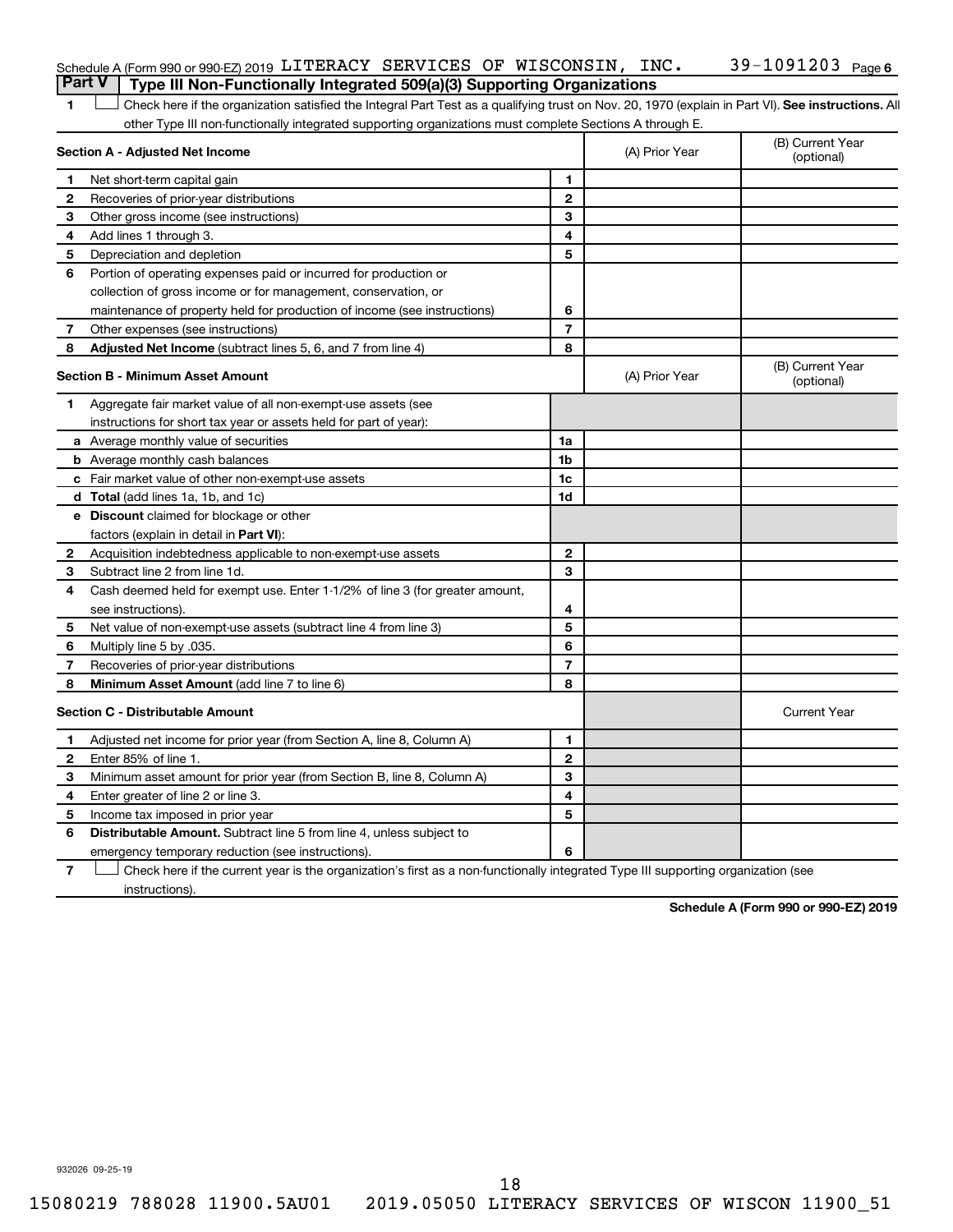#### Schedule A (Form 990 or 990-EZ) 2019 <code>LITERACY SERVICES OF WISCONSIN</code> , <code>INC</code> .  $39\text{--}1091203$  <code>Page</code>

| <b>Part V</b> | Type III Non-Functionally Integrated 509(a)(3) Supporting Organizations (continued)        |                                    |                                               |                                                         |
|---------------|--------------------------------------------------------------------------------------------|------------------------------------|-----------------------------------------------|---------------------------------------------------------|
|               | <b>Section D - Distributions</b>                                                           |                                    |                                               | <b>Current Year</b>                                     |
| 1             | Amounts paid to supported organizations to accomplish exempt purposes                      |                                    |                                               |                                                         |
| $\mathbf{2}$  | Amounts paid to perform activity that directly furthers exempt purposes of supported       |                                    |                                               |                                                         |
|               | organizations, in excess of income from activity                                           |                                    |                                               |                                                         |
| 3             | Administrative expenses paid to accomplish exempt purposes of supported organizations      |                                    |                                               |                                                         |
| 4             | Amounts paid to acquire exempt-use assets                                                  |                                    |                                               |                                                         |
| 5             | Qualified set-aside amounts (prior IRS approval required)                                  |                                    |                                               |                                                         |
| 6             | Other distributions (describe in <b>Part VI</b> ). See instructions.                       |                                    |                                               |                                                         |
| 7             | Total annual distributions. Add lines 1 through 6.                                         |                                    |                                               |                                                         |
| 8             | Distributions to attentive supported organizations to which the organization is responsive |                                    |                                               |                                                         |
|               | (provide details in Part VI). See instructions.                                            |                                    |                                               |                                                         |
| 9             | Distributable amount for 2019 from Section C, line 6                                       |                                    |                                               |                                                         |
| 10            | Line 8 amount divided by line 9 amount                                                     |                                    |                                               |                                                         |
|               | <b>Section E - Distribution Allocations (see instructions)</b>                             | (i)<br><b>Excess Distributions</b> | (ii)<br><b>Underdistributions</b><br>Pre-2019 | (iii)<br><b>Distributable</b><br><b>Amount for 2019</b> |
| 1             | Distributable amount for 2019 from Section C, line 6                                       |                                    |                                               |                                                         |
| 2             | Underdistributions, if any, for years prior to 2019 (reason-                               |                                    |                                               |                                                         |
|               | able cause required-explain in Part VI). See instructions.                                 |                                    |                                               |                                                         |
| 3             | Excess distributions carryover, if any, to 2019                                            |                                    |                                               |                                                         |
|               | a From 2014                                                                                |                                    |                                               |                                                         |
|               | <b>b</b> From 2015                                                                         |                                    |                                               |                                                         |
|               | c From 2016                                                                                |                                    |                                               |                                                         |
|               | <b>d</b> From 2017                                                                         |                                    |                                               |                                                         |
|               | e From 2018                                                                                |                                    |                                               |                                                         |
|               | f Total of lines 3a through e                                                              |                                    |                                               |                                                         |
|               | <b>g</b> Applied to underdistributions of prior years                                      |                                    |                                               |                                                         |
|               | <b>h</b> Applied to 2019 distributable amount                                              |                                    |                                               |                                                         |
| Ť.            | Carryover from 2014 not applied (see instructions)                                         |                                    |                                               |                                                         |
|               | Remainder. Subtract lines 3g, 3h, and 3i from 3f.                                          |                                    |                                               |                                                         |
| 4             | Distributions for 2019 from Section D,                                                     |                                    |                                               |                                                         |
|               | line $7:$                                                                                  |                                    |                                               |                                                         |
|               | a Applied to underdistributions of prior years                                             |                                    |                                               |                                                         |
|               | <b>b</b> Applied to 2019 distributable amount                                              |                                    |                                               |                                                         |
| c             | Remainder. Subtract lines 4a and 4b from 4.                                                |                                    |                                               |                                                         |
| 5             | Remaining underdistributions for years prior to 2019, if                                   |                                    |                                               |                                                         |
|               | any. Subtract lines 3g and 4a from line 2. For result greater                              |                                    |                                               |                                                         |
|               | than zero, explain in Part VI. See instructions.                                           |                                    |                                               |                                                         |
| 6             | Remaining underdistributions for 2019. Subtract lines 3h                                   |                                    |                                               |                                                         |
|               | and 4b from line 1. For result greater than zero, explain in                               |                                    |                                               |                                                         |
|               | <b>Part VI.</b> See instructions.                                                          |                                    |                                               |                                                         |
| $\mathbf{7}$  | Excess distributions carryover to 2020. Add lines 3j                                       |                                    |                                               |                                                         |
|               | and 4c.                                                                                    |                                    |                                               |                                                         |
| 8             | Breakdown of line 7:                                                                       |                                    |                                               |                                                         |
|               | a Excess from 2015                                                                         |                                    |                                               |                                                         |
|               | <b>b</b> Excess from 2016                                                                  |                                    |                                               |                                                         |
|               | c Excess from 2017                                                                         |                                    |                                               |                                                         |
|               | d Excess from 2018                                                                         |                                    |                                               |                                                         |
|               | e Excess from 2019                                                                         |                                    |                                               |                                                         |

**Schedule A (Form 990 or 990-EZ) 2019**

932027 09-25-19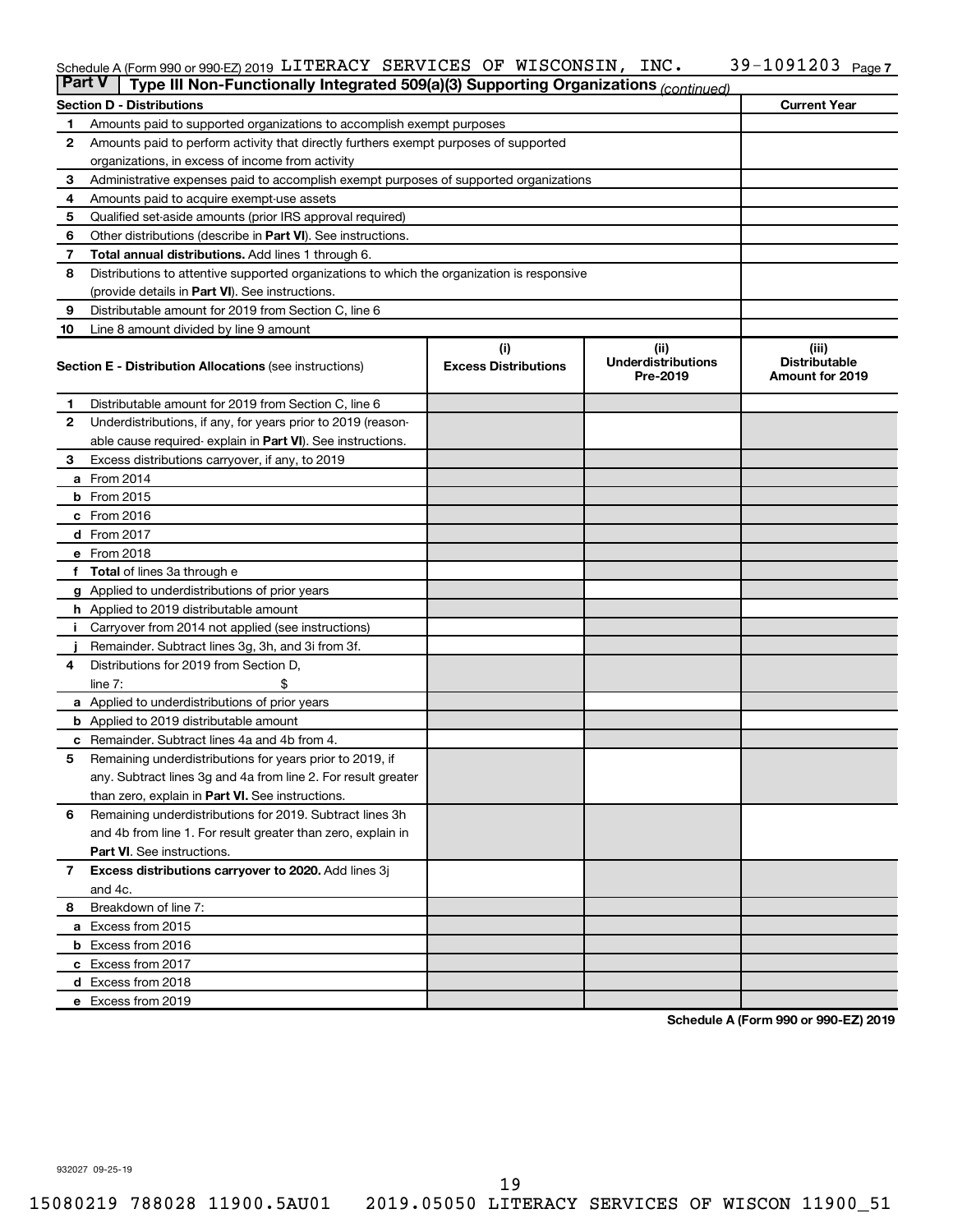| (See instructions.)<br>SCHEDULE A, PART II:                            | Supplemental Information. Provide the explanations required by Part II, line 10; Part II, line 17a or 17b; Part III, line 12;<br>Part IV, Section A, lines 1, 2, 3b, 3c, 4b, 4c, 5a, 6, 9a, 9b, 9c, 11a, 11b, and 11c; Part IV, Section B, lines 1 and 2; Part IV, Section C,<br>line 1; Part IV, Section D, lines 2 and 3; Part IV, Section E, lines 1c, 2a, 2b, 3a, and 3b; Part V, line 1; Part V, Section B, line 1e; Part V,<br>Section D, lines 5, 6, and 8; and Part V, Section E, lines 2, 5, and 6. Also complete this part for any additional information. |  |    |  |                                                                                         |  |
|------------------------------------------------------------------------|----------------------------------------------------------------------------------------------------------------------------------------------------------------------------------------------------------------------------------------------------------------------------------------------------------------------------------------------------------------------------------------------------------------------------------------------------------------------------------------------------------------------------------------------------------------------|--|----|--|-----------------------------------------------------------------------------------------|--|
|                                                                        |                                                                                                                                                                                                                                                                                                                                                                                                                                                                                                                                                                      |  |    |  |                                                                                         |  |
|                                                                        |                                                                                                                                                                                                                                                                                                                                                                                                                                                                                                                                                                      |  |    |  |                                                                                         |  |
| THE 2016 COLUMN ON SCHEDULE A, PART II REPRESENTS THE SHORT TAX YEAR   |                                                                                                                                                                                                                                                                                                                                                                                                                                                                                                                                                                      |  |    |  |                                                                                         |  |
| BEGINNING JANUARY 1, 2017 AND ENDING JUNE 30, 2017 AS THE ORGANIZATION |                                                                                                                                                                                                                                                                                                                                                                                                                                                                                                                                                                      |  |    |  |                                                                                         |  |
| CHANGED ITS FISCAL YEAR-END TO JUNE 30 BEGINNING AS OF JUNE 30, 2017.  |                                                                                                                                                                                                                                                                                                                                                                                                                                                                                                                                                                      |  |    |  |                                                                                         |  |
|                                                                        |                                                                                                                                                                                                                                                                                                                                                                                                                                                                                                                                                                      |  |    |  |                                                                                         |  |
|                                                                        |                                                                                                                                                                                                                                                                                                                                                                                                                                                                                                                                                                      |  |    |  |                                                                                         |  |
|                                                                        |                                                                                                                                                                                                                                                                                                                                                                                                                                                                                                                                                                      |  |    |  |                                                                                         |  |
|                                                                        |                                                                                                                                                                                                                                                                                                                                                                                                                                                                                                                                                                      |  |    |  |                                                                                         |  |
|                                                                        |                                                                                                                                                                                                                                                                                                                                                                                                                                                                                                                                                                      |  |    |  |                                                                                         |  |
|                                                                        |                                                                                                                                                                                                                                                                                                                                                                                                                                                                                                                                                                      |  |    |  |                                                                                         |  |
|                                                                        |                                                                                                                                                                                                                                                                                                                                                                                                                                                                                                                                                                      |  |    |  |                                                                                         |  |
|                                                                        |                                                                                                                                                                                                                                                                                                                                                                                                                                                                                                                                                                      |  |    |  |                                                                                         |  |
|                                                                        |                                                                                                                                                                                                                                                                                                                                                                                                                                                                                                                                                                      |  |    |  |                                                                                         |  |
|                                                                        |                                                                                                                                                                                                                                                                                                                                                                                                                                                                                                                                                                      |  |    |  |                                                                                         |  |
|                                                                        |                                                                                                                                                                                                                                                                                                                                                                                                                                                                                                                                                                      |  |    |  |                                                                                         |  |
|                                                                        |                                                                                                                                                                                                                                                                                                                                                                                                                                                                                                                                                                      |  |    |  |                                                                                         |  |
|                                                                        |                                                                                                                                                                                                                                                                                                                                                                                                                                                                                                                                                                      |  |    |  |                                                                                         |  |
|                                                                        |                                                                                                                                                                                                                                                                                                                                                                                                                                                                                                                                                                      |  |    |  |                                                                                         |  |
|                                                                        |                                                                                                                                                                                                                                                                                                                                                                                                                                                                                                                                                                      |  |    |  |                                                                                         |  |
|                                                                        |                                                                                                                                                                                                                                                                                                                                                                                                                                                                                                                                                                      |  |    |  |                                                                                         |  |
|                                                                        |                                                                                                                                                                                                                                                                                                                                                                                                                                                                                                                                                                      |  |    |  |                                                                                         |  |
|                                                                        |                                                                                                                                                                                                                                                                                                                                                                                                                                                                                                                                                                      |  |    |  |                                                                                         |  |
|                                                                        |                                                                                                                                                                                                                                                                                                                                                                                                                                                                                                                                                                      |  |    |  |                                                                                         |  |
|                                                                        |                                                                                                                                                                                                                                                                                                                                                                                                                                                                                                                                                                      |  |    |  |                                                                                         |  |
|                                                                        |                                                                                                                                                                                                                                                                                                                                                                                                                                                                                                                                                                      |  |    |  |                                                                                         |  |
|                                                                        |                                                                                                                                                                                                                                                                                                                                                                                                                                                                                                                                                                      |  |    |  |                                                                                         |  |
|                                                                        |                                                                                                                                                                                                                                                                                                                                                                                                                                                                                                                                                                      |  |    |  |                                                                                         |  |
| 932028 09-25-19<br>15080219 788028 11900.5AU01                         |                                                                                                                                                                                                                                                                                                                                                                                                                                                                                                                                                                      |  | 20 |  | Schedule A (Form 990 or 990-EZ) 2019<br>2019.05050 LITERACY SERVICES OF WISCON 11900_51 |  |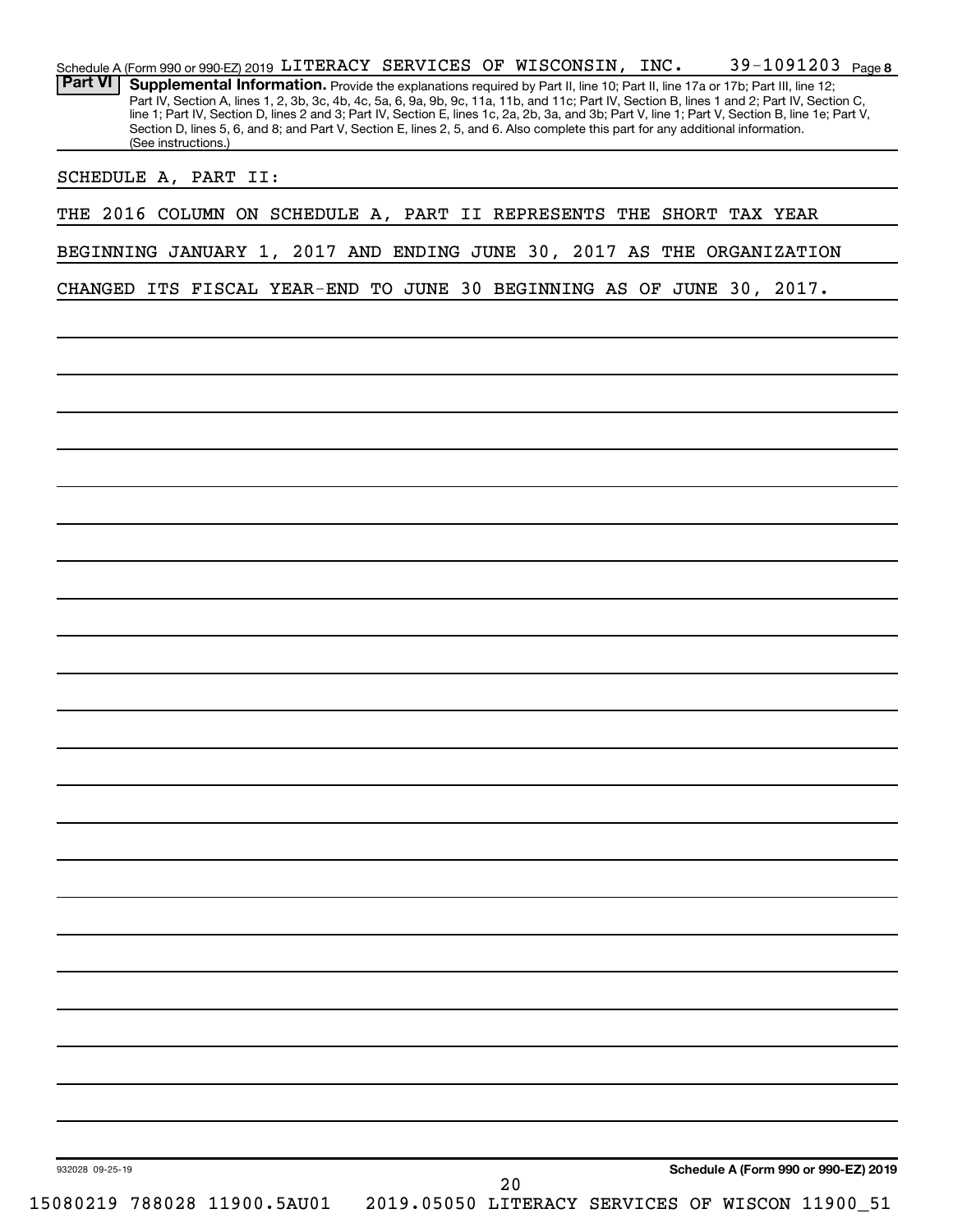Department of the Treasury Internal Revenue Service **(Form 990, 990-EZ,**

Name of the organization

# **Schedule B Schedule of Contributors**

**or 990-PF) | Attach to Form 990, Form 990-EZ, or Form 990-PF. | Go to www.irs.gov/Form990 for the latest information.** OMB No. 1545-0047

**2019**

**Employer identification number**

|                                | LITERACY SERVICES OF WISCONSIN, INC.                                      | 39-1091203 |
|--------------------------------|---------------------------------------------------------------------------|------------|
| Organization type (check one): |                                                                           |            |
| Filers of:                     | Section:                                                                  |            |
| Form 990 or 990-EZ             | $ \mathbf{X} $ 501(c)( 3) (enter number) organization                     |            |
|                                | 4947(a)(1) nonexempt charitable trust not treated as a private foundation |            |
|                                | 527 political organization                                                |            |
| Form 990-PF                    | 501(c)(3) exempt private foundation                                       |            |
|                                | 4947(a)(1) nonexempt charitable trust treated as a private foundation     |            |
|                                | 501(c)(3) taxable private foundation                                      |            |
|                                |                                                                           |            |

**Note:**  Only a section 501(c)(7), (8), or (10) organization can check boxes for both the General Rule and a Special Rule. See instructions.

#### **General Rule**

 $\mathcal{L}^{\text{eff}}$ 

For an organization filing Form 990, 990-EZ, or 990-PF that received, during the year, contributions totaling \$5,000 or more (in money or property) from any one contributor. Complete Parts I and II. See instructions for determining a contributor's total contributions.

#### **Special Rules**

any one contributor, during the year, total contributions of the greater of (1) \$5,000; or (2) 2% of the amount on (i) Form 990, Part VIII, line 1h;  $\boxed{\text{X}}$  For an organization described in section 501(c)(3) filing Form 990 or 990-EZ that met the 33 1/3% support test of the regulations under sections 509(a)(1) and 170(b)(1)(A)(vi), that checked Schedule A (Form 990 or 990-EZ), Part II, line 13, 16a, or 16b, and that received from or (ii) Form 990-EZ, line 1. Complete Parts I and II.

year, total contributions of more than \$1,000 *exclusively* for religious, charitable, scientific, literary, or educational purposes, or for the For an organization described in section 501(c)(7), (8), or (10) filing Form 990 or 990-EZ that received from any one contributor, during the prevention of cruelty to children or animals. Complete Parts I, II, and III.  $\mathcal{L}^{\text{eff}}$ 

purpose. Don't complete any of the parts unless the General Rule applies to this organization because it received nonexclusively year, contributions exclusively for religious, charitable, etc., purposes, but no such contributions totaled more than \$1,000. If this box is checked, enter here the total contributions that were received during the year for an exclusively religious, charitable, etc., For an organization described in section 501(c)(7), (8), or (10) filing Form 990 or 990-EZ that received from any one contributor, during the religious, charitable, etc., contributions totaling \$5,000 or more during the year  $~\ldots\ldots\ldots\ldots\ldots\ldots\ldots\ldots\ldots\blacktriangleright~$ \$  $\mathcal{L}^{\text{eff}}$ 

**Caution:**  An organization that isn't covered by the General Rule and/or the Special Rules doesn't file Schedule B (Form 990, 990-EZ, or 990-PF),  **must** but it answer "No" on Part IV, line 2, of its Form 990; or check the box on line H of its Form 990-EZ or on its Form 990-PF, Part I, line 2, to certify that it doesn't meet the filing requirements of Schedule B (Form 990, 990-EZ, or 990-PF).

**For Paperwork Reduction Act Notice, see the instructions for Form 990, 990-EZ, or 990-PF. Schedule B (Form 990, 990-EZ, or 990-PF) (2019)** LHA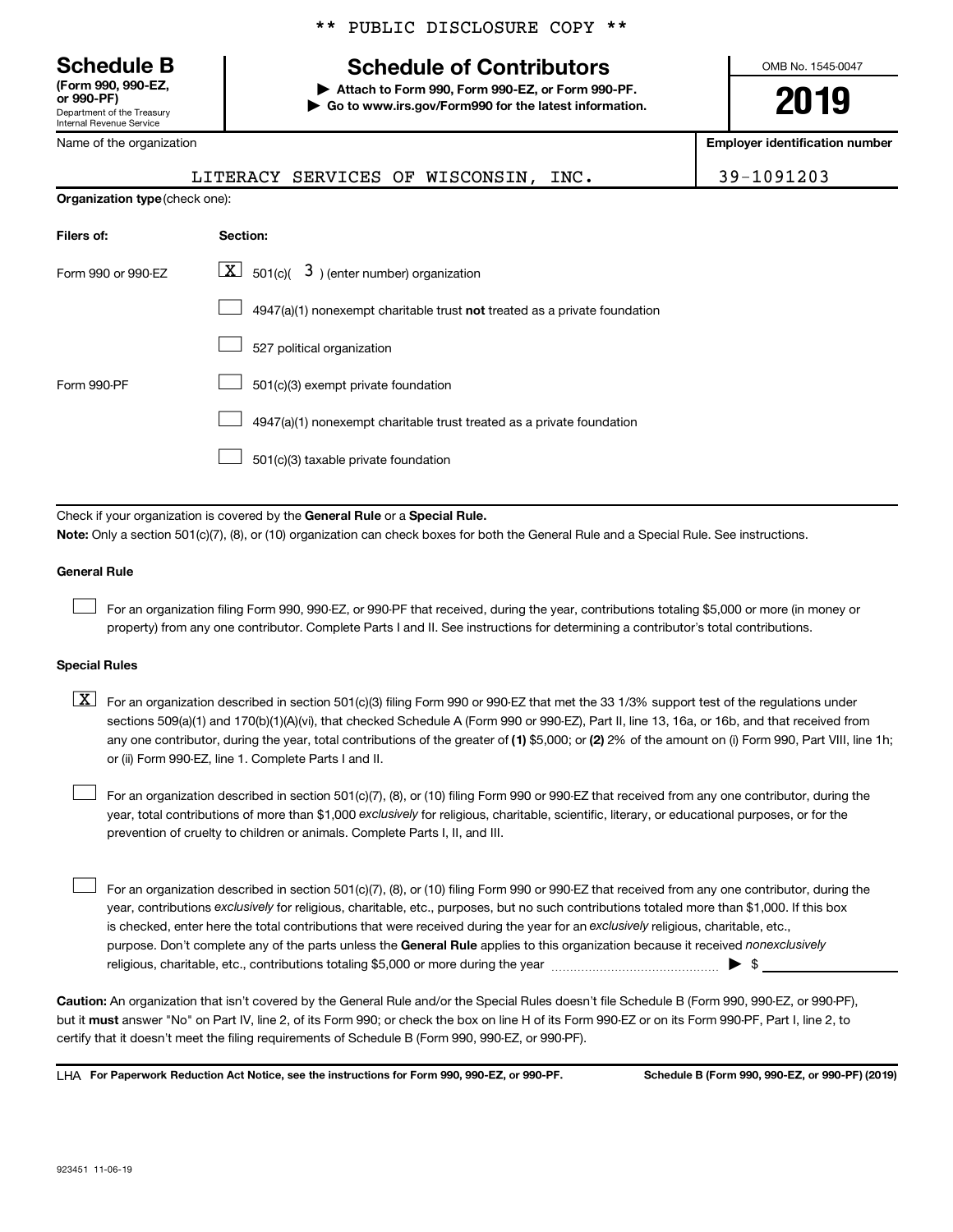| Schedule B (Form 990, 990-EZ, or 990-PF) (2019)<br>$\sqrt{2}$ and $\sqrt{2}$ and $\sqrt{2}$ and $\sqrt{2}$ and $\sqrt{2}$ and $\sqrt{2}$ and $\sqrt{2}$ and $\sqrt{2}$ and $\sqrt{2}$ and $\sqrt{2}$ and $\sqrt{2}$ and $\sqrt{2}$ and $\sqrt{2}$ and $\sqrt{2}$ and $\sqrt{2}$ and $\sqrt{2}$ and $\sqrt{2}$ and $\sqrt{2}$ and $\sqrt{2$ | Page |
|--------------------------------------------------------------------------------------------------------------------------------------------------------------------------------------------------------------------------------------------------------------------------------------------------------------------------------------------|------|
|--------------------------------------------------------------------------------------------------------------------------------------------------------------------------------------------------------------------------------------------------------------------------------------------------------------------------------------------|------|

### LITERACY SERVICES OF WISCONSIN, INC. 39-1091203

Part I Contributors (see instructions). Use duplicate copies of Part I if additional space is needed.

| (a)<br>No.           | (b)<br>Name, address, and ZIP + 4 | (c)<br><b>Total contributions</b> | (d)<br>Type of contribution                                                                                                                                 |
|----------------------|-----------------------------------|-----------------------------------|-------------------------------------------------------------------------------------------------------------------------------------------------------------|
| 1                    |                                   | 45,000.<br>\$                     | $\overline{\text{X}}$<br>Person<br>Payroll<br>Noncash<br>(Complete Part II for<br>noncash contributions.)                                                   |
| (a)<br>No.           | (b)<br>Name, address, and ZIP + 4 | (c)<br><b>Total contributions</b> | (d)<br>Type of contribution                                                                                                                                 |
| 2                    |                                   | 40,000.<br>\$                     | $\overline{\text{X}}$<br>Person<br>Payroll<br>Noncash<br>(Complete Part II for<br>noncash contributions.)                                                   |
| (a)<br>No.           | (b)<br>Name, address, and ZIP + 4 | (c)<br><b>Total contributions</b> | (d)<br>Type of contribution                                                                                                                                 |
| 3                    |                                   | 25,000.<br>\$                     | $\overline{\text{X}}$<br>Person<br>Payroll<br>Noncash<br>(Complete Part II for<br>noncash contributions.)                                                   |
| (a)<br>No.           | (b)<br>Name, address, and ZIP + 4 | (c)<br><b>Total contributions</b> | (d)<br>Type of contribution                                                                                                                                 |
| 4                    |                                   | 170,000.<br>\$                    | $\overline{\text{X}}$<br>Person<br>Payroll<br>Noncash<br>(Complete Part II for<br>noncash contributions.)                                                   |
| (a)<br>No.           | (b)<br>Name, address, and ZIP + 4 | (c)<br><b>Total contributions</b> | (d)<br>Type of contribution                                                                                                                                 |
| 5                    |                                   | 76, 147.<br>\$                    | $\boxed{\textbf{X}}$<br>Person<br>Payroll<br>Noncash<br>(Complete Part II for<br>noncash contributions.)                                                    |
| (a)<br>No.           | (b)<br>Name, address, and ZIP + 4 | (c)<br><b>Total contributions</b> | (d)<br>Type of contribution                                                                                                                                 |
| 6<br>923452 11-06-19 | 22                                | 130,000.<br>\$                    | $\boxed{\textbf{X}}$<br>Person<br>Payroll<br>Noncash<br>(Complete Part II for<br>noncash contributions.)<br>Schedule B (Form 990, 990-EZ, or 990-PF) (2019) |
|                      |                                   |                                   |                                                                                                                                                             |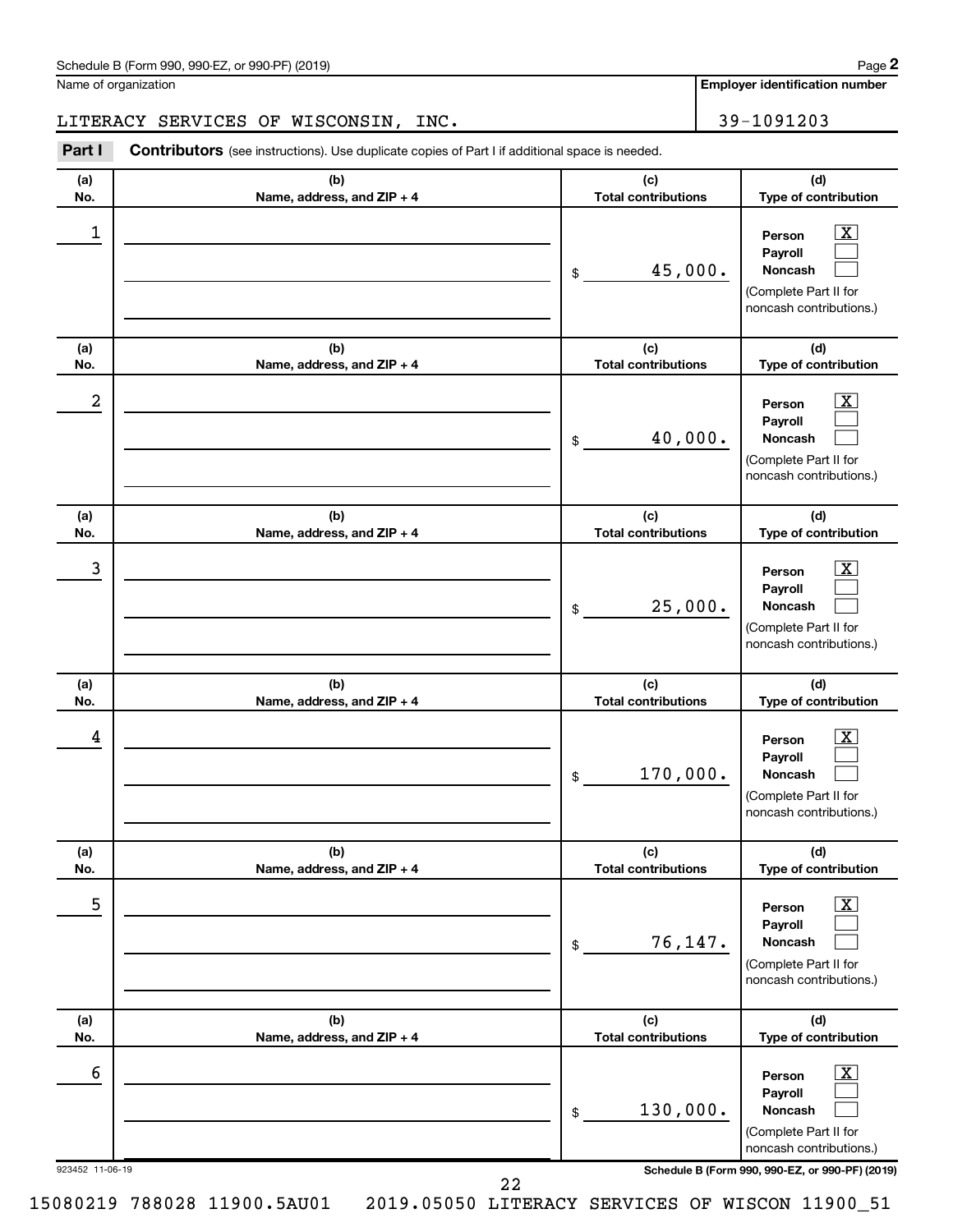#### LITERACY SERVICES OF WISCONSIN, INC. 49-1091203

Part I Contributors (see instructions). Use duplicate copies of Part I if additional space is needed.

| No.<br>Name, address, and ZIP + 4<br>7<br>\$<br>(a)<br>(b)<br>No.<br>Name, address, and ZIP + 4<br>8<br>\$<br>(a)<br>(b)<br>Name, address, and ZIP + 4<br>No.<br>9<br>\$<br>(a)<br>(b)<br>Name, address, and ZIP + 4<br>No.<br>10<br>\$<br>(b)<br>(a)<br>No.<br>Name, address, and $ZIP + 4$<br>11<br>\$<br>(b)<br>(a)<br>Name, address, and ZIP + 4<br>No. | <b>Total contributions</b>        | (d)                                                                                                       |
|-------------------------------------------------------------------------------------------------------------------------------------------------------------------------------------------------------------------------------------------------------------------------------------------------------------------------------------------------------------|-----------------------------------|-----------------------------------------------------------------------------------------------------------|
|                                                                                                                                                                                                                                                                                                                                                             |                                   | Type of contribution                                                                                      |
|                                                                                                                                                                                                                                                                                                                                                             | 55,000.                           | $\overline{\text{X}}$<br>Person<br>Payroll<br>Noncash<br>(Complete Part II for<br>noncash contributions.) |
|                                                                                                                                                                                                                                                                                                                                                             | (c)<br><b>Total contributions</b> | (d)<br>Type of contribution                                                                               |
|                                                                                                                                                                                                                                                                                                                                                             | 55,375.                           | X<br>Person<br>Payroll<br>Noncash<br>(Complete Part II for<br>noncash contributions.)                     |
|                                                                                                                                                                                                                                                                                                                                                             | (c)<br><b>Total contributions</b> | (d)<br>Type of contribution                                                                               |
|                                                                                                                                                                                                                                                                                                                                                             | 50,000.                           | x<br>Person<br>Payroll<br>Noncash<br>(Complete Part II for<br>noncash contributions.)                     |
|                                                                                                                                                                                                                                                                                                                                                             | (c)<br><b>Total contributions</b> | (d)<br>Type of contribution                                                                               |
|                                                                                                                                                                                                                                                                                                                                                             | 38,329.                           | x<br>Person<br>Payroll<br><b>Noncash</b><br>(Complete Part II for<br>noncash contributions.)              |
|                                                                                                                                                                                                                                                                                                                                                             | (c)<br><b>Total contributions</b> | (d)<br>Type of contribution                                                                               |
|                                                                                                                                                                                                                                                                                                                                                             |                                   | $\overline{\text{X}}$<br>Person<br>Payroll<br>Noncash<br>(Complete Part II for<br>noncash contributions.) |
|                                                                                                                                                                                                                                                                                                                                                             | 50,000.                           | (d)<br>Type of contribution                                                                               |
| 12<br>\$<br>923452 11-06-19<br>Schedule B (Form 990, 990-EZ, or 990-PF) (2019)<br>23                                                                                                                                                                                                                                                                        | (c)<br><b>Total contributions</b> | $\overline{\textbf{X}}$<br>Person<br>Payroll<br>Noncash<br>(Complete Part II for                          |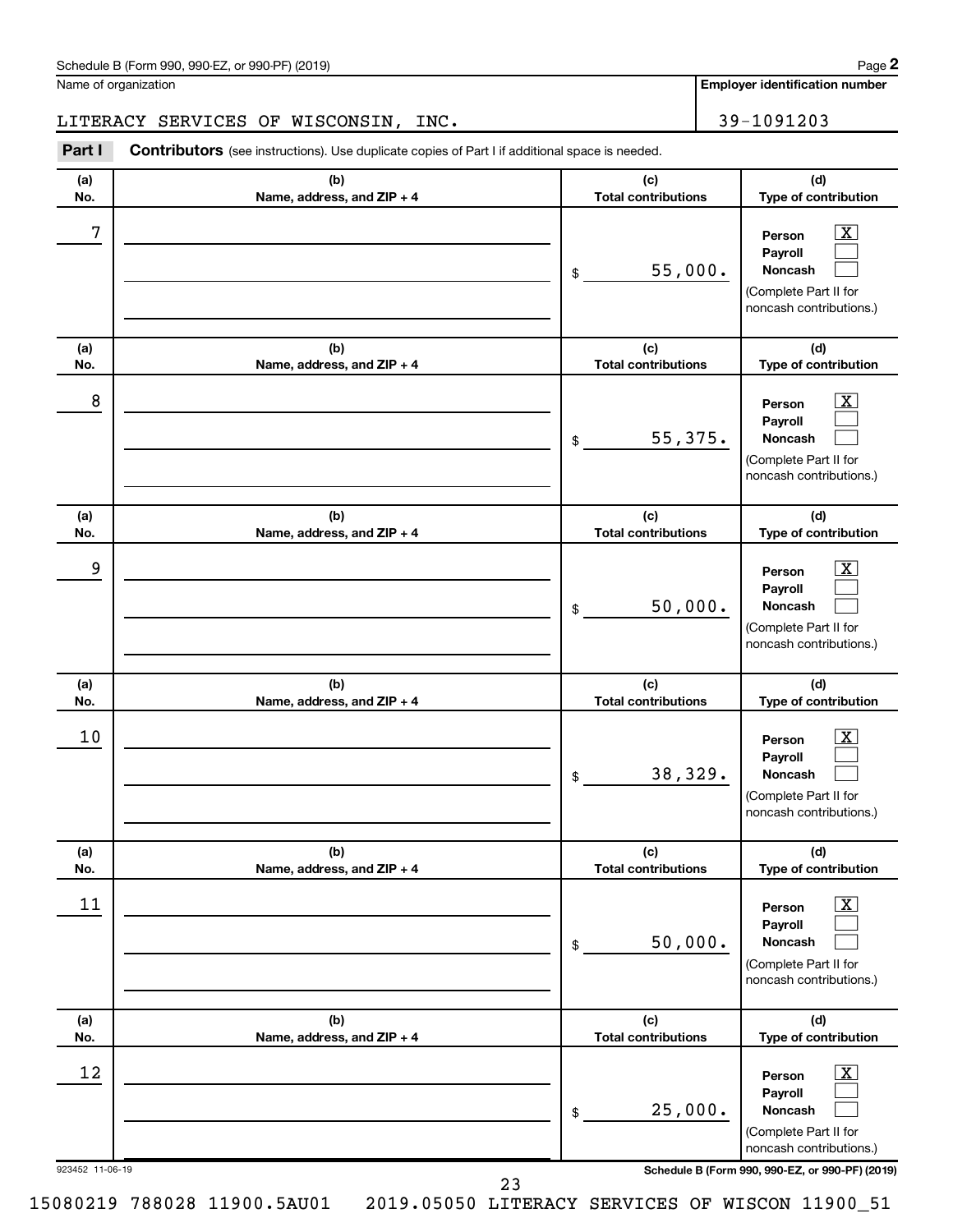#### LITERACY SERVICES OF WISCONSIN, INC. 49-1091203

Part I Contributors (see instructions). Use duplicate copies of Part I if additional space is needed.

| (a)<br>No.      | (b)<br>Name, address, and ZIP + 4 | (c)<br><b>Total contributions</b> | (d)<br>Type of contribution                                                                                                         |
|-----------------|-----------------------------------|-----------------------------------|-------------------------------------------------------------------------------------------------------------------------------------|
| 13              |                                   | 173,439.<br>\$                    | $\overline{\text{X}}$<br>Person<br>Payroll<br>Noncash<br>(Complete Part II for<br>noncash contributions.)                           |
| (a)<br>No.      | (b)<br>Name, address, and ZIP + 4 | (c)<br><b>Total contributions</b> | (d)<br>Type of contribution                                                                                                         |
|                 |                                   | \$                                | Person<br>Payroll<br>Noncash<br>(Complete Part II for<br>noncash contributions.)                                                    |
| (a)<br>No.      | (b)<br>Name, address, and ZIP + 4 | (c)<br><b>Total contributions</b> | (d)<br>Type of contribution                                                                                                         |
|                 |                                   | \$                                | Person<br>Payroll<br>Noncash<br>(Complete Part II for<br>noncash contributions.)                                                    |
| (a)<br>No.      | (b)<br>Name, address, and ZIP + 4 | (c)<br><b>Total contributions</b> | (d)<br>Type of contribution                                                                                                         |
|                 |                                   | \$                                | Person<br>Payroll<br>Noncash<br>(Complete Part II for<br>noncash contributions.)                                                    |
| (a)<br>No.      | (b)<br>Name, address, and ZIP + 4 | (c)<br><b>Total contributions</b> | (d)<br>Type of contribution                                                                                                         |
|                 |                                   | \$                                | Person<br>Payroll<br>Noncash<br>(Complete Part II for<br>noncash contributions.)                                                    |
| (a)<br>No.      | (b)<br>Name, address, and ZIP + 4 | (c)<br><b>Total contributions</b> | (d)<br>Type of contribution                                                                                                         |
| 923452 11-06-19 |                                   | \$                                | Person<br>Payroll<br>Noncash<br>(Complete Part II for<br>noncash contributions.)<br>Schedule B (Form 990, 990-EZ, or 990-PF) (2019) |
|                 | 24                                |                                   |                                                                                                                                     |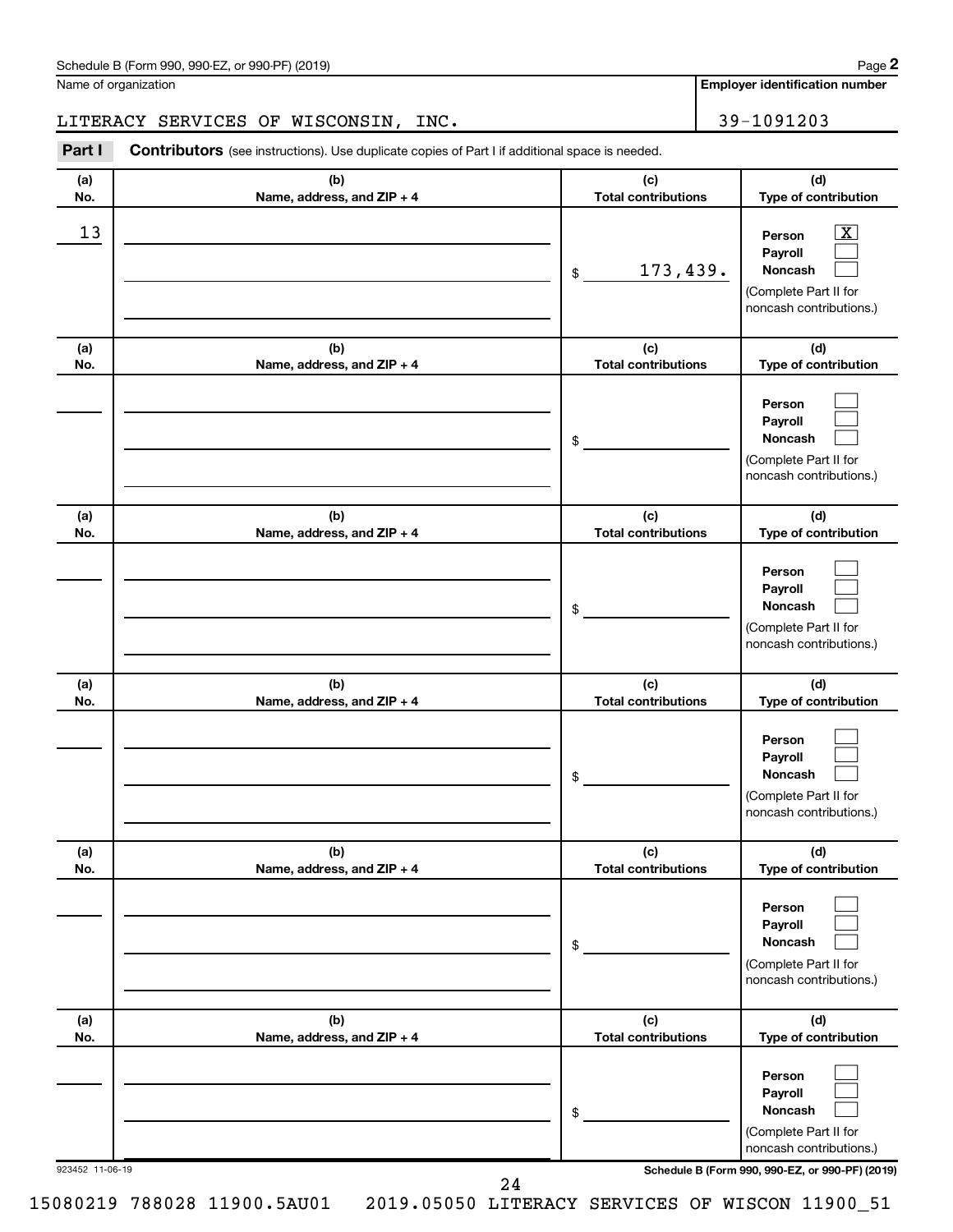**Employer identification number**

#### LITERACY SERVICES OF WISCONSIN, INC. 49-1091203

Part II Noncash Property (see instructions). Use duplicate copies of Part II if additional space is needed.

| (a)                          |                                              | (c)                                                                  |                                                 |
|------------------------------|----------------------------------------------|----------------------------------------------------------------------|-------------------------------------------------|
| No.<br>from<br>Part I        | (b)<br>Description of noncash property given | FMV (or estimate)<br>(See instructions.)                             | (d)<br>Date received                            |
|                              |                                              |                                                                      |                                                 |
|                              |                                              | $\begin{array}{c c} \updownarrow & \downarrow \\ \hline \end{array}$ |                                                 |
| (a)<br>No.<br>from<br>Part I | (b)<br>Description of noncash property given | (c)<br>FMV (or estimate)<br>(See instructions.)                      | (d)<br>Date received                            |
|                              |                                              | $\frac{1}{2}$                                                        |                                                 |
| (a)<br>No.<br>from<br>Part I | (b)<br>Description of noncash property given | (c)<br>FMV (or estimate)<br>(See instructions.)                      | (d)<br>Date received                            |
|                              |                                              | $\frac{1}{2}$                                                        |                                                 |
| (a)<br>No.<br>from<br>Part I | (b)<br>Description of noncash property given | (c)<br>FMV (or estimate)<br>(See instructions.)                      | (d)<br>Date received                            |
|                              |                                              | $\frac{1}{2}$                                                        |                                                 |
| (a)<br>No.<br>from<br>Part I | (b)<br>Description of noncash property given | (c)<br>FMV (or estimate)<br>(See instructions.)                      | (d)<br>Date received                            |
|                              |                                              | \$                                                                   |                                                 |
| (a)<br>No.<br>from<br>Part I | (b)<br>Description of noncash property given | (c)<br>FMV (or estimate)<br>(See instructions.)                      | (d)<br>Date received                            |
|                              |                                              | \$                                                                   |                                                 |
| 923453 11-06-19              | 25                                           |                                                                      | Schedule B (Form 990, 990-EZ, or 990-PF) (2019) |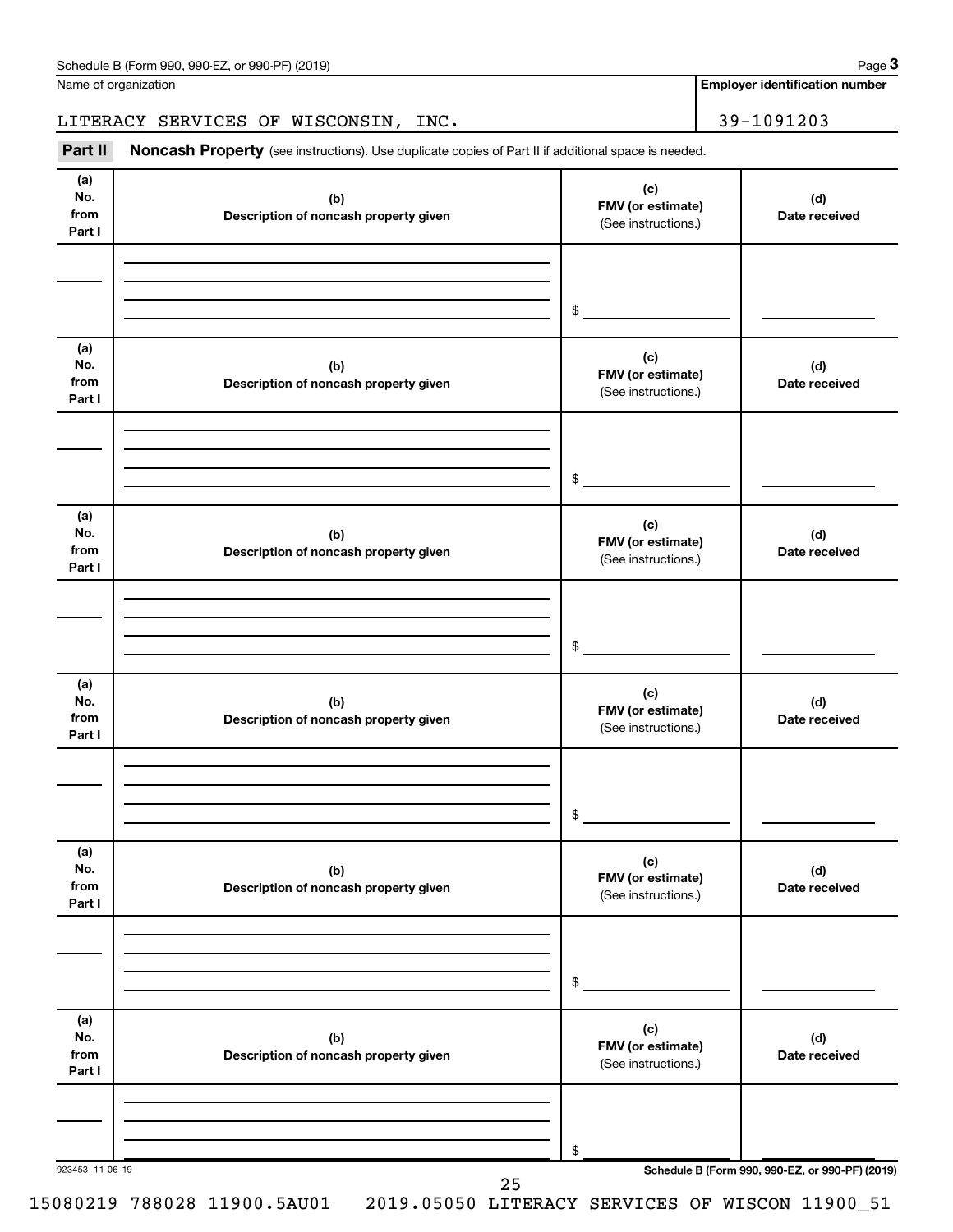| Name of organization      |                                                                                                                                                                                                                                                                                                                                                                                                                                                                                                             |                      |                                          | <b>Employer identification number</b>           |
|---------------------------|-------------------------------------------------------------------------------------------------------------------------------------------------------------------------------------------------------------------------------------------------------------------------------------------------------------------------------------------------------------------------------------------------------------------------------------------------------------------------------------------------------------|----------------------|------------------------------------------|-------------------------------------------------|
|                           | LITERACY SERVICES OF WISCONSIN, INC.                                                                                                                                                                                                                                                                                                                                                                                                                                                                        |                      |                                          | 39-1091203                                      |
| Part III                  | Exclusively religious, charitable, etc., contributions to organizations described in section 501(c)(7), (8), or (10) that total more than \$1,000 for the year<br>from any one contributor. Complete columns (a) through (e) and the following line entry. For organizations<br>completing Part III, enter the total of exclusively religious, charitable, etc., contributions of \$1,000 or less for the year. [Enter this info. once.]<br>Use duplicate copies of Part III if additional space is needed. |                      |                                          |                                                 |
| (a) No.<br>from<br>Part I | (b) Purpose of gift                                                                                                                                                                                                                                                                                                                                                                                                                                                                                         | (c) Use of gift      |                                          | (d) Description of how gift is held             |
|                           |                                                                                                                                                                                                                                                                                                                                                                                                                                                                                                             |                      |                                          |                                                 |
|                           |                                                                                                                                                                                                                                                                                                                                                                                                                                                                                                             | (e) Transfer of gift |                                          |                                                 |
|                           | Transferee's name, address, and ZIP + 4                                                                                                                                                                                                                                                                                                                                                                                                                                                                     |                      | Relationship of transferor to transferee |                                                 |
| (a) No.                   |                                                                                                                                                                                                                                                                                                                                                                                                                                                                                                             |                      |                                          |                                                 |
| `from<br>Part I           | (b) Purpose of gift                                                                                                                                                                                                                                                                                                                                                                                                                                                                                         | (c) Use of gift      |                                          | (d) Description of how gift is held             |
|                           |                                                                                                                                                                                                                                                                                                                                                                                                                                                                                                             | (e) Transfer of gift |                                          |                                                 |
|                           | Transferee's name, address, and ZIP + 4                                                                                                                                                                                                                                                                                                                                                                                                                                                                     |                      | Relationship of transferor to transferee |                                                 |
|                           |                                                                                                                                                                                                                                                                                                                                                                                                                                                                                                             |                      |                                          |                                                 |
| (a) No.<br>from<br>Part I | (b) Purpose of gift                                                                                                                                                                                                                                                                                                                                                                                                                                                                                         | (c) Use of gift      |                                          | (d) Description of how gift is held             |
|                           |                                                                                                                                                                                                                                                                                                                                                                                                                                                                                                             |                      |                                          |                                                 |
|                           | Transferee's name, address, and ZIP + 4                                                                                                                                                                                                                                                                                                                                                                                                                                                                     | (e) Transfer of gift | Relationship of transferor to transferee |                                                 |
|                           |                                                                                                                                                                                                                                                                                                                                                                                                                                                                                                             |                      |                                          |                                                 |
| (a) No.<br>from<br>Part I | (b) Purpose of gift                                                                                                                                                                                                                                                                                                                                                                                                                                                                                         | (c) Use of gift      |                                          | (d) Description of how gift is held             |
|                           |                                                                                                                                                                                                                                                                                                                                                                                                                                                                                                             | (e) Transfer of gift |                                          |                                                 |
|                           | Transferee's name, address, and ZIP + 4                                                                                                                                                                                                                                                                                                                                                                                                                                                                     |                      | Relationship of transferor to transferee |                                                 |
|                           |                                                                                                                                                                                                                                                                                                                                                                                                                                                                                                             |                      |                                          |                                                 |
| 923454 11-06-19           |                                                                                                                                                                                                                                                                                                                                                                                                                                                                                                             | 26                   |                                          | Schedule B (Form 990, 990-EZ, or 990-PF) (2019) |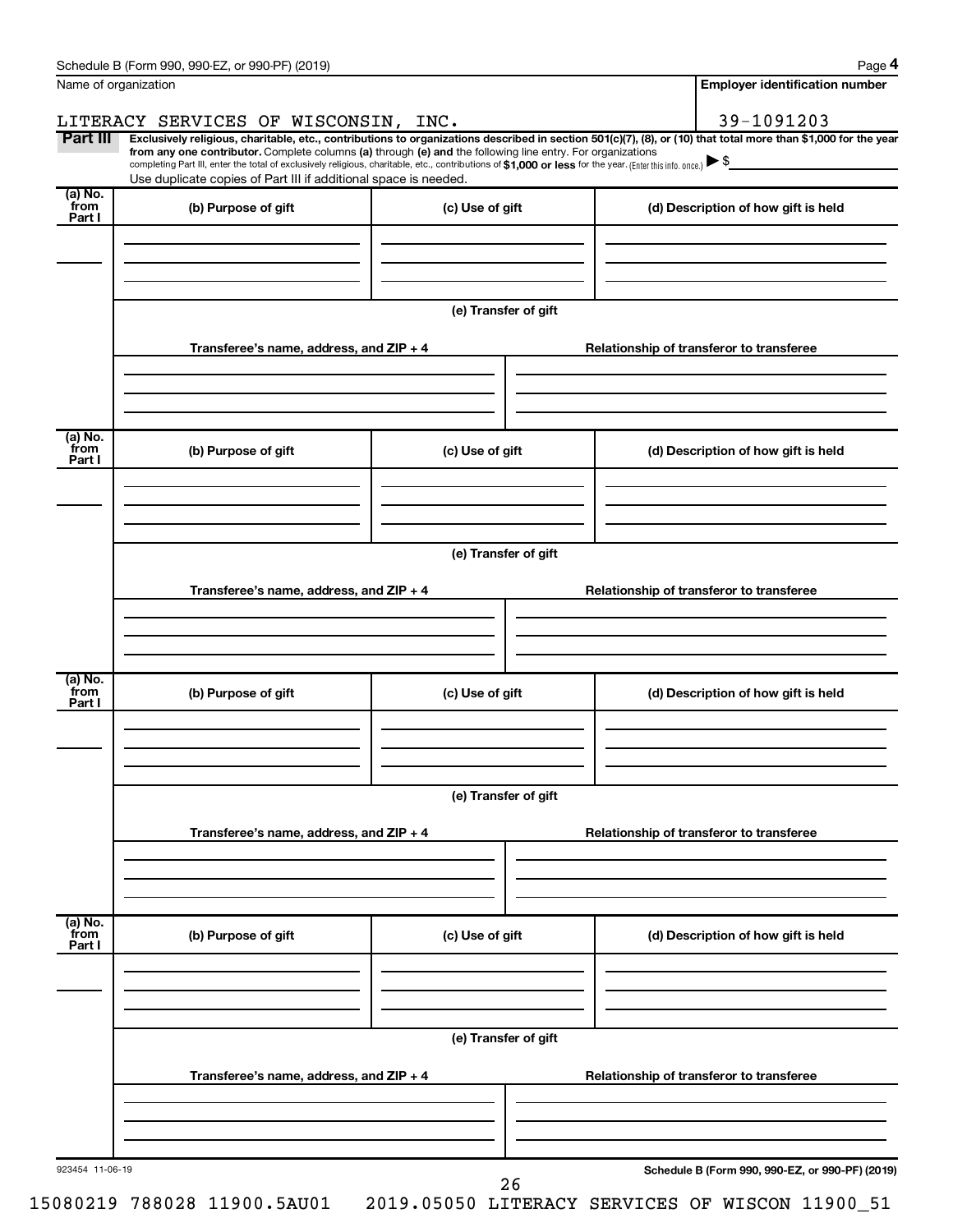| <b>SCHEDULE D</b> |  |
|-------------------|--|
|-------------------|--|

| (Form 990) |
|------------|
|            |

# **SCHEDULE D Supplemental Financial Statements**<br> **Form 990 2019**<br> **Part IV** line 6.7.8.9.10, 11a, 11b, 11d, 11d, 11d, 11d, 11d, 12a, 0r, 12b

**(Form 990) | Complete if the organization answered "Yes" on Form 990, Part IV, line 6, 7, 8, 9, 10, 11a, 11b, 11c, 11d, 11e, 11f, 12a, or 12b.**



Department of the Treasury Internal Revenue Service

**| Attach to Form 990. |Go to www.irs.gov/Form990 for instructions and the latest information. Name of the organization Employer identification number**

|         | LITERACY SERVICES OF WISCONSIN, INC.                                                                                                                                          |                         | 39-1091203                                         |
|---------|-------------------------------------------------------------------------------------------------------------------------------------------------------------------------------|-------------------------|----------------------------------------------------|
| Part I  | Organizations Maintaining Donor Advised Funds or Other Similar Funds or Accounts. Complete if the                                                                             |                         |                                                    |
|         | organization answered "Yes" on Form 990, Part IV, line 6.                                                                                                                     |                         |                                                    |
|         |                                                                                                                                                                               | (a) Donor advised funds | (b) Funds and other accounts                       |
| 1       |                                                                                                                                                                               |                         |                                                    |
| 2       | Aggregate value of contributions to (during year)                                                                                                                             |                         |                                                    |
| з       |                                                                                                                                                                               |                         |                                                    |
| 4       |                                                                                                                                                                               |                         |                                                    |
| 5       | Did the organization inform all donors and donor advisors in writing that the assets held in donor advised funds                                                              |                         |                                                    |
|         |                                                                                                                                                                               |                         | Yes<br>No                                          |
| 6       | Did the organization inform all grantees, donors, and donor advisors in writing that grant funds can be used only                                                             |                         |                                                    |
|         | for charitable purposes and not for the benefit of the donor or donor advisor, or for any other purpose conferring                                                            |                         |                                                    |
|         |                                                                                                                                                                               |                         | Yes<br>No                                          |
| Part II | Conservation Easements. Complete if the organization answered "Yes" on Form 990, Part IV, line 7.                                                                             |                         |                                                    |
| 1       | Purpose(s) of conservation easements held by the organization (check all that apply).                                                                                         |                         |                                                    |
|         | Preservation of land for public use (for example, recreation or education)                                                                                                    |                         | Preservation of a historically important land area |
|         | Protection of natural habitat                                                                                                                                                 |                         | Preservation of a certified historic structure     |
|         | Preservation of open space                                                                                                                                                    |                         |                                                    |
| 2       | Complete lines 2a through 2d if the organization held a qualified conservation contribution in the form of a conservation easement on the last                                |                         |                                                    |
|         |                                                                                                                                                                               |                         | Held at the End of the Tax Year                    |
|         | day of the tax year.                                                                                                                                                          |                         | 2a                                                 |
| а       |                                                                                                                                                                               |                         | 2 <sub>b</sub>                                     |
| b       | Total acreage restricted by conservation easements [11] [12] manufactured acreage restricted by conservation easements                                                        |                         | 2c                                                 |
|         |                                                                                                                                                                               |                         |                                                    |
|         | d Number of conservation easements included in (c) acquired after 7/25/06, and not on a historic structure                                                                    |                         |                                                    |
|         | listed in the National Register [11, 120] and the National Register [11, 120] and the National Register [11, 1                                                                |                         | 2d                                                 |
| З       | Number of conservation easements modified, transferred, released, extinguished, or terminated by the organization during the tax                                              |                         |                                                    |
|         | year                                                                                                                                                                          |                         |                                                    |
| 4       | Number of states where property subject to conservation easement is located >                                                                                                 |                         |                                                    |
| 5       | Does the organization have a written policy regarding the periodic monitoring, inspection, handling of<br>violations, and enforcement of the conservation easements it holds? |                         | Yes<br>No                                          |
| 6       | Staff and volunteer hours devoted to monitoring, inspecting, handling of violations, and enforcing conservation easements during the year                                     |                         |                                                    |
|         |                                                                                                                                                                               |                         |                                                    |
| 7       | Amount of expenses incurred in monitoring, inspecting, handling of violations, and enforcing conservation easements during the year                                           |                         |                                                    |
|         | ► \$                                                                                                                                                                          |                         |                                                    |
| 8       | Does each conservation easement reported on line 2(d) above satisfy the requirements of section 170(h)(4)(B)(i)                                                               |                         |                                                    |
|         |                                                                                                                                                                               |                         | Yes<br>No                                          |
| 9       | In Part XIII, describe how the organization reports conservation easements in its revenue and expense statement and                                                           |                         |                                                    |
|         | balance sheet, and include, if applicable, the text of the footnote to the organization's financial statements that describes the                                             |                         |                                                    |
|         | organization's accounting for conservation easements.                                                                                                                         |                         |                                                    |
|         | Organizations Maintaining Collections of Art, Historical Treasures, or Other Similar Assets.<br>Part III                                                                      |                         |                                                    |
|         | Complete if the organization answered "Yes" on Form 990, Part IV, line 8.                                                                                                     |                         |                                                    |
|         | 1a If the organization elected, as permitted under FASB ASC 958, not to report in its revenue statement and balance sheet works                                               |                         |                                                    |
|         | of art, historical treasures, or other similar assets held for public exhibition, education, or research in furtherance of public                                             |                         |                                                    |
|         | service, provide in Part XIII the text of the footnote to its financial statements that describes these items.                                                                |                         |                                                    |
|         | b If the organization elected, as permitted under FASB ASC 958, to report in its revenue statement and balance sheet works of                                                 |                         |                                                    |
|         | art, historical treasures, or other similar assets held for public exhibition, education, or research in furtherance of public service,                                       |                         |                                                    |
|         | provide the following amounts relating to these items:                                                                                                                        |                         |                                                    |
|         |                                                                                                                                                                               |                         | $\blacktriangleright$ \$                           |
|         | (ii) Assets included in Form 990, Part X                                                                                                                                      |                         | $\blacktriangleright$ \$                           |
| 2       | If the organization received or held works of art, historical treasures, or other similar assets for financial gain, provide                                                  |                         |                                                    |
|         | the following amounts required to be reported under FASB ASC 958 relating to these items:                                                                                     |                         |                                                    |
| a       |                                                                                                                                                                               |                         | ▶                                                  |
|         |                                                                                                                                                                               |                         | $\blacktriangleright$ s                            |
|         | LHA For Paperwork Reduction Act Notice, see the Instructions for Form 990.                                                                                                    |                         | Schedule D (Form 990) 2019                         |
|         | 932051 10-02-19                                                                                                                                                               |                         |                                                    |
|         |                                                                                                                                                                               | 27                      |                                                    |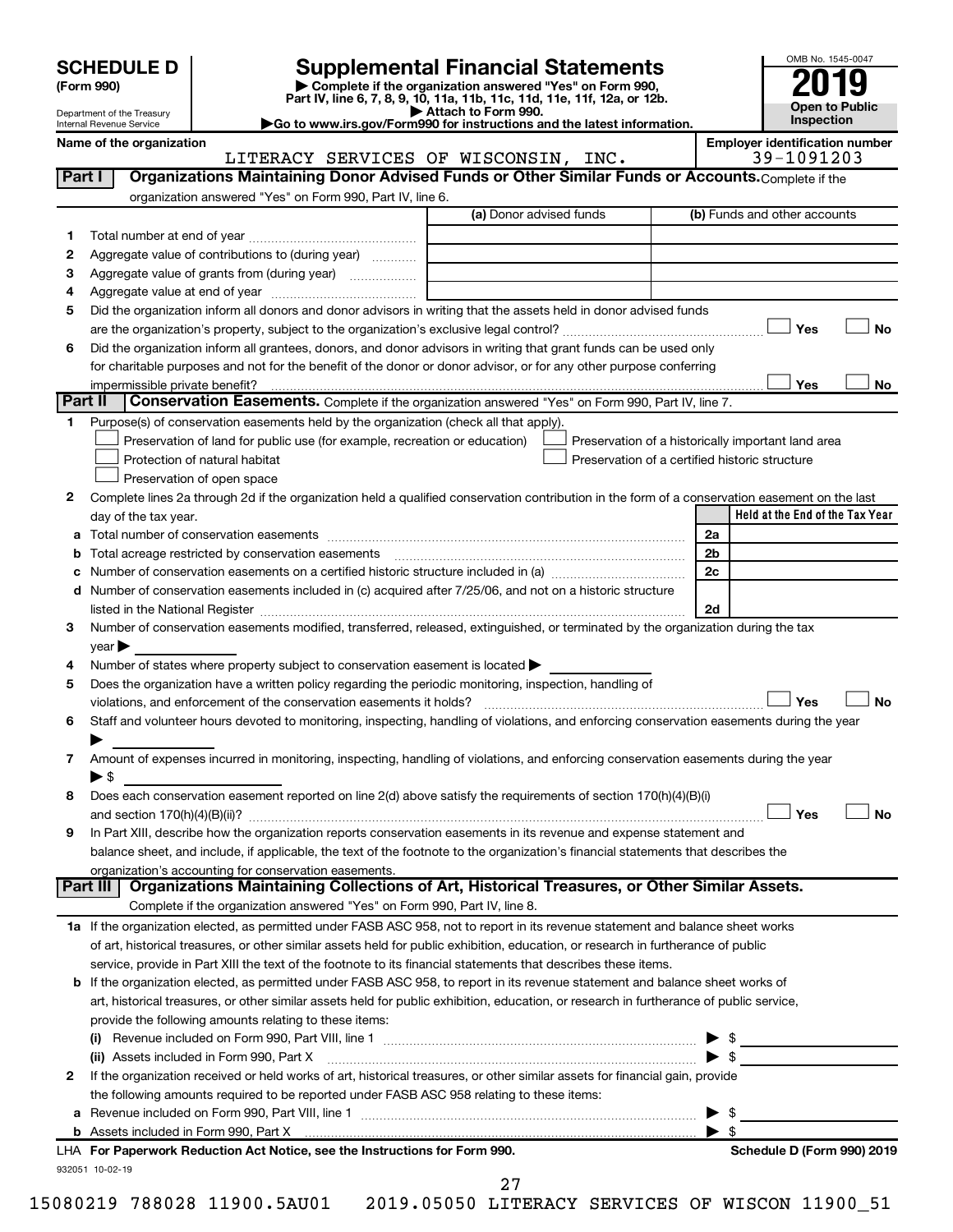|               | Schedule D (Form 990) 2019                                                                                                                                                                                                     | LITERACY SERVICES OF WISCONSIN, INC. |   |                          |                    |          |                 | 39-1091203 Page 2          |                     |          |           |
|---------------|--------------------------------------------------------------------------------------------------------------------------------------------------------------------------------------------------------------------------------|--------------------------------------|---|--------------------------|--------------------|----------|-----------------|----------------------------|---------------------|----------|-----------|
|               | Part III<br>Organizations Maintaining Collections of Art, Historical Treasures, or Other Similar Assets (continued)                                                                                                            |                                      |   |                          |                    |          |                 |                            |                     |          |           |
| 3             | Using the organization's acquisition, accession, and other records, check any of the following that make significant use of its                                                                                                |                                      |   |                          |                    |          |                 |                            |                     |          |           |
|               | collection items (check all that apply):                                                                                                                                                                                       |                                      |   |                          |                    |          |                 |                            |                     |          |           |
| a             | Public exhibition                                                                                                                                                                                                              |                                      |   | Loan or exchange program |                    |          |                 |                            |                     |          |           |
| b             | Scholarly research                                                                                                                                                                                                             | e                                    |   | Other                    |                    |          |                 |                            |                     |          |           |
| c             | Preservation for future generations                                                                                                                                                                                            |                                      |   |                          |                    |          |                 |                            |                     |          |           |
| 4             | Provide a description of the organization's collections and explain how they further the organization's exempt purpose in Part XIII.                                                                                           |                                      |   |                          |                    |          |                 |                            |                     |          |           |
| 5             | During the year, did the organization solicit or receive donations of art, historical treasures, or other similar assets                                                                                                       |                                      |   |                          |                    |          |                 |                            |                     |          |           |
|               |                                                                                                                                                                                                                                |                                      |   |                          |                    |          |                 |                            | Yes                 |          | No        |
|               | <b>Part IV</b><br><b>Escrow and Custodial Arrangements.</b> Complete if the organization answered "Yes" on Form 990, Part IV, line 9, or                                                                                       |                                      |   |                          |                    |          |                 |                            |                     |          |           |
|               | reported an amount on Form 990, Part X, line 21.                                                                                                                                                                               |                                      |   |                          |                    |          |                 |                            |                     |          |           |
|               | 1a Is the organization an agent, trustee, custodian or other intermediary for contributions or other assets not included                                                                                                       |                                      |   |                          |                    |          |                 |                            |                     |          |           |
|               |                                                                                                                                                                                                                                |                                      |   |                          |                    |          |                 |                            | Yes                 |          | <b>No</b> |
|               | b If "Yes," explain the arrangement in Part XIII and complete the following table:                                                                                                                                             |                                      |   |                          |                    |          |                 |                            |                     |          |           |
|               |                                                                                                                                                                                                                                |                                      |   |                          |                    |          |                 |                            |                     |          |           |
|               |                                                                                                                                                                                                                                |                                      |   |                          |                    |          |                 |                            | Amount              |          |           |
|               | c Beginning balance measurements and the contract of the contract of the contract of the contract of the contract of the contract of the contract of the contract of the contract of the contract of the contract of the contr |                                      |   |                          |                    |          | 1c              |                            |                     |          |           |
|               |                                                                                                                                                                                                                                |                                      |   |                          |                    |          | 1d              |                            |                     |          |           |
|               | e Distributions during the year manufactured and continuum and contained and the year manufactured and contained and the year manufactured and contained and contained and contained and contained and contained and contained |                                      |   |                          |                    |          | 1e              |                            |                     |          |           |
|               |                                                                                                                                                                                                                                |                                      |   |                          |                    |          | 1f              |                            | Yes                 |          |           |
|               | 2a Did the organization include an amount on Form 990, Part X, line 21, for escrow or custodial account liability?                                                                                                             |                                      |   |                          |                    |          |                 |                            |                     |          | No        |
| <b>Part V</b> | <b>b</b> If "Yes," explain the arrangement in Part XIII. Check here if the explanation has been provided on Part XIII<br>Endowment Funds. Complete if the organization answered "Yes" on Form 990, Part IV, line 10.           |                                      |   |                          |                    |          |                 |                            |                     |          |           |
|               |                                                                                                                                                                                                                                |                                      |   |                          | (c) Two years back |          |                 |                            |                     |          |           |
|               |                                                                                                                                                                                                                                | (a) Current year                     |   | (b) Prior year           |                    | 749,158. |                 | (d) Three years back       | (e) Four years back |          |           |
|               | 1a Beginning of year balance                                                                                                                                                                                                   | 870,869.                             |   | 819,517.                 |                    |          |                 | 741,518                    |                     |          | 772,843.  |
| b             |                                                                                                                                                                                                                                |                                      |   |                          |                    | 51,396.  |                 |                            |                     |          |           |
|               | Net investment earnings, gains, and losses                                                                                                                                                                                     | 2,241.                               |   | 56,443.                  |                    | 53,770.  |                 | 45,266.                    |                     |          | 63,041.   |
|               |                                                                                                                                                                                                                                |                                      |   |                          |                    |          |                 |                            |                     |          |           |
|               | e Other expenditures for facilities                                                                                                                                                                                            |                                      |   |                          |                    |          |                 |                            |                     |          |           |
|               | and programs                                                                                                                                                                                                                   |                                      |   |                          |                    | 30,000.  |                 | 35,423.                    |                     |          | 90,000.   |
|               | Administrative expenses                                                                                                                                                                                                        | 7,550.                               |   | 5,091.                   |                    | 4,807.   |                 | 2,203.                     |                     |          | 4,366.    |
| g             | End of year balance                                                                                                                                                                                                            | 865,560.                             |   | 870,869.                 |                    | 819,517. |                 | 749,158.                   |                     |          | 741,518.  |
| 2             | Provide the estimated percentage of the current year end balance (line 1g, column (a)) held as:                                                                                                                                |                                      |   |                          |                    |          |                 |                            |                     |          |           |
|               | Board designated or quasi-endowment                                                                                                                                                                                            | 42.31                                | % |                          |                    |          |                 |                            |                     |          |           |
|               | 47.69<br>Permanent endowment                                                                                                                                                                                                   | %                                    |   |                          |                    |          |                 |                            |                     |          |           |
|               | 10.00%<br>c Term endowment $\blacktriangleright$                                                                                                                                                                               |                                      |   |                          |                    |          |                 |                            |                     |          |           |
|               | The percentages on lines 2a, 2b, and 2c should equal 100%.                                                                                                                                                                     |                                      |   |                          |                    |          |                 |                            |                     |          |           |
|               | 3a Are there endowment funds not in the possession of the organization that are held and administered for the organization                                                                                                     |                                      |   |                          |                    |          |                 |                            |                     |          |           |
|               | by:                                                                                                                                                                                                                            |                                      |   |                          |                    |          |                 |                            |                     | Yes      | No        |
|               | (i)                                                                                                                                                                                                                            |                                      |   |                          |                    |          |                 |                            | 3a(i)               |          | х         |
|               |                                                                                                                                                                                                                                |                                      |   |                          |                    |          |                 |                            | 3a(ii)              |          | X         |
|               |                                                                                                                                                                                                                                |                                      |   |                          |                    |          |                 |                            | 3b                  |          |           |
| 4             | Describe in Part XIII the intended uses of the organization's endowment funds.                                                                                                                                                 |                                      |   |                          |                    |          |                 |                            |                     |          |           |
|               | Land, Buildings, and Equipment.<br>Part VI                                                                                                                                                                                     |                                      |   |                          |                    |          |                 |                            |                     |          |           |
|               | Complete if the organization answered "Yes" on Form 990, Part IV, line 11a. See Form 990, Part X, line 10.                                                                                                                     |                                      |   |                          |                    |          |                 |                            |                     |          |           |
|               | Description of property                                                                                                                                                                                                        | (a) Cost or other                    |   |                          | (b) Cost or other  |          | (c) Accumulated |                            | (d) Book value      |          |           |
|               |                                                                                                                                                                                                                                | basis (investment)                   |   |                          | basis (other)      |          | depreciation    |                            |                     |          |           |
|               |                                                                                                                                                                                                                                |                                      |   |                          |                    |          |                 |                            |                     |          |           |
|               |                                                                                                                                                                                                                                |                                      |   |                          |                    |          |                 |                            |                     |          |           |
|               |                                                                                                                                                                                                                                |                                      |   |                          |                    |          |                 |                            |                     |          |           |
|               |                                                                                                                                                                                                                                |                                      |   |                          | 81,448.            |          |                 | 64, 253.                   |                     | 17, 195. |           |
|               |                                                                                                                                                                                                                                |                                      |   |                          |                    |          |                 |                            |                     |          |           |
|               | Total. Add lines 1a through 1e. (Column (d) must equal Form 990, Part X, column (B), line 10c.)                                                                                                                                |                                      |   |                          |                    |          |                 |                            |                     | 17, 195. |           |
|               |                                                                                                                                                                                                                                |                                      |   |                          |                    |          |                 | Schedule D (Form 990) 2019 |                     |          |           |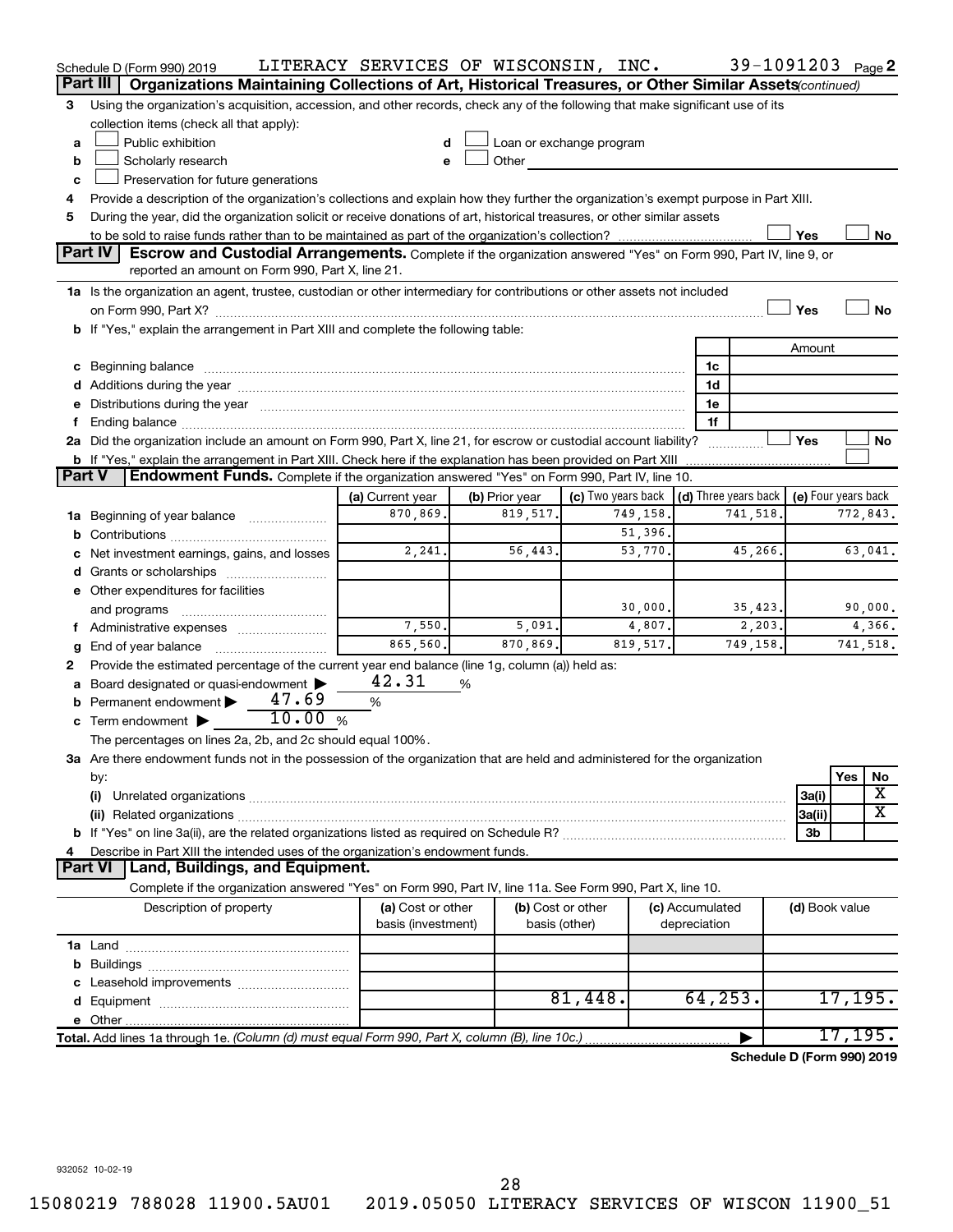| Part VII Investments - Other Securities.                                                                                                                                           |                 |                                                           |                |
|------------------------------------------------------------------------------------------------------------------------------------------------------------------------------------|-----------------|-----------------------------------------------------------|----------------|
| Complete if the organization answered "Yes" on Form 990, Part IV, line 11b. See Form 990, Part X, line 12.<br>(a) Description of security or category (including name of security) | (b) Book value  | (c) Method of valuation: Cost or end-of-year market value |                |
|                                                                                                                                                                                    |                 |                                                           |                |
|                                                                                                                                                                                    |                 |                                                           |                |
|                                                                                                                                                                                    |                 |                                                           |                |
| (3) Other                                                                                                                                                                          |                 |                                                           |                |
| (A)                                                                                                                                                                                |                 |                                                           |                |
| (B)                                                                                                                                                                                |                 |                                                           |                |
| (C)                                                                                                                                                                                |                 |                                                           |                |
| (D)                                                                                                                                                                                |                 |                                                           |                |
| (E)                                                                                                                                                                                |                 |                                                           |                |
| (F)                                                                                                                                                                                |                 |                                                           |                |
| (G)<br>(H)                                                                                                                                                                         |                 |                                                           |                |
| Total. (Col. (b) must equal Form 990, Part X, col. (B) line 12.) $\blacktriangleright$                                                                                             |                 |                                                           |                |
| Part VIII Investments - Program Related.                                                                                                                                           |                 |                                                           |                |
|                                                                                                                                                                                    |                 |                                                           |                |
| Complete if the organization answered "Yes" on Form 990, Part IV, line 11c. See Form 990, Part X, line 13.<br>(a) Description of investment                                        | (b) Book value  | (c) Method of valuation: Cost or end-of-year market value |                |
|                                                                                                                                                                                    |                 |                                                           |                |
| (1)                                                                                                                                                                                |                 |                                                           |                |
| (2)                                                                                                                                                                                |                 |                                                           |                |
| (3)                                                                                                                                                                                |                 |                                                           |                |
| (4)                                                                                                                                                                                |                 |                                                           |                |
| (5)                                                                                                                                                                                |                 |                                                           |                |
| (6)                                                                                                                                                                                |                 |                                                           |                |
| (7)                                                                                                                                                                                |                 |                                                           |                |
| (8)                                                                                                                                                                                |                 |                                                           |                |
| (9)                                                                                                                                                                                |                 |                                                           |                |
| Total. (Col. (b) must equal Form 990, Part X, col. (B) line 13.)<br>Part IX<br><b>Other Assets.</b>                                                                                |                 |                                                           |                |
| Complete if the organization answered "Yes" on Form 990, Part IV, line 11d. See Form 990, Part X, line 15.                                                                         |                 |                                                           |                |
|                                                                                                                                                                                    | (a) Description |                                                           | (b) Book value |
|                                                                                                                                                                                    |                 |                                                           |                |
| (1)                                                                                                                                                                                |                 |                                                           |                |
| (2)                                                                                                                                                                                |                 |                                                           |                |
| (3)                                                                                                                                                                                |                 |                                                           |                |
| (4)                                                                                                                                                                                |                 |                                                           |                |
| (5)                                                                                                                                                                                |                 |                                                           |                |
| (6)                                                                                                                                                                                |                 |                                                           |                |
| (7)                                                                                                                                                                                |                 |                                                           |                |
| (8)                                                                                                                                                                                |                 |                                                           |                |
| (9)<br>Total. (Column (b) must equal Form 990, Part X, col. (B) line 15.)                                                                                                          |                 |                                                           |                |
| <b>Other Liabilities.</b><br>Part X                                                                                                                                                |                 |                                                           |                |
| Complete if the organization answered "Yes" on Form 990, Part IV, line 11e or 11f. See Form 990, Part X, line 25.                                                                  |                 |                                                           |                |
| (a) Description of liability                                                                                                                                                       |                 |                                                           | (b) Book value |
| 1.                                                                                                                                                                                 |                 |                                                           |                |
| Federal income taxes<br>(1)                                                                                                                                                        |                 |                                                           |                |
| (2)                                                                                                                                                                                |                 |                                                           |                |
| (3)                                                                                                                                                                                |                 |                                                           |                |
| (4)                                                                                                                                                                                |                 |                                                           |                |
| (5)                                                                                                                                                                                |                 |                                                           |                |
| (6)                                                                                                                                                                                |                 |                                                           |                |
| (7)                                                                                                                                                                                |                 |                                                           |                |
| (8)                                                                                                                                                                                |                 |                                                           |                |
| (9)                                                                                                                                                                                |                 |                                                           |                |
|                                                                                                                                                                                    |                 |                                                           |                |
| 2. Liability for uncertain tax positions. In Part XIII, provide the text of the footnote to the organization's financial statements that reports the                               |                 |                                                           |                |
| organization's liability for uncertain tax positions under FASB ASC 740. Check here if the text of the footnote has been provided in Part XIII.                                    |                 |                                                           |                |

Schedule D (Form 990) 2019  $\;$  <code>LITERACY SERVICES OF WISCONSIN, INC.</code>  $\;$  <code>39–1091203</code> <code>Page</code>

39-1091203 Page 3

932053 10-02-19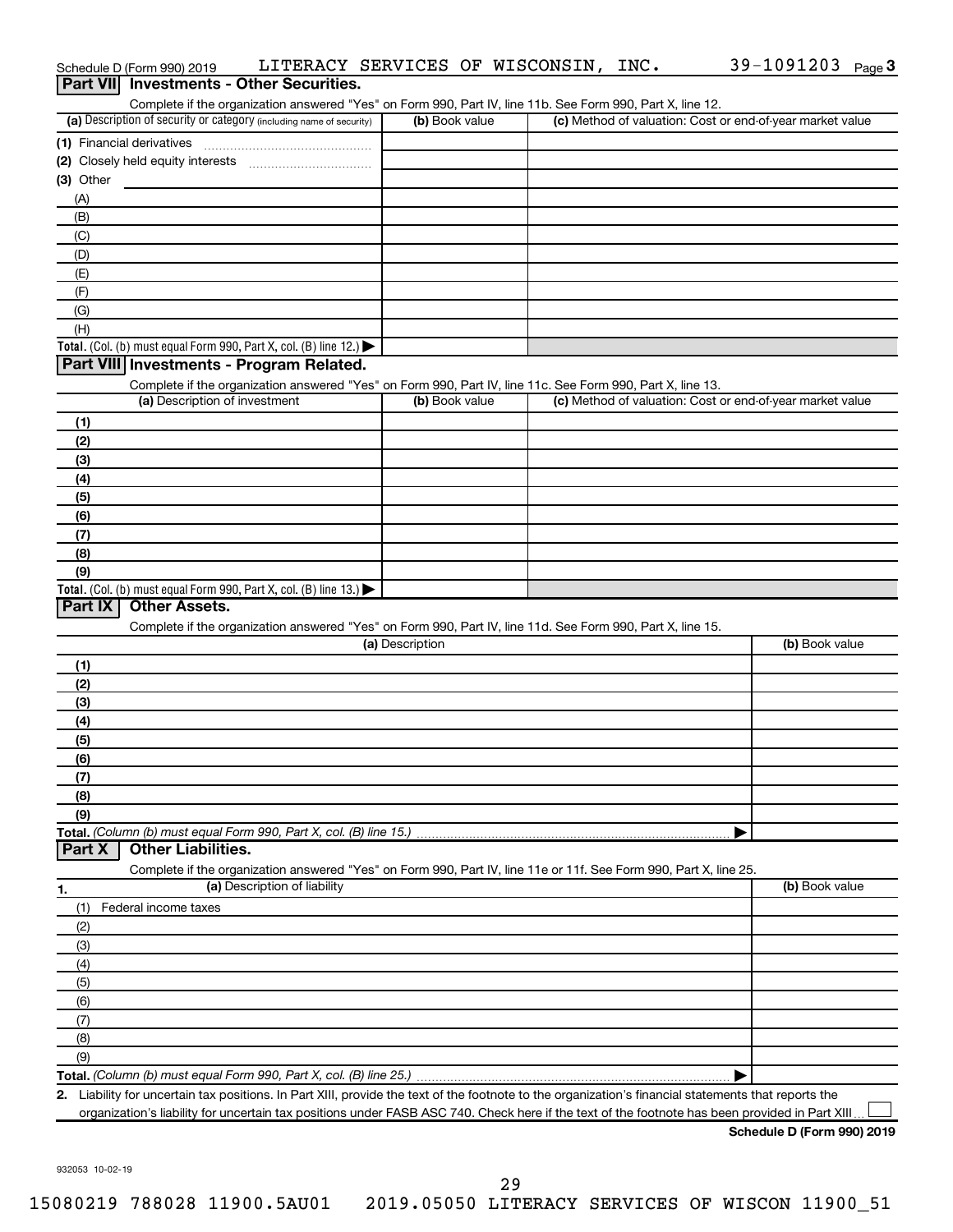|    | LITERACY SERVICES OF WISCONSIN, INC.<br>Schedule D (Form 990) 2019                                                                                                                                                                 |                |           |                | 39-1091203 $_{Page 4}$ |
|----|------------------------------------------------------------------------------------------------------------------------------------------------------------------------------------------------------------------------------------|----------------|-----------|----------------|------------------------|
|    | Reconciliation of Revenue per Audited Financial Statements With Revenue per Return.<br>Part XI                                                                                                                                     |                |           |                |                        |
|    | Complete if the organization answered "Yes" on Form 990, Part IV, line 12a.                                                                                                                                                        |                |           |                |                        |
| 1  | Total revenue, gains, and other support per audited financial statements                                                                                                                                                           |                |           | $\blacksquare$ | 1,615,502.             |
| 2  | Amounts included on line 1 but not on Form 990, Part VIII, line 12:                                                                                                                                                                |                |           |                |                        |
| a  |                                                                                                                                                                                                                                    | 2a             | 7,422.    |                |                        |
| b  |                                                                                                                                                                                                                                    | 2 <sub>b</sub> | 360, 206. |                |                        |
|    |                                                                                                                                                                                                                                    | 2c             |           |                |                        |
| d  |                                                                                                                                                                                                                                    | 2d             | 201.      |                |                        |
| e  | Add lines 2a through 2d                                                                                                                                                                                                            |                |           | 2e             | 367,829.               |
| 3  |                                                                                                                                                                                                                                    |                |           | 3              | 1, 247, 673.           |
| 4  | Amounts included on Form 990, Part VIII, line 12, but not on line 1:                                                                                                                                                               |                |           |                |                        |
| a  | Investment expenses not included on Form 990, Part VIII, line 7b [144]                                                                                                                                                             |                | 5,391.    |                |                        |
| b  |                                                                                                                                                                                                                                    | 4h.            |           |                |                        |
|    | c Add lines 4a and 4b                                                                                                                                                                                                              |                |           | 4c             | 5,391.                 |
| 5  |                                                                                                                                                                                                                                    |                |           | 5              | 1, 253, 064.           |
|    | Part XII   Reconciliation of Expenses per Audited Financial Statements With Expenses per Return.                                                                                                                                   |                |           |                |                        |
|    | Complete if the organization answered "Yes" on Form 990, Part IV, line 12a.                                                                                                                                                        |                |           |                |                        |
| 1  |                                                                                                                                                                                                                                    |                |           | $\blacksquare$ | 1,814,887.             |
| 2  | Amounts included on line 1 but not on Form 990, Part IX, line 25:                                                                                                                                                                  |                |           |                |                        |
| a  |                                                                                                                                                                                                                                    | 2a             | 360, 206. |                |                        |
| b  |                                                                                                                                                                                                                                    | 2 <sub>b</sub> |           |                |                        |
| c  |                                                                                                                                                                                                                                    | 2 <sub>c</sub> |           |                |                        |
| d  |                                                                                                                                                                                                                                    | 2d             |           |                |                        |
| e  | Add lines 2a through 2d <b>contained a contained a contained a contained a</b> contained a contained a contained a contained a contact a contact a contact a contact a contact a contact a contact a contact a contact a contact a |                |           | 2e             | 360, 206.              |
| 3  |                                                                                                                                                                                                                                    |                |           | 3              | 1,454,681.             |
| 4  | Amounts included on Form 990, Part IX, line 25, but not on line 1:                                                                                                                                                                 |                |           |                |                        |
| a  | Investment expenses not included on Form 990, Part VIII, line 7b [100] [200] 4a [                                                                                                                                                  |                | 5,391.    |                |                        |
| b  |                                                                                                                                                                                                                                    | 4 <sub>b</sub> |           |                |                        |
| c. | Add lines 4a and 4b                                                                                                                                                                                                                |                |           | 4c             | 5,391.                 |
| 5. |                                                                                                                                                                                                                                    |                |           | 5              | 1,460,072.             |
|    |                                                                                                                                                                                                                                    |                |           |                |                        |
|    | Part XIII Supplemental Information.                                                                                                                                                                                                |                |           |                |                        |

Provide the descriptions required for Part II, lines 3, 5, and 9; Part III, lines 1a and 4; Part IV, lines 1b and 2b; Part V, line 4; Part X, line 2; Part XI, lines 2d and 4b; and Part XII, lines 2d and 4b. Also complete this part to provide any additional information.

PART V, LINE 4:

THE INCOME FROM THE ENDOWMENT FUNDS CAN BE USED TO SUPPORT THE

ORGANIZATION'S GENERAL ACTIVITIES.

PART XI, LINE 2D - OTHER ADJUSTMENTS:

CHANGE IN CASH SURRENDER VALUE OF LIFE INSURANCE **All and SOST ASSESSMENT CHANGE** 201.

932054 10-02-19

**Schedule D (Form 990) 2019**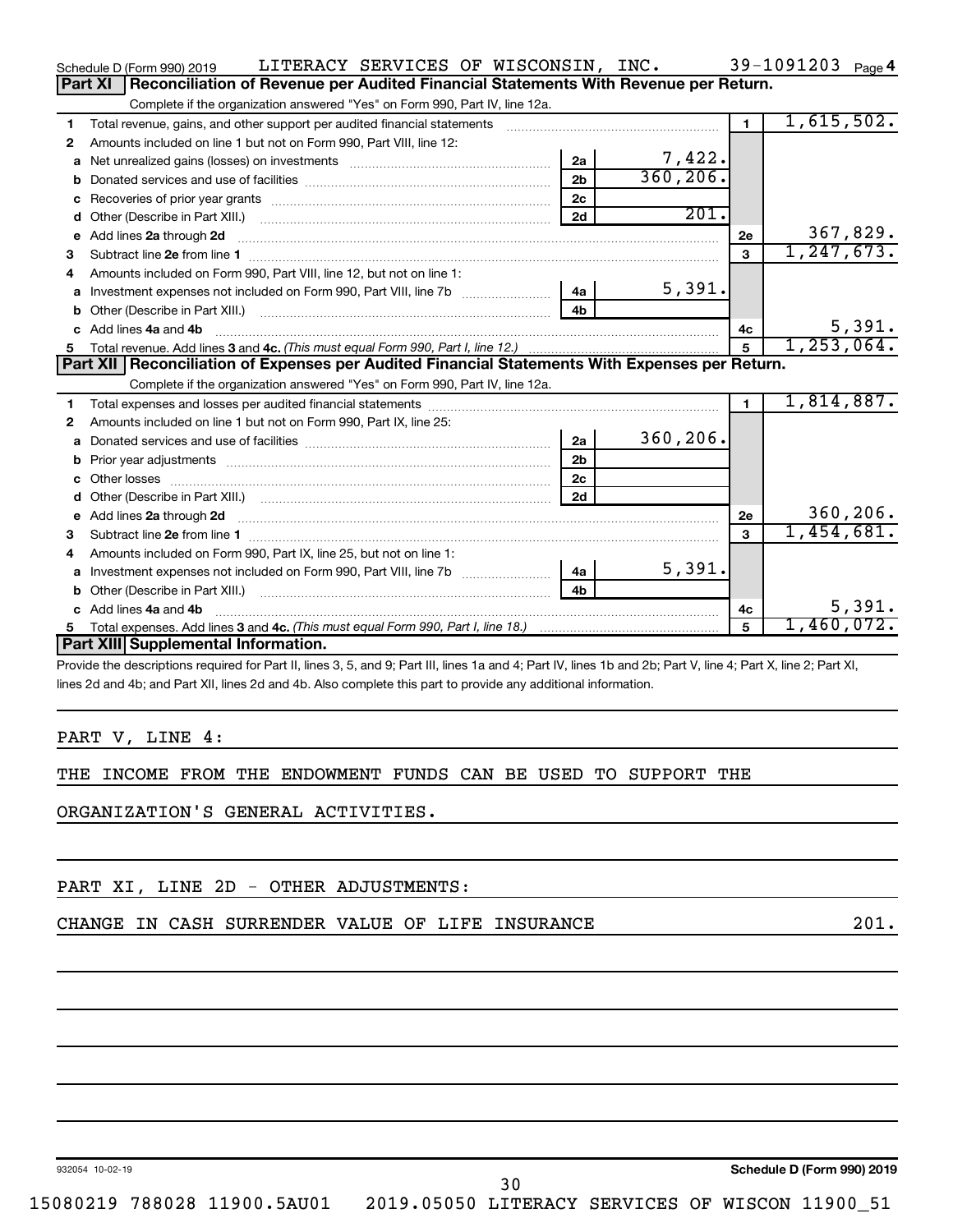**(Form 990 or 990-EZ)**

SCHEDULE O **Supplemental Information to Form 990 or 990-EZ** 2019<br>(Form 990 or 990-EZ) **2019** 

**Complete to provide information for responses to specific questions on Form 990 or 990-EZ or to provide any additional information.**

Department of the Treasury Internal Revenue Service Name of the organization

**| Attach to Form 990 or 990-EZ. | Go to www.irs.gov/Form990 for the latest information.**



LITERACY SERVICES OF WISCONSIN, INC.

**Employer identification number**

FORM 990, PART I, LINE 1, DESCRIPTION OF ORGANIZATION MISSION:

INDEPENDENCE AND TRANSFORM THEIR LIVES.

FORM 990, PART VI, SECTION B, LINE 11B:

THE PREPARED FORM 990 IS REVIEWED BY THE EXECUTIVE DIRECTOR AND THE FINANCE

COMMITTEE BEFORE THE RETURN IS FILED WITH THE IRS.

FORM 990, PART VI, SECTION B, LINE 12C:

ANNUALLY ALL DIRECTORS AND OFFICERS COMPLETE AND SIGN A STATEMENT THAT PROVIDES INFORMATION REGARDING THEIR INTERESTS AND THOSE OF THEIR FAMILY MEMBERS THAT COULD GIVE RISE TO CONFLICTS. THE MEMBERS OF THE GOVERNING BODY MAKE DETERMINATIONS OF WHETHER A CONFLICT EXISTS AND REVIEW ACTUAL CONFLICTS. ANY PERSON WITH A CONFLICT IS PROHIBITED FROM PARTICIPATING IN THE GOVERNING BODY'S DELIBERATIONS AND DECISIONS IN THE TRANSACTION.

FORM 990, PART VI, SECTION B, LINE 15A:

THE MEMBERS OF THE GOVERNING BODY USE A REGIONAL NONPROFIT COMPENSATION SURVEY THAT IS PUBLISHED EVERY TWO YEARS TO DETERMINE THE COMPENSATION FOR ALL POSITIONS IN THE ORGANIZATION. THE SURVEY WAS LAST USED IN FISCAL YEAR 2020.

FORM 990, PART VI, SECTION C, LINE 19:

THE ORGANIZATION MAKES ITS GOVERNING DOCUMENTS, CONFLICT OF INTEREST

POLICY, AND FINANCIAL STATEMENTS AVAILABLE TO THE PUBLIC UPON REQUEST.

|                             |  |  | FORM 990, PART XI, LINE 9, CHANGES IN NET ASSETS:                                    |     |                                                 |                                        |  |
|-----------------------------|--|--|--------------------------------------------------------------------------------------|-----|-------------------------------------------------|----------------------------------------|--|
|                             |  |  | LHA For Paperwork Reduction Act Notice, see the Instructions for Form 990 or 990-EZ. |     |                                                 | Schedule O (Form 990 or 990-EZ) (2019) |  |
| 932211 09-06-19             |  |  |                                                                                      |     |                                                 |                                        |  |
|                             |  |  |                                                                                      | 31. |                                                 |                                        |  |
| 15080219 788028 11900.5AU01 |  |  |                                                                                      |     | 2019.05050 LITERACY SERVICES OF WISCON 11900 51 |                                        |  |